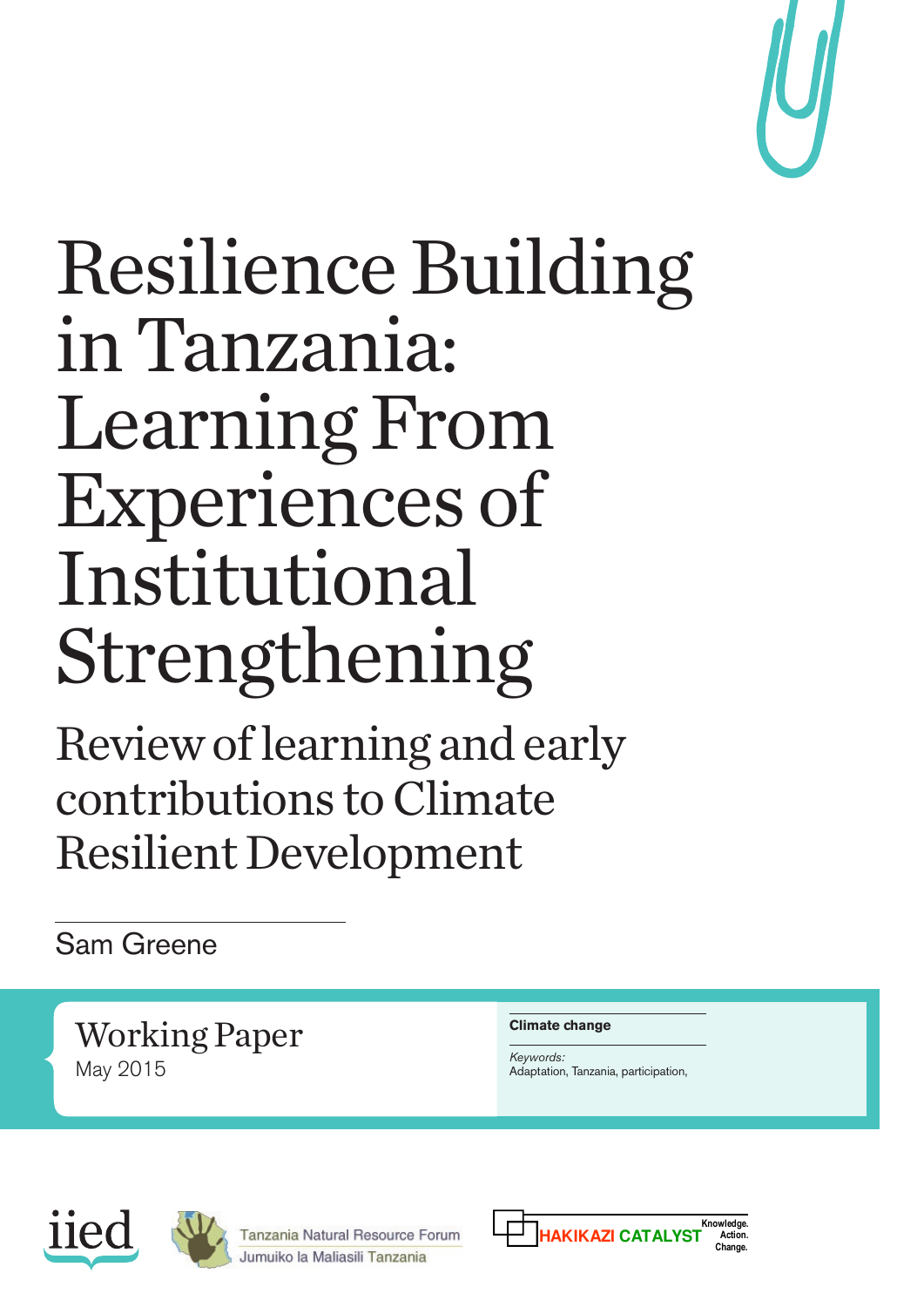#### About the author

Sam Greene is a consultant with IIED's Climate Change Group.

#### Produced by IIED's Climate Change **Group**

The Climate Change Group works with partners to help secure fair and equitable solutions to climate change by combining appropriate support for adaptation by the poor in low- and middle-income countries, with ambitious and practical mitigation targets.

The work of the Climate Change Group focuses on achieving the following objectives:

- Supporting public planning processes in delivering climate resilient development outcomes for the poorest.
- Supporting climate change negotiators from poor and vulnerable countries for equitable, balanced and multilateral solutions to climate change.
- Building capacity to act on the implications of changing ecology and economics for equitable and climate resilient development in the drylands.

#### Acknowledgements

Thanks to Ced Hesse, Morgan Williams, Alais Morindat and Fiona Hinchcliffe for their detailed comments, guidance and editorial feedback on various drafts of the paper. Thanks also to Anna Emmanuel, Ally Msangi, Joseph Rutabingwa and Victor Kaiza for support in Tanzania throughout the study. Finally, thanks to those participating in the study for their time and patience in answering our questions.

#### Partner organisations

The Tanzania Natural Resource Forum (TNRF) seeks to improve governance and accountability in Tanzania's natural resource sector to achieve more sustainable rural livelihoods and better conservation outcomes.

Hakikazi Catalyst is a Tanzanian economic and social justice advocacy organisation based in Arusha

Published by IIED, May 2015

Sam Greene. 2015. Resilience Building in Tanzania: Learning From Experiences of Institutional Strengthening: Review of learning and early contributions to Climate Resilient Development. IIED Working Paper. IIED, London.

[http://pubs.iied.org/1](http://pubs.iied.org/16574IIED)0129IIED

ISBN 978-1-78431-163-6

Printed on recycled paper with vegetable-based inks.

International Institute for Environment and Development 80-86 Gray's Inn Road, London WC1X 8NH, UK Tel: +44 (0)20 3463 7399 Fax: +44 (0)20 3514 9055 email: [info@iied.org](mailto:info@iied.org) [www.iied.org](http://www.iied.org)

 $\bigcirc$  @iied [www.facebook.com/theIIED](http://www.facebook.com/theIIED)

Download more publications at [www.iied.org/pubs](http://www.iied.org/pubs)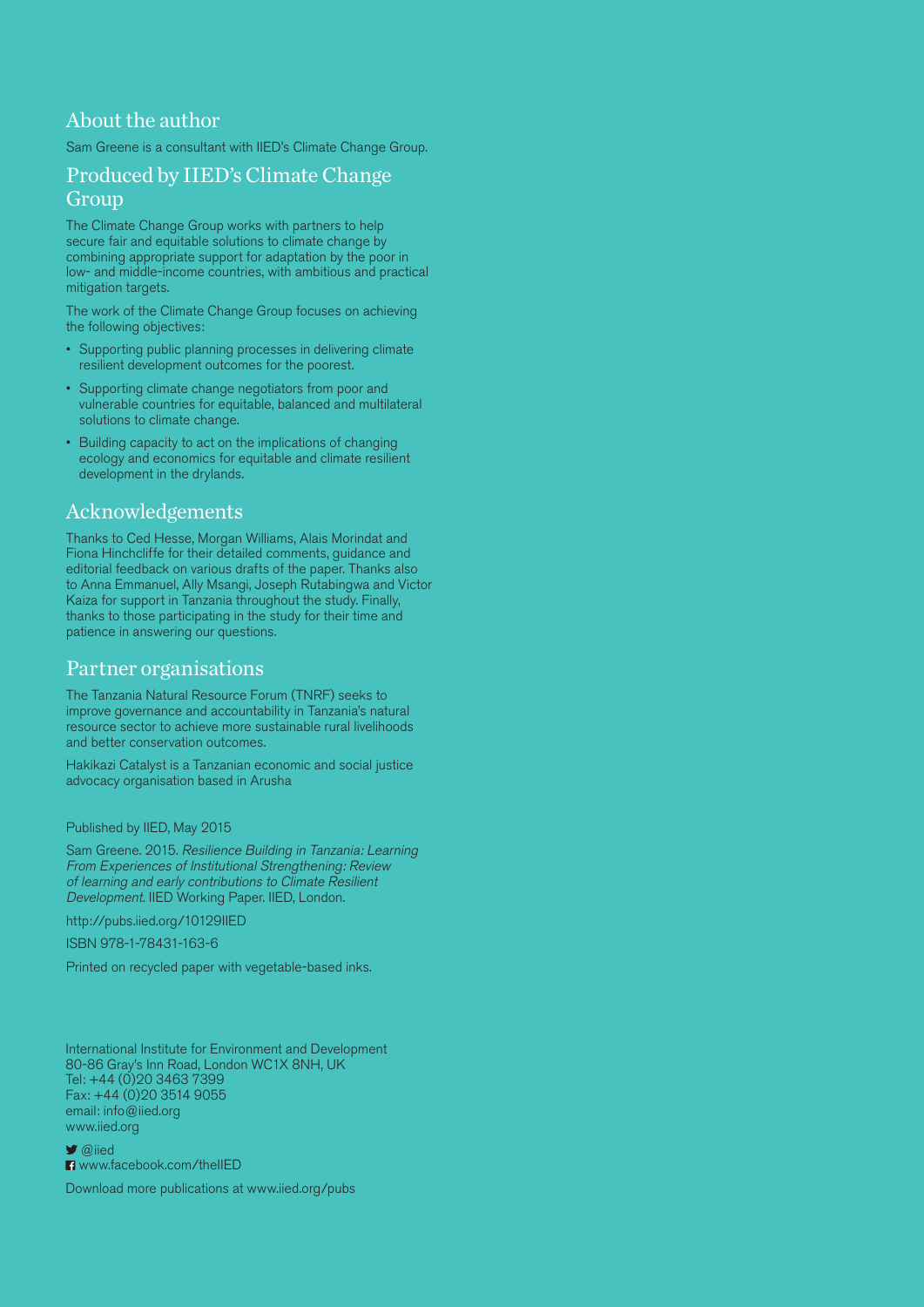Tanzania's northern districts are extremely vulnerable to climate change. In the past, community livelihood strategies have allowed people to remain productive in the context of climatic variability. But adaptive capacity is being undermined by the changing climate and the government's inability to support people's needs.

This working paper reviews the enabling environment for climate resilient development in Tanzania, and learning from local government efforts to strengthen institutional capacity adaptation and development planning.

#### **Contents**

|                                                 | <b>Executive Summary</b>                          | 4  |  |
|-------------------------------------------------|---------------------------------------------------|----|--|
|                                                 | 1 Introduction                                    | 6  |  |
|                                                 | 2 Assessing the planning environment for          |    |  |
|                                                 | <b>Climate Resilient Development</b>              | 8  |  |
| 2.1                                             | Indicators for assessing CRD and planning         | 8  |  |
|                                                 | 2.2 Tanzania's climate-relevant policy frameworks | 9  |  |
|                                                 | 2.3 Tanzania's institutional arrangements for     |    |  |
|                                                 | climate resilience                                | 12 |  |
|                                                 | 2.4 Tanzania's financial arrangements for climate |    |  |
|                                                 | resilience                                        | 12 |  |
|                                                 | 3 Planning and budgeting at district level        | 13 |  |
| 3.1                                             | District revenue                                  | 14 |  |
|                                                 | 3.2 How conducive is the planning environment to  |    |  |
|                                                 | climate-resilient development?                    | 15 |  |
| 4 Towards greater local resilience: the project |                                                   |    |  |
| so far                                          |                                                   | 20 |  |
| 4.1                                             | Towards a local climate adaptation fund           | 20 |  |
|                                                 | 4.2 Towards more resilient planning               | 22 |  |
|                                                 | 4.3 Towards climate-smart information and         |    |  |
|                                                 | monitoring                                        | 23 |  |
|                                                 | 4.4 Sharing the findings                          | 23 |  |
|                                                 |                                                   |    |  |

|     | 5 Is the project contributing to climate resilient<br>development? | 24             |
|-----|--------------------------------------------------------------------|----------------|
|     | 5.1 Shifting attitudes towards climate change,                     |                |
|     | planning and traditional livelihoods                               | 26             |
|     | 5.2 Ownership of the process of change                             | 27             |
|     | 5.3 More responsive planning                                       | 28             |
| 5.4 | Better use of climate information                                  | 32             |
|     | 5.5 Impacts on national policy                                     | 33             |
|     | 5.6 Cost-benefit analysis                                          | 34             |
|     | 6 Conclusions: lessons learned and future                          |                |
|     | challenges                                                         |                |
| 6.1 | Factors for success                                                |                |
|     | 6.2 Challenges to address moving forward                           | 36<br>36<br>38 |
|     | <b>References</b>                                                  |                |
|     | <b>Related reading</b>                                             | 42<br>43       |
|     | Annex 1 - Project Narrative                                        | 44             |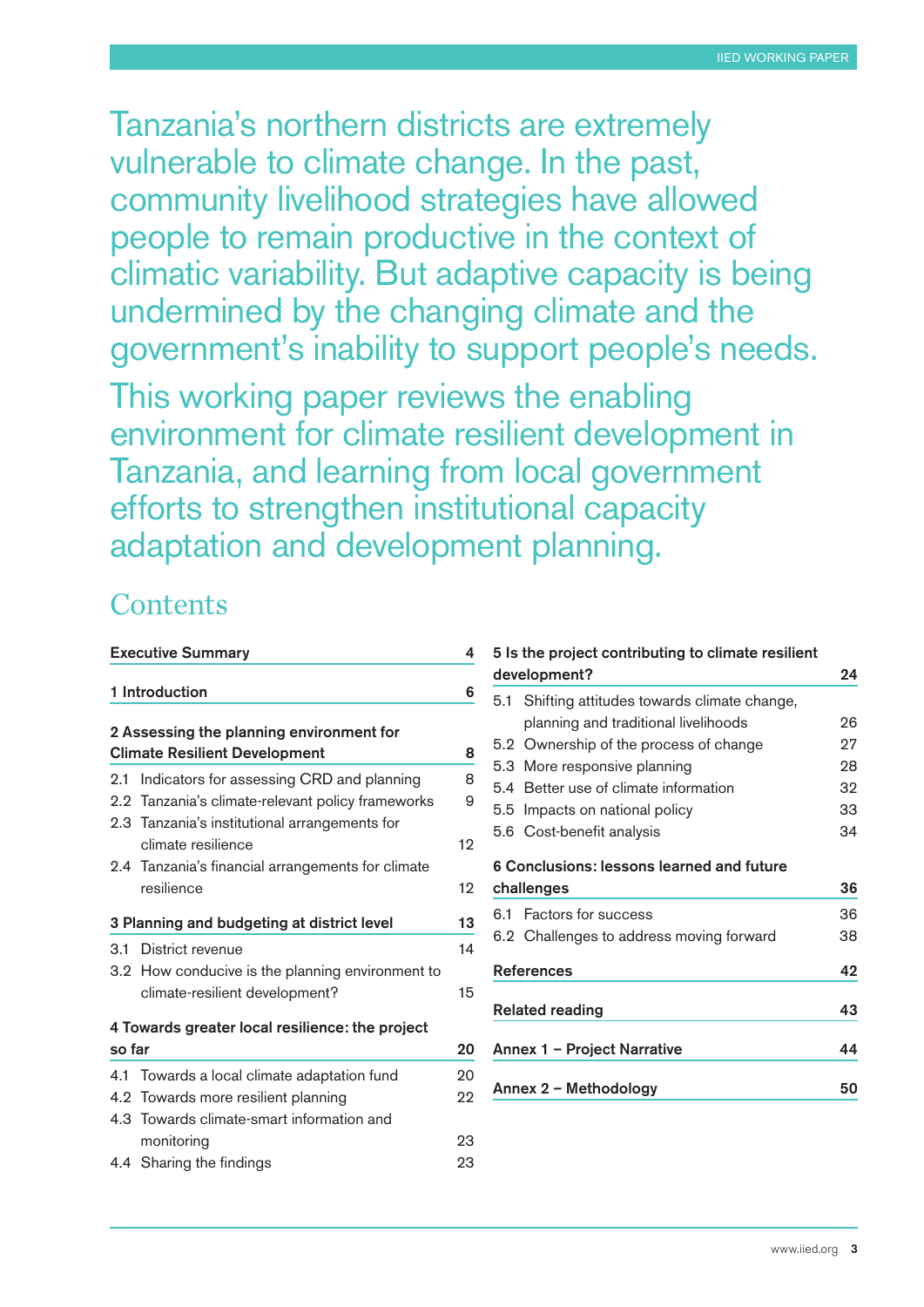## <span id="page-3-0"></span>Executive Summary

The threats posed by climate change are forcing governments to become more responsive to greater short-term variability and long-term environmental changes. Local level planning and budgeting systems must be able to react to the priorities raised by a changing climate. Funded by UK AID-DFID, IIED has been supporting the district governments of Longido, Monduli and Ngorongoro to mainstream climate change adaptation into their planning systems and build readiness to access climate finance in support of community driven adaptation. The approach has been to strengthen the existing institutional environment to enable climate resilient development planning. This working paper assesses the readiness of Tanzania's planning environment for climate resilient development (CRD) and the learning generated from the experience of implementing the project.

#### Key Findings

#### **Planning systems are not yet "climate-smart".**

National and local planning systems in Tanzania have not been , are not set up to deal with continuing variability and unpredictability offered by climate change. Policies directly supporting resilience building in Monduli, Ngorongoro and Longido are rare. In very recent years, a growing awareness of potential impacts of climate change has driven significant policy development incorporating indigenous knowledge and use of scientific data. However, these changes have not yet translated into institutional change at the local level. Planning systems do not recognise the role climatedriven traditional planning systems and approaches to livelihoods can play in enabling resilience. This can lead to projects which are ineffective, short-lived, or potentially maladaptive in the long run.

#### **Rigid Budgeting stifles local adaptive capacity.**

Project funded research has also highlighted weaknesses in district level planning, pointing to the top down and inflexible nature of the process. Due to centrally set, annual budget guidelines and detailed spending limits, districts are unable to respond to local climate variability, a key feature of dryland ecologies. Innovative or local context specific projects are often outside the ability of the district to deliver. This can

mean government projects are not appropriate or deliver poor value for money. Reallocating funds in the face of changing circumstances or serious emergencies is generally seen to be impossible. In addition, Budgeting for climate change is non-specific – There are few district funded projects at present focussing specifically on climate change adaptation, although many projects do impact on adaptation outcomes indirectly.

#### Toward greater climate resilience

Project activities have sought to address some of these issues at district level. "Upstream" investments in capacity building and direct engagement with communities have sought to justify a transformative approach to development planning that incorporates resilience building. After a preparatory phase to establish the quality of the existing planning process, consultations identified activities for the implementation phase, creating an enabling environment through planned adaptation (by government) to support and enhance autonomous adaptation (by communities);

- Establishing a District-level Climate Adaptation Fund (CAF) with the necessary financial systems and checks and balances to access national climate finance.
- Establishing Divisional Adaptation Planning Committees (DAPCs) to prioritise investments in local public goods that build climate resilience to be funded by the CAF, and to act as community focal points.
- Supporting district planning processes through enhancing existing participatory planning approaches (O&OD) with more cost-effective resilience assessments and resource mapping.
- Incorporating climate information services to better inform both short and long term decision making, engaging with both community and scientific forecasting methods.
- Developing a robust monitoring and evaluation framework to enhance and share learning from investments in adaptation.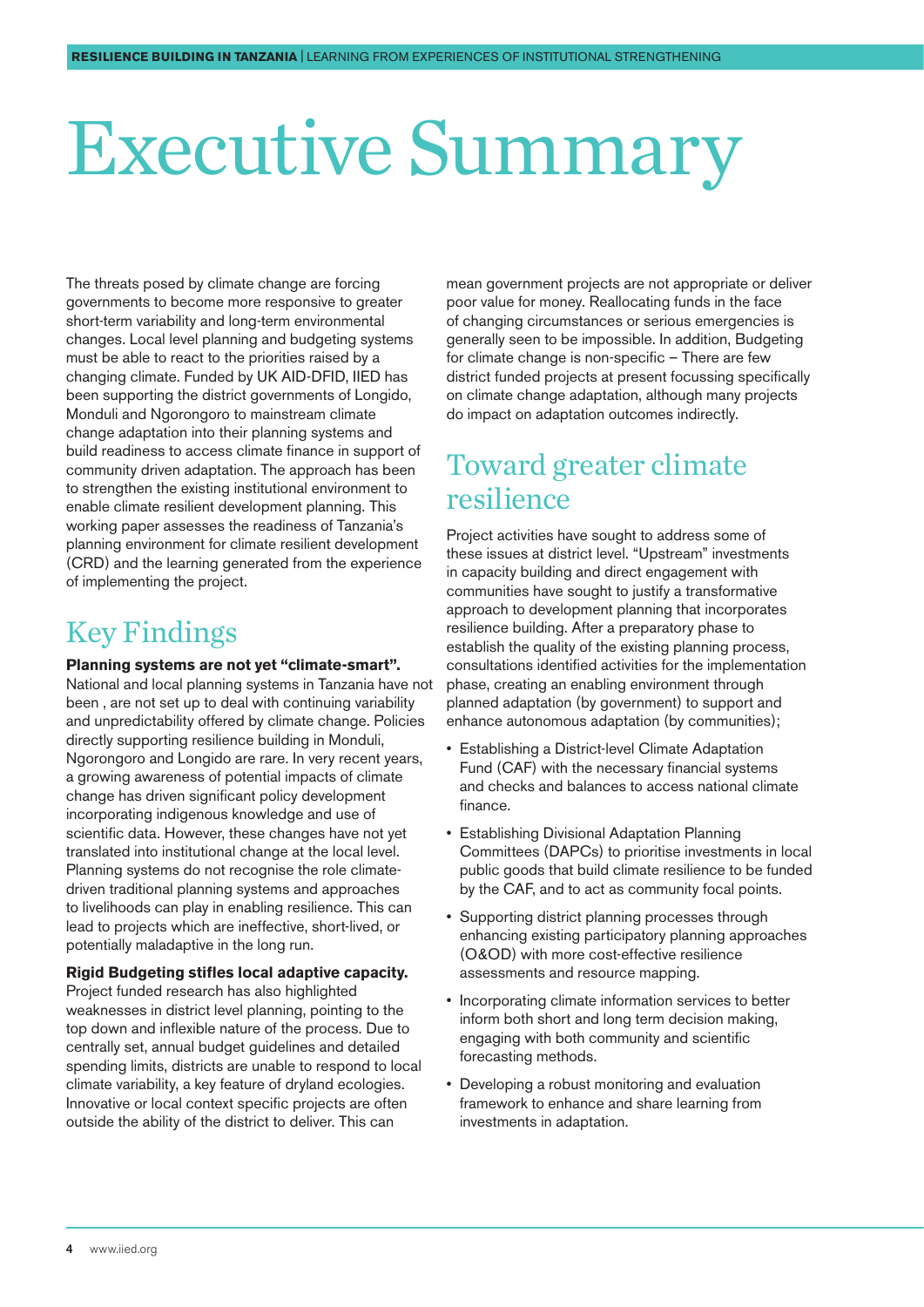#### Learning

Broad Participation is key. Inclusion of stakeholders from all levels of community and government Is essential to generating government and community ownership of the project. Use of multi-stakeholder learning groups, district led research and participatory validation workshops has laid a foundation for generating positive changes.

Preparing the ground through "upstream investments". Efforts to improve knowledge on local livelihoods and research the gaps between customary and government planning has laid the foundation for more radical changes.

Targeting key decision makers and district leaders. Engaging support of District Executive Directors, District Commissioners and other community leaders has lent authority to criticisms of the current system. It has also inspired commitment from other key individuals such as district council department heads and two local Members of Parliament.

#### Impacts

Although CAF's are yet to be established and work is still on-going, participant testimonies reveal the beginnings of a process of change before any investments into physical infrastructures has taken place.

- **Attitudes and awareness:** Involvement in the project has contributed to more sophisticated understanding and attitudes on the flaws in the current planning process, and the need to incorporate resilience building relevant to local livelihoods and economies for better development outcomes. Improved knowledge of elected and appointed officials and learning at community level has led to the beginnings of grassroots efforts to improve the protection of local forests, reinvigorate water management and enforcement of land use plans.
- **Ownership of the change process:** Continuous inclusion of the views of local government staff, MPs, customary leaders and communities has generated a high level of ownership over project activities. This has generated a sense of anticipation about the project, and has contributed to the increasing role of women leaders within the community.
- **Use of climate information:** Improvement of climate information services through relevant radio forecasting is influencing decision-making of both farmers and pastoralists, who are choosing seed types and making decisions about livestock movements as a direct response to receiving climate information. District governments are supporting this process by establishing groups of mobile phone users who can distribute climate information throughout their social networks. In the long term, this will support safeguarding of assets and potential productivity improvements.
- **Participatory and responsive planning:** Use of resilience planning tools has been well received by planners. These tools allow communities to better articulate adaptive livelihood strategies than under the current system. Resource Maps, where completed, are already being used to support land use planning, a key priority in conflict reduction between pastoralists and farmers. All three districts are keen to incorporate findings from Resilience Assessments into their budgeting process where possible.
- **Cost Savings:** Activities so far have cost less than £1m, and early indications, not yet fully valued, would suggest that benefits will exceed this investment. Experiences in Isiolo, Kenya, where devolved finance mechanisms are already established and making investments, are encouraging, with significant returns to communities within three years of fund capitalisation.

Challenges remain. While there has been broad acceptance of resilience planning tools and a willingness to embrace the use of climate information services, old perceptions about sustainability of traditional livelihoods are deep seated. This brings risks that well-meaning district officials will continue their work in a way that leads to maladaptive outcomes in the long run. Central government reluctance to loosen budget rigidity for fear of mismanagement also remains a significant hurdle. With other districts likely to face similar challenges, the project offers a way forward through adoption of open processes that allow local people to clearly articulate and manage their own livelihood strategies.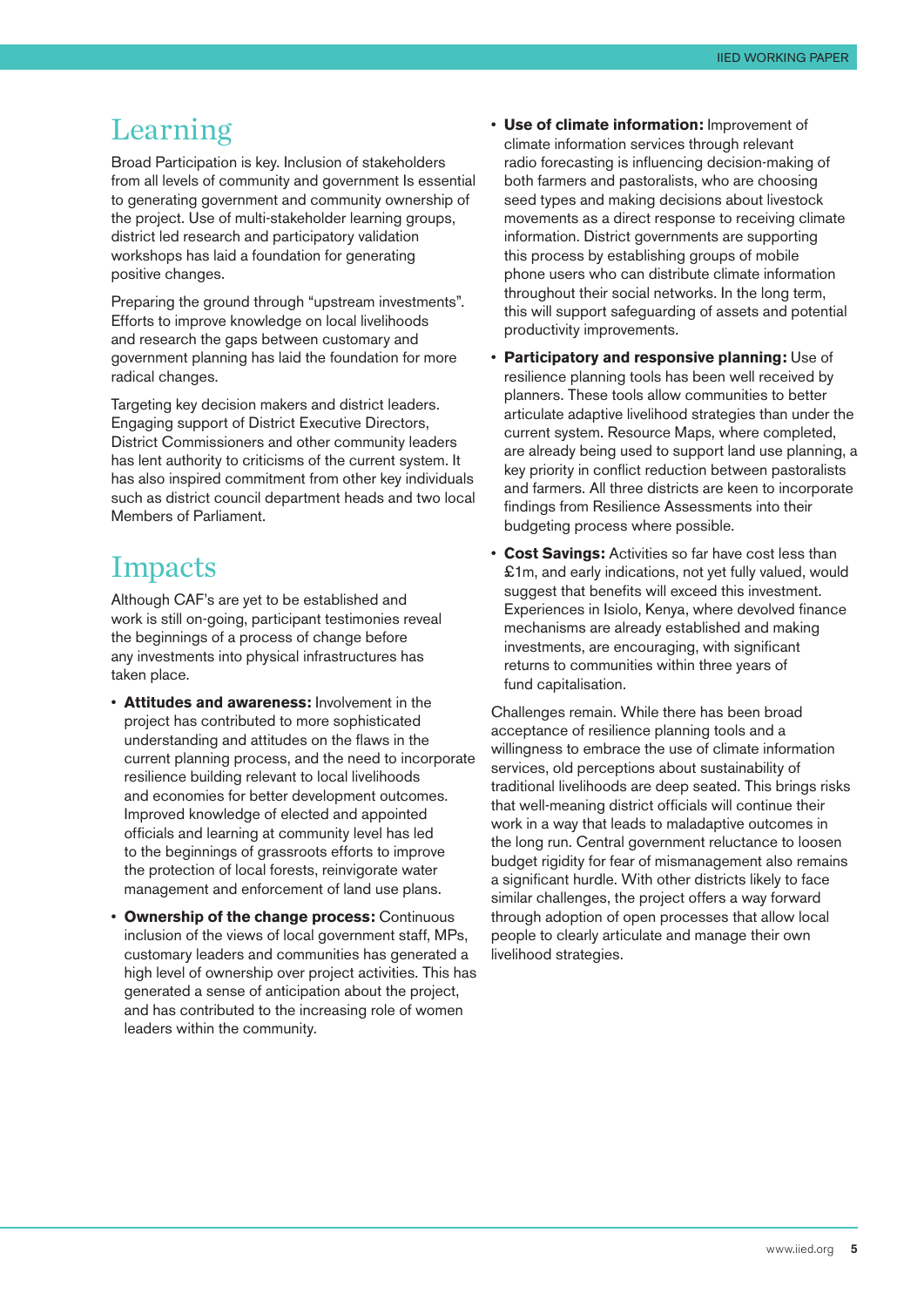## <span id="page-5-0"></span>1 Introduction

The Tanzanian districts of Monduli, Longido and Ngorongoro (together referred to as "MoNgoLo") are likely to be seriously affected by climate change. Home to 500,000 people, the local economy revolves around pastoralist and agro-pastoralist production, and small businesses operating in urban centres. Local livelihoods are heavily dependent on resources such as soil, water and pasture, all of which are being affected by changing weather patterns, such as the increasing variability in seasonal onset, greater intensity of rainfall and average temperature increase. Such changes bring risks of crop, animal or human diseases, affecting livestock and crop longevity and ultimately undermining the longterm sustainability of local livelihoods. Short-term risks include higher chances of flash-flooding or severe, prolonged droughts.

Traditional livelihoods in the three districts are based on planned and careful decision making, flexibility, and communal management of key resources. While agriculture and tourism play an important role, the economy is dominated by pastoralist activities. Pastoralists in particular have been described as "masters of adaptation", naturally equipped to manage change and insure themselves against threats such as drought by accumulating livestock (Msangi *et al*., 2014). However, the risks brought by climatic change are exacerbated by existing inequalities. Long-standing neglect of local infrastructure impinges upon transport and the sale of livelihood products. Many years of policy focused on tourism, conservation and agriculture have challenged the viability of some livelihoods, particularly those based on pastoralism. Misunderstandings about the strategies and the necessary conditions for pastoralism are common, leading to inappropriate policies that weaken adaptive capacity.

The far-reaching and widespread nature of these threats demand an approach to climate-resilient development (CRD) that incorporates disaster risk reduction, adaptation and long-term development priorities at national and local government levels (Ranger, 2013). Climate-resilient development seeks the continued improvement of development outcomes in a way that is robust to both long and short-term threats raised by climate change. An approach that fully takes into account the needs relevant to local people is essential to prevent the impacts of climate change from undermining the local and national economy and threatening the lives of the population.

Climate-resilient development is still relatively new to Tanzania's political and planning discourse. The National Climate Change Strategy (NCCS, 2012) and subsequent sector resilience-building strategies are too recent to gauge any discernible impacts. An appropriate response to climate impacts must involve the mainstreaming of locally relevant climate change adaptation into government planning, budgeting and implementation processes. This will require the creation of an enabling environment for climate resilient development at national and local policy and budgeting level. This strategy is likely to rely heavily on international finance, particularly from the Green Climate Fund, which will dedicate USD50bn of its \$100bn pot annually to climate change adaptation.

Responsiveness to the specific needs of individual districts, along with flexibility to deal with increasing variability, requires a significant level of local autonomy. Tanzania has been implementing a decentralisation programme since 1998, placing authority for development decisions in the hands of Local Government Authorities (LGAs) with knowledge of local resilience needs. However, progress has stalled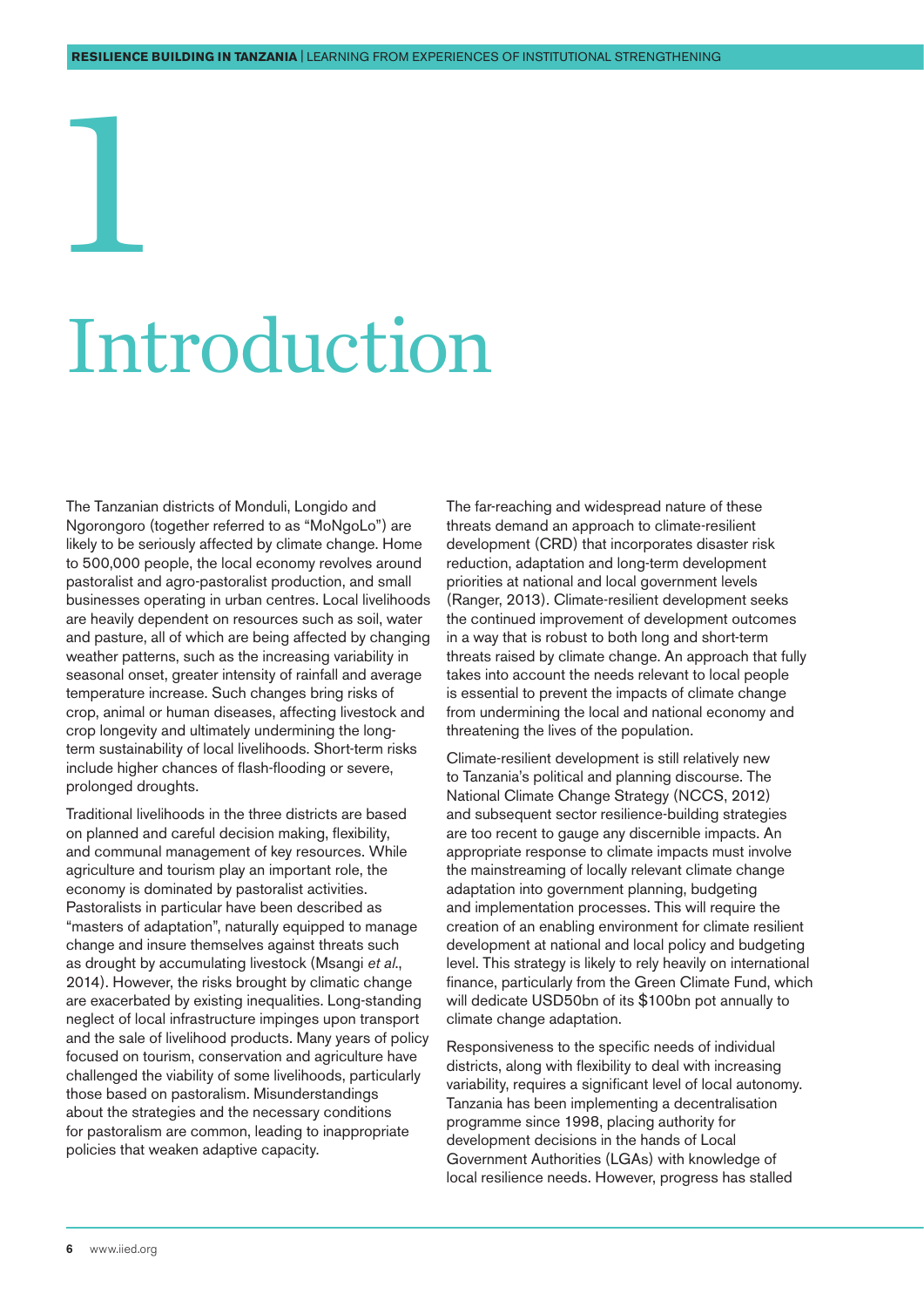IIED Working paper

somewhat in practice, with policy documents pointing out the significant inputs needed to jump start this process (United Republic of Tanzania, 2009).

In this context, the UK Department for International Development (DFID) is supporting an IIED-managed project in partnership with MoNgoLo district governments, the Tanzanian Natural Resource Forum (TNRF) and Hakikazi Catalyst (HKC) to mainstream climate change adaptation into local government planning in the MoNgoLo districts. The project has been implemented in two phases since 2011 and ultimately aims to improve climate-resilient development outcomes and reduce poverty by improving local governments' capacity to respond to both sudden and slow-onset climate hazards. This approach has been underway in Isiolo County in Kenya for the last two years, where a local climate adaptation fund has been set up, and is now being implemented in a further four contiguous neighbouring Kenyan counties. The model is similar to that being trialled in Tanzania in a relatively similar ecological setting.1

This paper analyses the costs and benefits of this project in the context of Tanzanian planning, budgeting and climate policy and finance structures. It may contribute to thinking in other states and districts looking to implement similar climate adaptation and mainstreaming projects. The project and its assessment involved a rich variety of methodological approaches, from participatory resilience assessments to total economic valuation and semi-structured interviews. These are outlined in detail in Annexes 1 and 2.

Section 2 assesses the enabling environment in Tanzania for climate-resilient development, providing an overview of national climate and sector policies, as well as decentralisation policies. Section 3 assesses the planning systems at district level, while Section 4 provides a brief overview of project activities so far. Section 5 compares the costs of project activities to the benefits for individuals, communities, local government processes and national awareness. Section 6 concludes by identifying key lessons and future challenges.

1 For more information on the Isiolo project, see Kenya National Drought Management Authority (2014); and Hesse and Pattison (2013).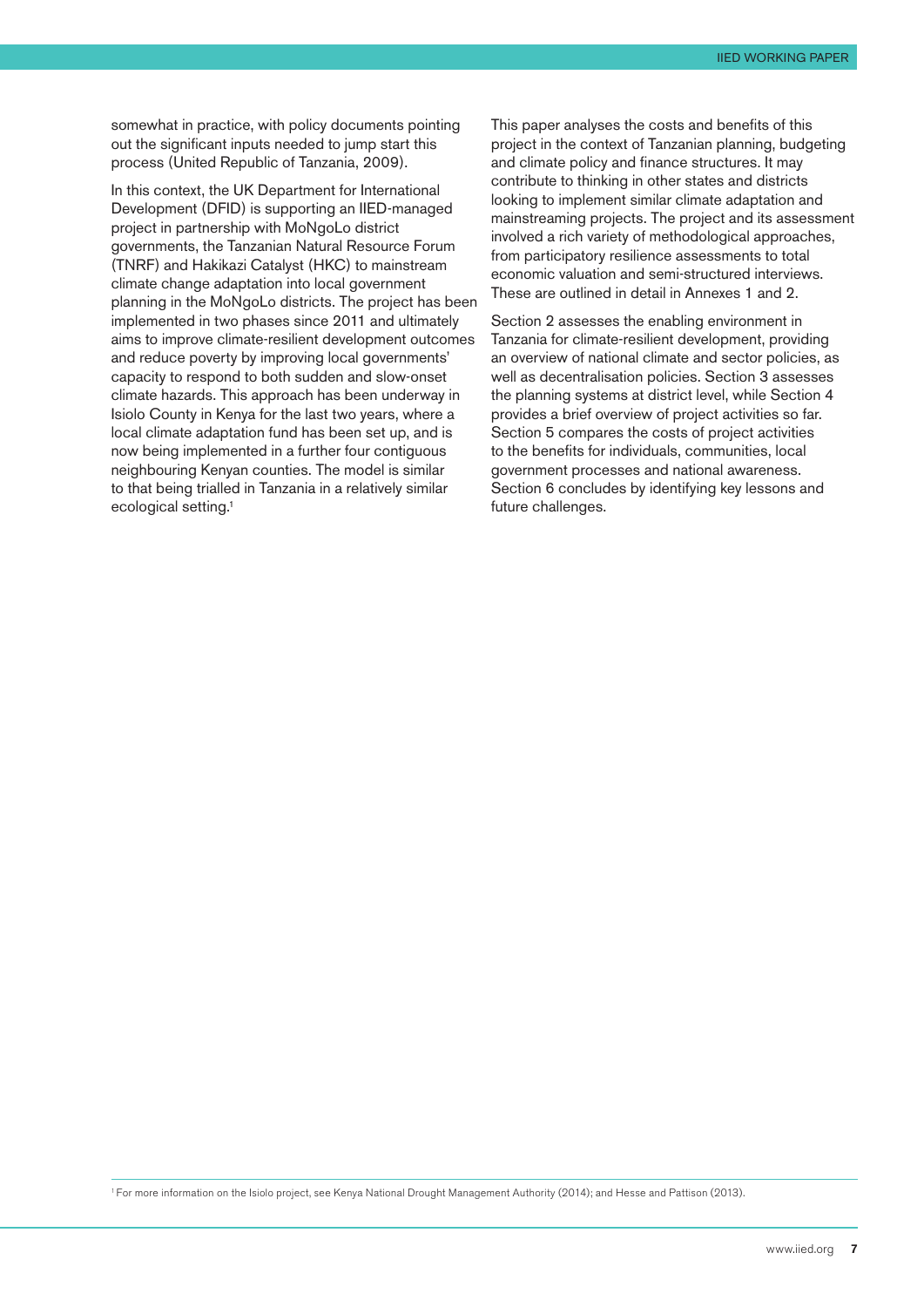## <span id="page-7-0"></span>2

### Assessing the planning environment for Climate Resilient Development

The threats posed by climate change force governments to become more responsive to both short-term variability and longer-term changes. Planning systems – i.e. policy frameworks, institutional arrangements, and financial arrangements – must create an environment that is responsive to the new priorities raised by a changing climate. This section assesses Tanzania's planning environment for CRD, looking at each aspect of the planning system at national and local level, and reflects on how well they contribute to successful CRD planning. It begins by outlining the assessment approach we used.

#### 2.1 Indicators for assessing CRD and planning

To gauge how well the Tanzanian planning environment supports CRD, it is worth establishing principles on which to base an analysis. Tracking Adaptation and Monitoring Development (TAMD) is a participatory monitoring and evaluation tool used to assess how well climate risks are being monitored and mainstreamed, and whether development is improving climate resilience (see Annex 1). It relies on a series of indicators developed to assess the quality of climate

risk management (CRM)at government level . The close links between CRM and CRD mean that it is possible to adapt the TAMD indicators for use as a lens through which to assess the planning environment:

- *Institutional capacity for decision making under climatic uncertainty:* Effective responses to climatic variability and unpredictability require capacity for local discretion and authority to plan and use funds to alleviate or avert these threats. Long-term changes may force district governments to make decisions beyond the scope of pre-set policy guidelines.
- *Responsiveness to local needs:* This quality amalgamates two TAMD indicators ("Quality of stakeholder engagement in decision-making" and "Awareness of climate change issues, risks and responses"). An effective response must be context specific, requiring close engagement with local stakeholders with deep knowledge of their local environment, how it is changing, and how their livelihoods can be best supported. In Tanzania, where soil types, temperature, rainfall and other factors can vary both between and within districts, it is essential that planning is relevant to the context. In MoNgoLo, home to significantly higher numbers of pastoralists compared to farmers, planning that suits districts dominated by farming may not apply. For example,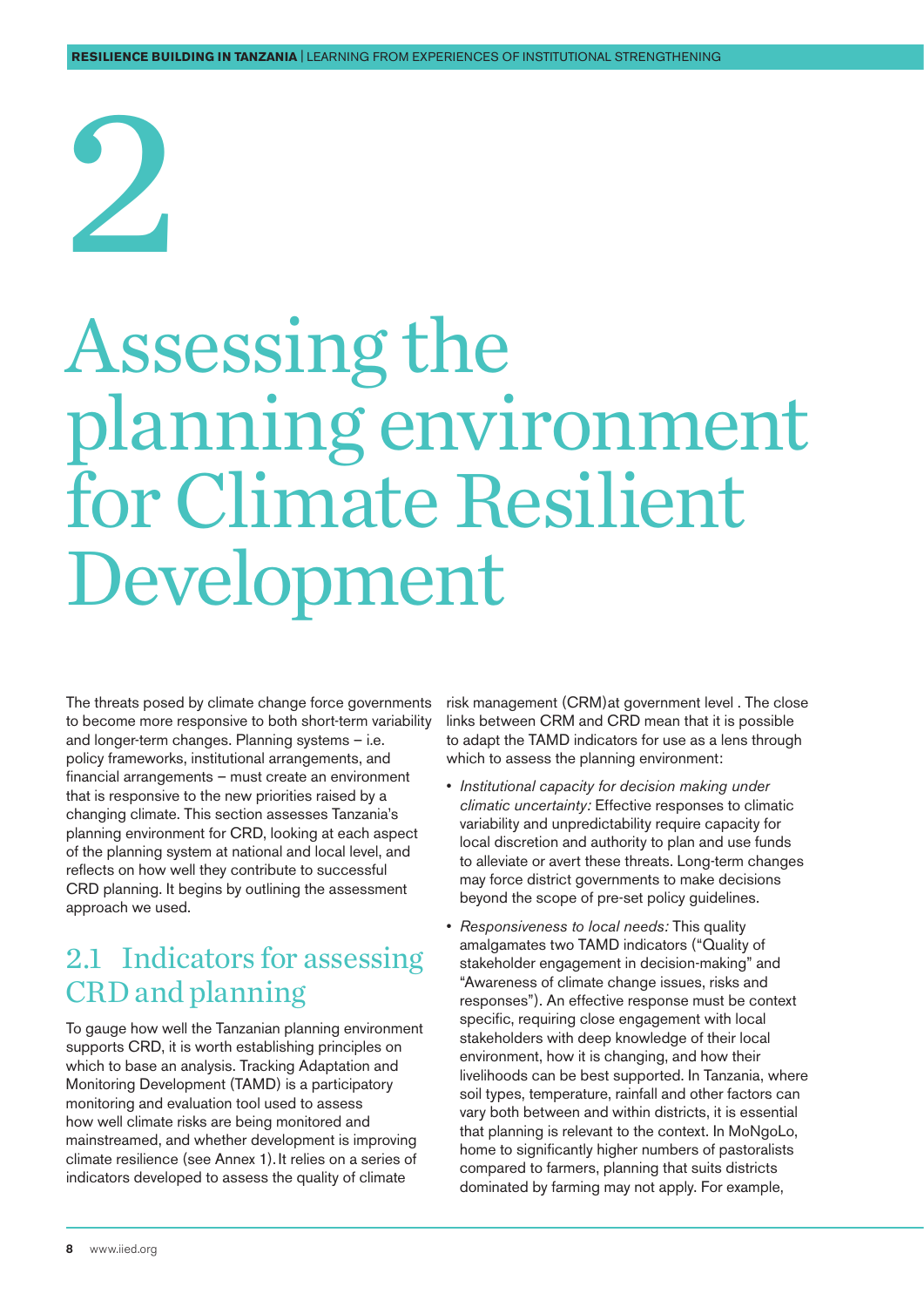<span id="page-8-0"></span>responsiveness may demand reconsideration of some planning initiatives to reflect pastoralist livelihood strategies. The ability to apply both long and shortterm climate information to a local context is also key to appreciating what is feasible or at risk in a given context.

- *Extent to which climate information is used to inform responses to climate change:* This can include use of climate information to safeguard existing investments at risk from a range of climate hazards. It may also include use of climate information for forward looking, "climate-smart" investments that reduce the risk of future compromise by predicted future hazards or changes that undermine long-term viability. This is particularly relevant to both agricultural and pastoralist livelihoods, to support governments and the public in making climate-aware decisions that reduce losses and enhance productivity.
- *Extent and quality of co-ordination across relevant institutions:*<sup>2</sup> The wide-ranging nature of climate change impacts demands a cross-sectoral approach. In Tanzania, where relevant institutions include environmental management bodies as well as several ministries, this is a challenging task. Co-ordination must support effective, climate smart and responsive planning across geographical areas and sectors, but also careful monitoring and learning from resiliencebuilding programmes, internalising lessons across stakeholders. Co-ordination requires an institutional infrastructure headed by a body with authority to convene different stakeholders and feed lessons back to central planners.
- *"Financial support for climate change mainstreaming and related initiatives":* A robust financing framework is necessary to support a transition to a CRD pathway. Financial frameworks should be assessed for their ability to cost, budget for and provide necessary finance for climate change related initiatives. This may include approaches to encouraging spending on climate related objectives and tracking expenditure to gain better understanding of progress. Financing must be sustainable and long term. A committed strategy for mobilising both domestic and international resources is necessary. At district level, the need to be flexible and responsive will require local implementing institutions to be able to reallocate funds quickly depending on seasonal circumstances. This demands robust and transparent financial management systems.

Tanzania has only recently begun to develop policies and strategies that focus directly on responding to the impacts of climate change and promoting climate resilient development. As such, much of the enabling environment for climate change responsive district planning is drawn from policy developed before climate change became a noticeable discourse in Tanzania.

The fact that livelihoods are dominated by pastoralism in the MoNgoLo districts provides a litmus test for the responsiveness of national policy. Because pastoralism represents a livelihood approach that is significantly different to those in other parts of the country, priorities in these districts are also different. If a core facet of CRD is responsive planning and flexible decision making relevant to the specific, changing context of livelihoods in a district or even village, then the scope of government policy and planning for supporting these specificities will provide a useful indicator of their ability to ensure climate-resilient development. The indicators detailed above will be used gauge the extent to which government strategies create an enabling environment for CRD.

#### 2.2 Tanzania's climaterelevant policy frameworks

Climate policy in Tanzania stems from the Vision 2025 strategy paper, the cornerstone of strategic development planning, and the National Environmental Policy. The National Growth and Poverty Reduction Strategy papers, known as Mkukuta I and II, highlight medium term goals contributing to Vision 2025, with implementation detailed in corresponding five year plans. Prior to the more climate specific documents of the National Adaptation Plan of Action (United Republic of Tanzania, 2007), and the National Climate Change Strategy (United Republic of Tanzania, 2012), low-carbon, climate-resilient development was not a priority. Policy guidance stemmed from an general environmental focus aimed at the conservation of existing natural resources and wildlife. Tanzania's ongoing decentralisation process is another important area of focus, in theory placing Local Government Authorities (LGAs) as the drivers of development, balancing the demands of top-down national growth and development strategies. Given the projects focus in areas dominated by pastoralism, their attention to pastoralist needs should also be taken into account.

#### National Environmental Policy (1997)

The National Environment Policy remains the central policy for managing environmental issues, and has served as the basis of climate policy development, despite the fact that climate change is not directly referenced (United Republic of Tanzania, 1997). Land degradation, water access, pollution, wildlife and deforestation are key topics. It promotes "management

<sup>&</sup>lt;sup>2</sup>This has been adapted from the TAMD wording, "Extent and quality of co-ordination of climate risk management across relevant institutions"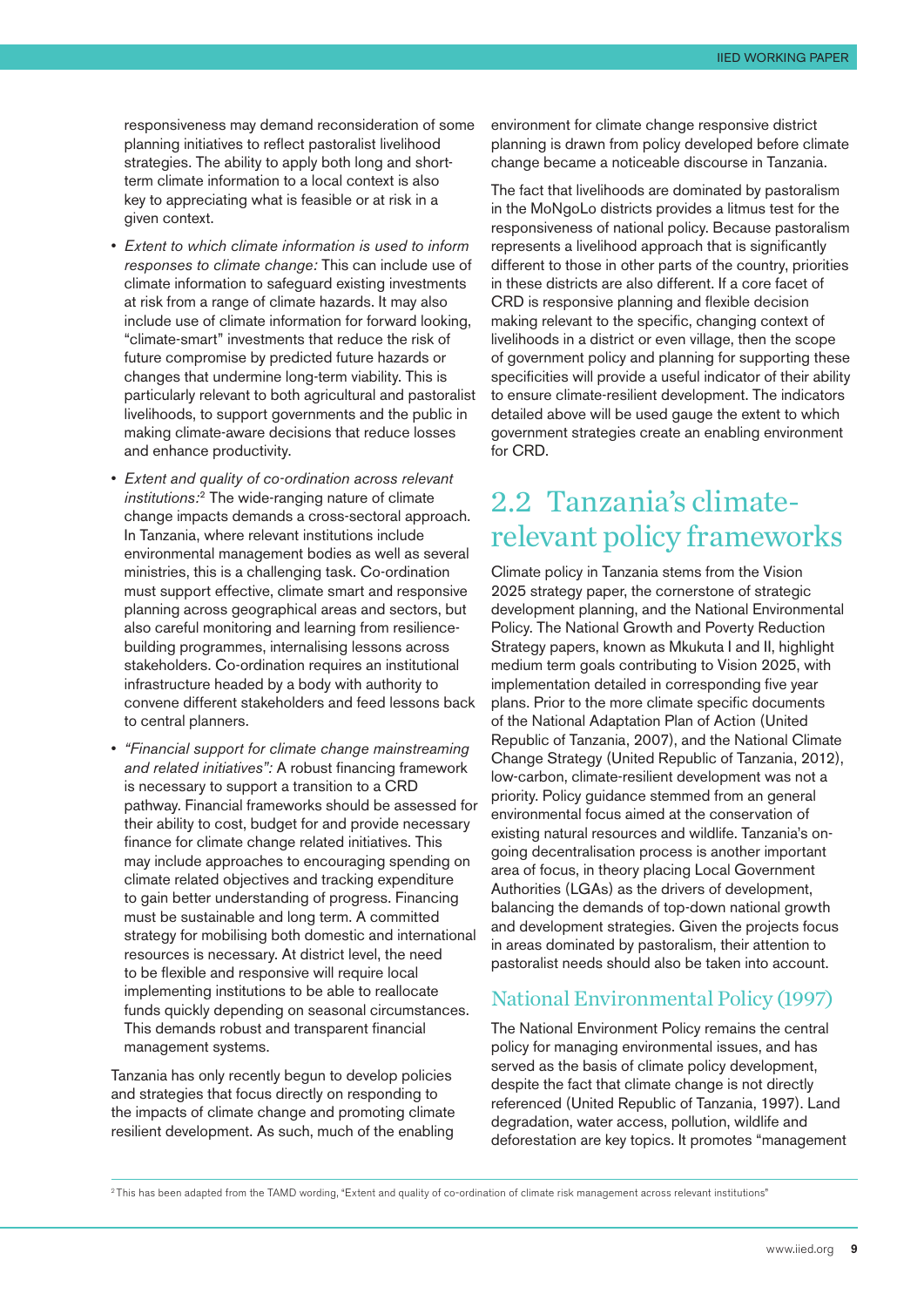and control of the migration of livestock" alongside "restoration and protection of grazing lands" (ibid., p.20), policies which undermine key tenets of pastoralist production strategies. However, it also gives responsibility to LGAs for overseeing planning processes and establishing local policies, and notes local people's right to participate in land management.

#### Vision 2025 (1999)

Heavily influenced by the Millennium Development Goals, its broad aims include achieving – by 2025 – middle-income status, good standards of governance, inclusive growth, high levels of education and a semiindustrialised, resilient economy. It further envisions a food-secure population, gender equity, quality healthcare and access to safe water. Climate change is not mentioned, although the vision document states that "high priority must be given to organisational learning and creativity in response to the challenges of nature (including disaster) and to development in the regional and global economy" (United Republic of Tanzania, 1999). It also notes the need for affirmative action to provide special support for traditional or indigenous populations (ibid., p17). This is a notable inclusion in the context of years of underinvestment in regions with large Maasai populations.

#### National Adaptation Plan of Action (2007)

Tanzania developed its National Adaptation Plan of Action with support from the United Nations Development Programme (UNDP) to address urgent climate change adaptation priorities. However, there is little evidence to show that its activities were carried out or monitored (NAPA, 2007). While none of its costed projects were based in Monduli, Longido and Ngorongoro, the document advocated distinctly nonpastoralist approaches to livestock, including zerograzing (feeding animals without movement across pastures) and controlled movement of livestock. Such practices undermine pastoralists' strategies which involve flexible mobility according to conditions.

#### Livestock Sector Development Strategy (2010)

The Livestock Sector Development Strategy specifically highlights the conflicts between farmers and pastoralists due to the lack of alignment of land allocation "with secure land tenure rights and infrastructure development" (United Republic of Tanzania, 2010 p. vi). As for the agricultural sector, the focus is on commercialisation, but encouragingly the strategy recognises the need for "proper arrangements to allocate land and give ownership of grazing areas according to traditional or legal procedures" (ibid). It

advocates village-level land-use planning in all districts. However, while this may improve participatory land-use planning, the fact that pastoralists need access to larger spatial scales than village boundaries is ignored. Nor does the policy recognise that fixed land-use plans may be made irrelevant by continually unpredictable weather patterns. It also includes directives to support zerograzing dairy farms, although gives no direction as to where in the country these might be most appropriate.

#### MKUKUTA II (2011)

The National Growth and Poverty Reduction Strategy – known as MKUKUTA II – guides the achievement of Vision 2025 (United Republic of Tanzania, 2010). This second iteration of the strategy highlights modernisation and commercialisation of agriculture as a route to poverty reduction, economic growth and food security. Climate relevant targets include ensuring "crop and livestock varieties suited to adverse conditions brought about by climate change are introduced and adopted" and improving capacity to "mitigate adverse impact of climate change natural and human made disasters". Environmentally sustainable growth is a key aspect which incorporates the need to co-ordinate climate change adaptation.

The strategy plans significant growth of the livestock sector, the development of "livestock varieties suited to adverse conditions brought about by climate change", and means to support livestock producers in the face of drought (ibid., p58). This breeding approach contrasts with actual practice promoted by district governments, in which livestock breeding is focused on heavier breeds so as to gain higher prices at market, rather than on drought tolerance. In contrast to other livestock policies (see below) however, there is no mention of "zero-grazing" and other strategies that run contrary to pastoral approaches. However, traditional livelihoods and pastoralism are not mentioned, and key issues such as land use and mobility receive only scant attention.

#### Five-year Development Plan (2011–2015)

The latest five-year plan outlines the implementation strategy for MKUKUTA II (United Republic of Tanzania, 2012). Climate change is identified as a threat to a modernisation process based on infrastructure expansion, and the plan notes that "environmental concerns need to be mainstreamed in all future policy measures", seeking "climate wise economic development policies", although the principles behind how this will look in practice are not clearly defined (ibid., p.39). It recognises that current environmental management policies (which remain the lead approach to climate change), need reviewing, and that an institutional framework for climate change is necessary in order to attract financing.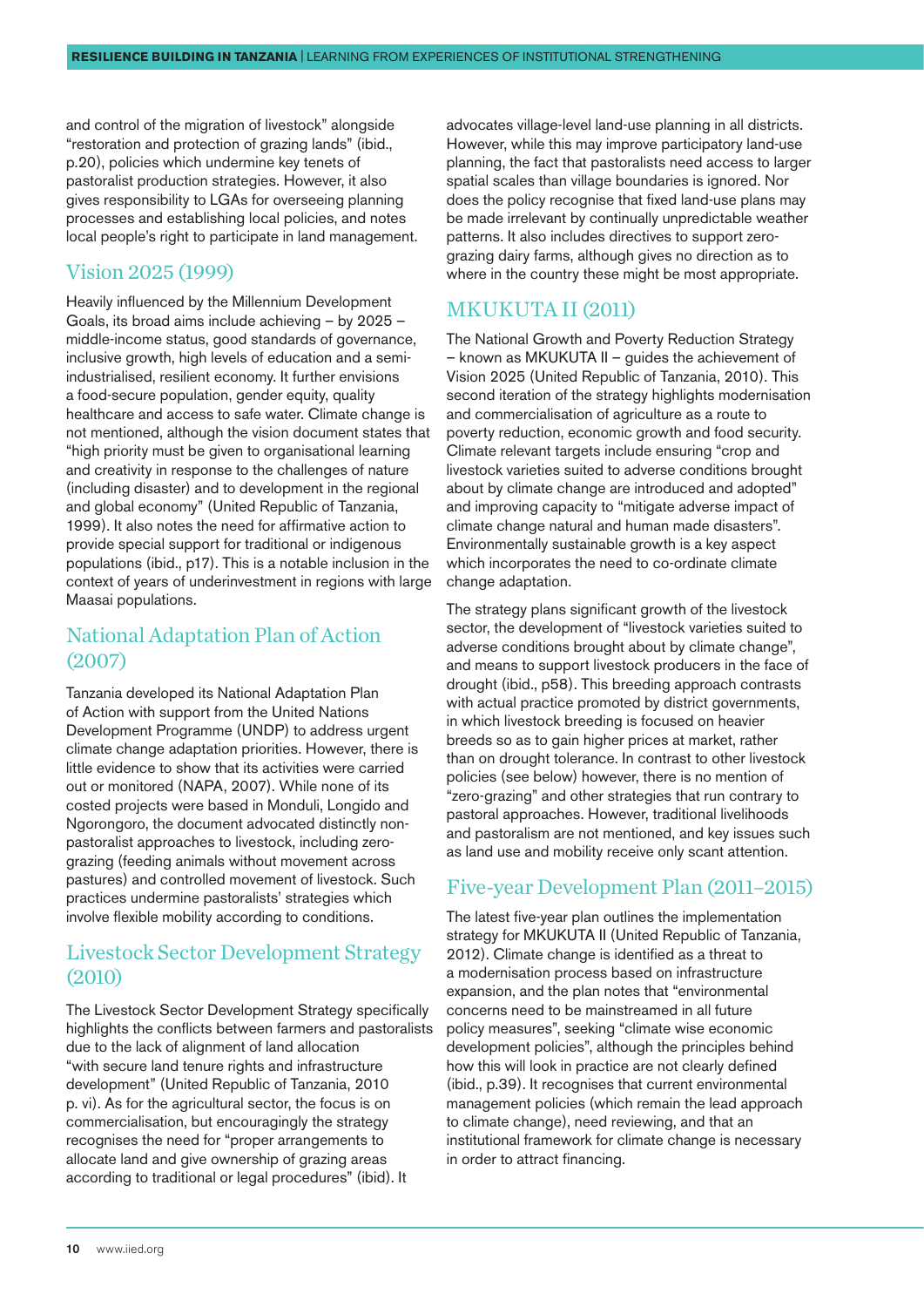Productivity problems in the livestock sector are blamed on environmental factors such as seasonal shortages, poor pastures, disease and inadequate breeds of livestock, rather than a weak capacity for appropriate planning, or existing inequalities in land use or financial access. Top-down programmes such as disease reduction and increasing cattle off-take for meat production are therefore prioritised over planning reform. Bottom-up planning is focused on decentralising the Land Use Commission so as to facilitate "equitable distribution and access to land", seeking to double ownership of land certificates. Support for pastoralist mobility, maintenance of the commons as a productive base, and pastoral livestock keeping as a sustainable system are not mentioned. At district level the issues of land ownership and access are complex, yet fundamental to securing resilience for indigenous pastoralist communities. How these issues are worked out in practice in accordance with local needs will be a key aspect of CRD in the long term.

#### National Climate Change Strategy (2012)

The National Climate Change Strategy (United Republic of Tanzania, 2012) bridges the gap between climate policies of MKUKUTA II and sector-specific CRD activities. It is relatively progressive, promoting traditional and modern knowledge for both agriculture and livestock (including pastoral and agro-pastoralists), including countrywide land-use planning, improved water access and "improved traditional livestock keeping systems" alongside "sustainable pasture and range management" (ibid., p.55). Terms such as "carrying capacity", and programmes to "destock" or encourage "zero-grazing" do not feature in any of the livestock priorities in NCCS, suggesting that recognition of customary pastoralist approaches have been incorporated in its development. Curiously, while decentralised decision making is promoted for wildlife management, water, land use and other key sectors, this is not the case for livestock and agriculture. This may be due to the identification of agriculture as a key growth sector – sectoral ministries may therefore want to maintain centralised control. There is also a series of cross-cutting measures designed to improve co-ordination and research on climate issues. Central ministries are now set to develop their own strategies (such as the Agricultural Resilience Plan below) in order to build resilience in line with the NCCS. There is no detailed finance plan for this strategy save for the suggestion that will be expected to provide significant levels of support through a National Climate Fund, which is still in development.

#### Big Results Now (2013)

Now in its second phase, Big Results Now (BRN) is a DFID-supported initiative to speed progress towards the on going Mkukuta II goals in key sectors (DFID, 2013). It emphasises robust M&E processes and clear targets. Agriculture features as one of six priority areas, although livestock plays only a minor part in this strategy, and climate change is not discussed in detail. BRN has significant impacts on budget guidelines at district level, emphasising priority areas for funding driven by nationally set targets. With regard to the three project districts, attention to pastoralist needs may be limited as districts seek to bolster irrigation and commercialisation of farming. Perhaps encouragingly, the focus is on increasing productivity rather than expanding the cultivated area, which may prevent the policy fuelling further conflict over allocation of land and loss of grazing space to arable farming.

#### Tanzania Agricultural Resilience Plan (2014–2019)

In line with the NCCS and MKUKUTA II, Tanzania's agricultural sector plan for greater resilience continues the emphasis on modernisation and increased crop yields from climate-smart agriculture, "promoting practices at district level" (United Republic of Tanzania, 2014, p. 7). It states that institutional and knowledge networks are to be strengthened to improve responses to climate change, and it acknowledges the need for planning in the face of uncertainty. It also recognises that not all regions are appropriate for agricultural investment, with livestock production noted as dominant in arid regions. This sectoral resilience plan advances beyond existing climate change policy, recognising the role of local-level planning, combinations of scientific and local knowledge, and including short and long term forecasting to better prepare for anticipated climatic changes.

The MoNgoLo districts are not designated for specific projects. However, if the principles in this strategy are applied to other sectors, particularly natural resource management and livestock development, then there are encouraging signs that policy development is becoming more climate aware and context specific.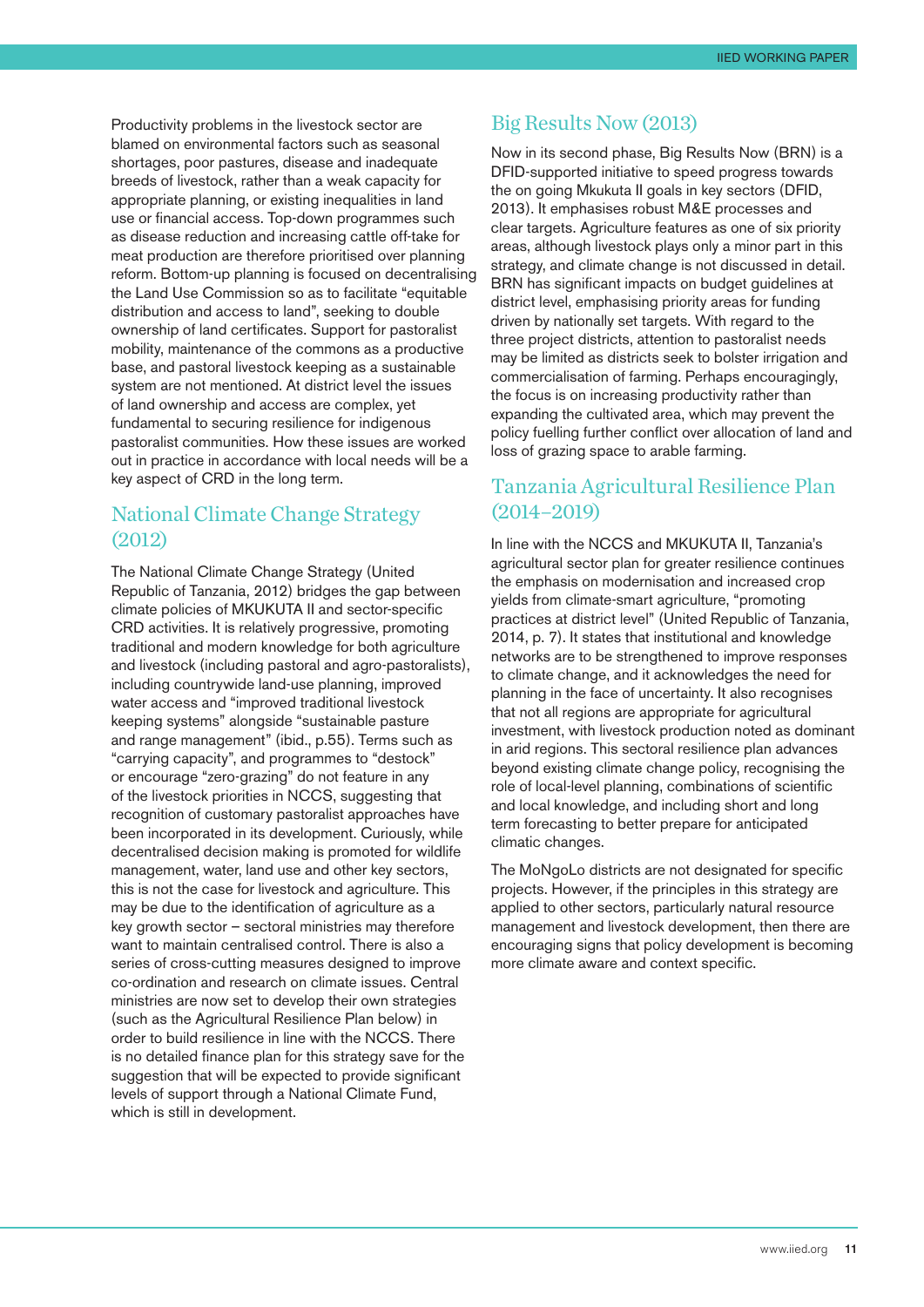#### <span id="page-11-0"></span>2.3 Tanzania's institutional arrangements for climate resilience

The legal and institutional framework for responding to climate change is set out in the Environmental Management Act (2004), which enforces all environmental policy. The Department for Environment , housed in the Vice President's Office (VPO), coordinates all issues related to climate policy. This department acts as the National Climate Change Focal Point (NCCFP) – tasked with co-ordinating climate change activity across sectors, developing policy frameworks and monitoring implementation of climate change strategies. The National Climate Change Technical Committee (NCCTC) provides expert technical advice. An inter-ministerial National Climate Change Steering Group, chaired by the permanent secretary of the VPO, provides inter-sectoral coordination and implementation guidance. Nevertheless, questions have been raised as to how often these committees meet in practice and the level of public accountability (Yanda et al., 2013).

The National Environmental Management Council (NEMC), established in 1983, plays an advisory role, with powers to undertake environmental audits, surveys and research, and to make recommendations and enforce institutions' compliance with environmental quality standards.

Each sector ministry now also has an environment section with a climate change desk ensuring that their activities comply with the Environmental Management Act, Vice President's Office, NEMC and policy guidelines. Sector ministries work with environmental experts based in the regional secretariats, who provide further advice on the Environmental Management Act and its enforcement. At LGA level, environmental officers within district councils work to advise urban and rural environmental committees. The Prime Minister's Office is responsible for the LGAs and coordinates district climate activities with the demands of sector ministries.

#### Decentralisation

Tanzania has been implementing "Devolution by Decentralisation" since 1998. Managed by the Prime Minister's Office, the Local Government Reform Programme II aims to make LGAs the "primary and accountable lead actors of socio-economic development" (United Republic of Tanzania, 2009 p. (i)). This benefits CRD because it empowers LGA's who are best placed, with the appropriate tools and capacity, to respond efficiently to the specificities of local vulnerabilities. However, as the Local Government Reform Programme document notes, some sectors are reluctant to devolve discretionary decision-making powers to the local level.

Finance to improve the ability of LGA's to spend as they see fit have come through the Local Capital Development Grant, which may be spent on development infrastructure. There are also plans to improve the level and quality of participation in allocating these funds through increased support for the Opportunities and Obstacles for Development process (Box 1). This participatory process is performed by district staff with village members to determine local development priorities. In practice, however, both the Local Capital Development Grant and O&OD processes are beset with difficulties (see below).

Since environmental policy is supposed to be incorporated in sector planning, local government ministries play a key role in implementing these measures. They are also responsible for planning their own environmental interventions and management through the regular budgeting and planning process. Devolution by Decentralisation means that in theory local adaptation can be assured by the fact that LGAs have a good degree of autonomy in their planning.

#### 2.4 Tanzania's financial arrangements for climate resilience

As the NCCS makes clear, the government believes that the vast majority of funding for climate change programmes should come from international sources – either bilateral or multilateral (United Republic of Tanzania, 2012). A National Climate Fund is being proposed to serve as a "basket" for these funds, although the details are still in development.

Currently, finance for specific climate change adaptation projects comes from donors, who tend to fund programmes whose objectives overlap with the Government of Tanzania's strategic priorities and their own (Johannessen et al., 2014). Although development partner projects were recently included in the national budget, there is no budget code to denote climate change spending, and many projects that have an impact on climate change adaptation do so incidentally rather than by design. Sector resilience plans, due to be produced to detail implementation of the NCCS, are planned to be integrated into the budget via the Medium Term Expenditure Framework, with broader and more complex programmes forming stand-alone projects. LGAs and sector ministries will then report the status of implementation to the NCCFP, which will make information known to the public.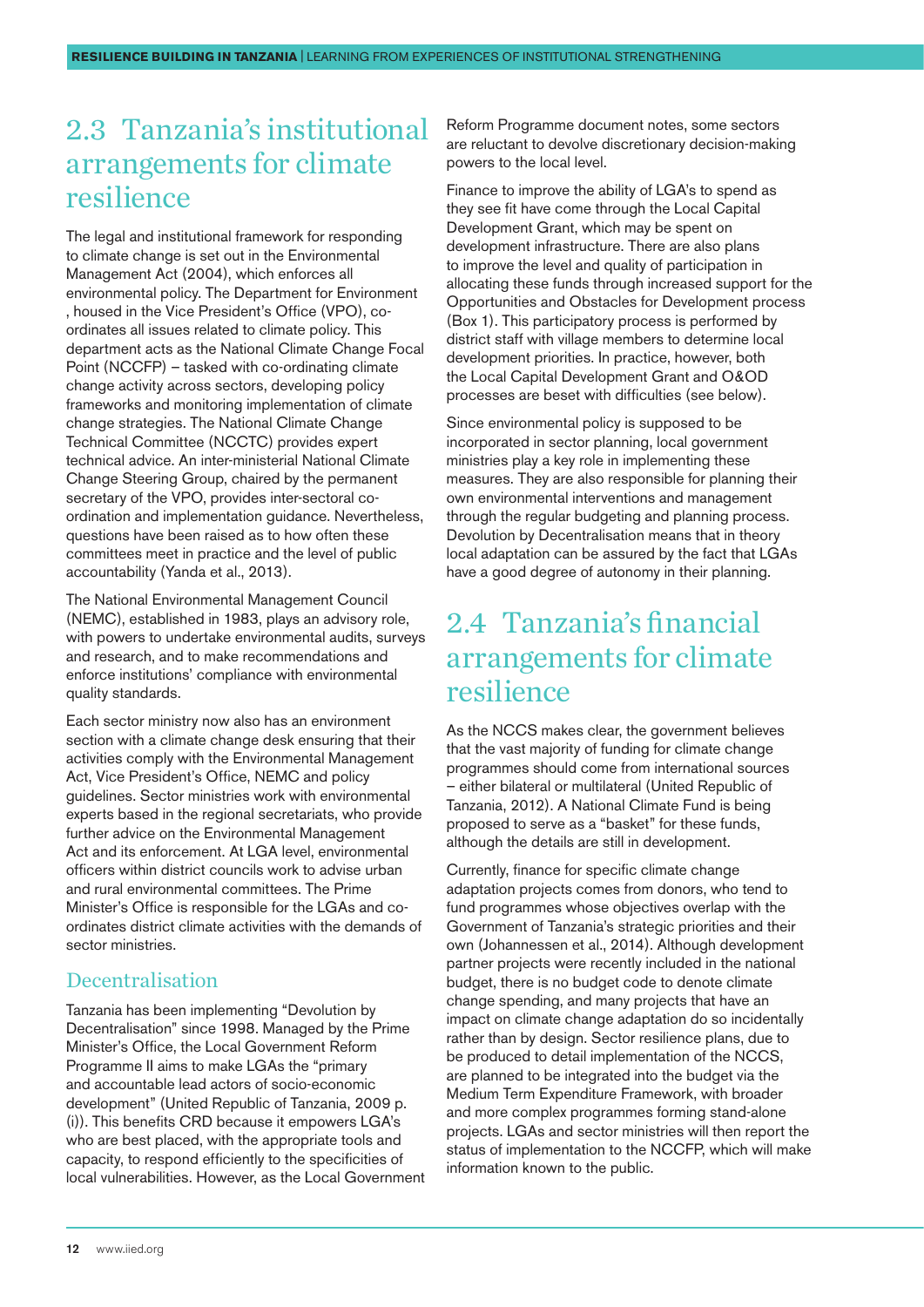## <span id="page-12-0"></span>3 Planning and budgeting at district level

Tanzania's decentralisation policy places LGAs at the heart of the planning process, with responsibility for annual, participatory planning and budgeting. However, as we shall see below, in practice this localised power is undermined by other policies or budgeting processes which limit the freedom of LGAs to act independently.

As the foremost implementers of government policies, LGAs include planning, finance and sectoral departments. The latter reflect the main national government sectors: agriculture, livestock, education, health, water, and roads. Local government staff are responsible for initiating, directing and monitoring project implementation. Key decision makers include the District Executive Director, who manages district government sectors; and the District Commissioners, who are responsible to the Regional Commissioner and the President.

Implementation is supported by village councils and the Ward Development Committee. Village councillors are elected by village assemblies, also including a salaried Village Executive Officer and appointed chairperson. There is a community prioritisation process at village level (Box 1), with the Village Executive Officer often taking a key role in finalising plans, aligning them with national policy. Ward Development Committees are chaired by the elected ward councillor, and consist of the Ward Executive Officer, women councillors, all village chairpersons and all Village Executive Officers. Ward Development Committees co-ordinate

on-the-ground project implementation and service delivery, working with government staff to discuss future programmes.

#### Box 1. The Opportunities and Obstacles for Development planning process

In 2007, Tanzania introduced a set of planning tools known as "Opportunities and Obstacles for Development" (United Republic of Tanzania, 2007). This is a 12-day village-level process that takes place at the beginning of the long dry season. It involves district planners working through a series of participatory tools with communities at village assemblies. Information is gathered on community priorities, which are then harmonised with Vision 2025 into a community plan, with advice and validation from the village council, Ward Development Committee and a village assembly. The final output is a document listing a series of steps for implementing a community plan, with activities (called "steps to implementation") accompanied by indicators for evaluating progress.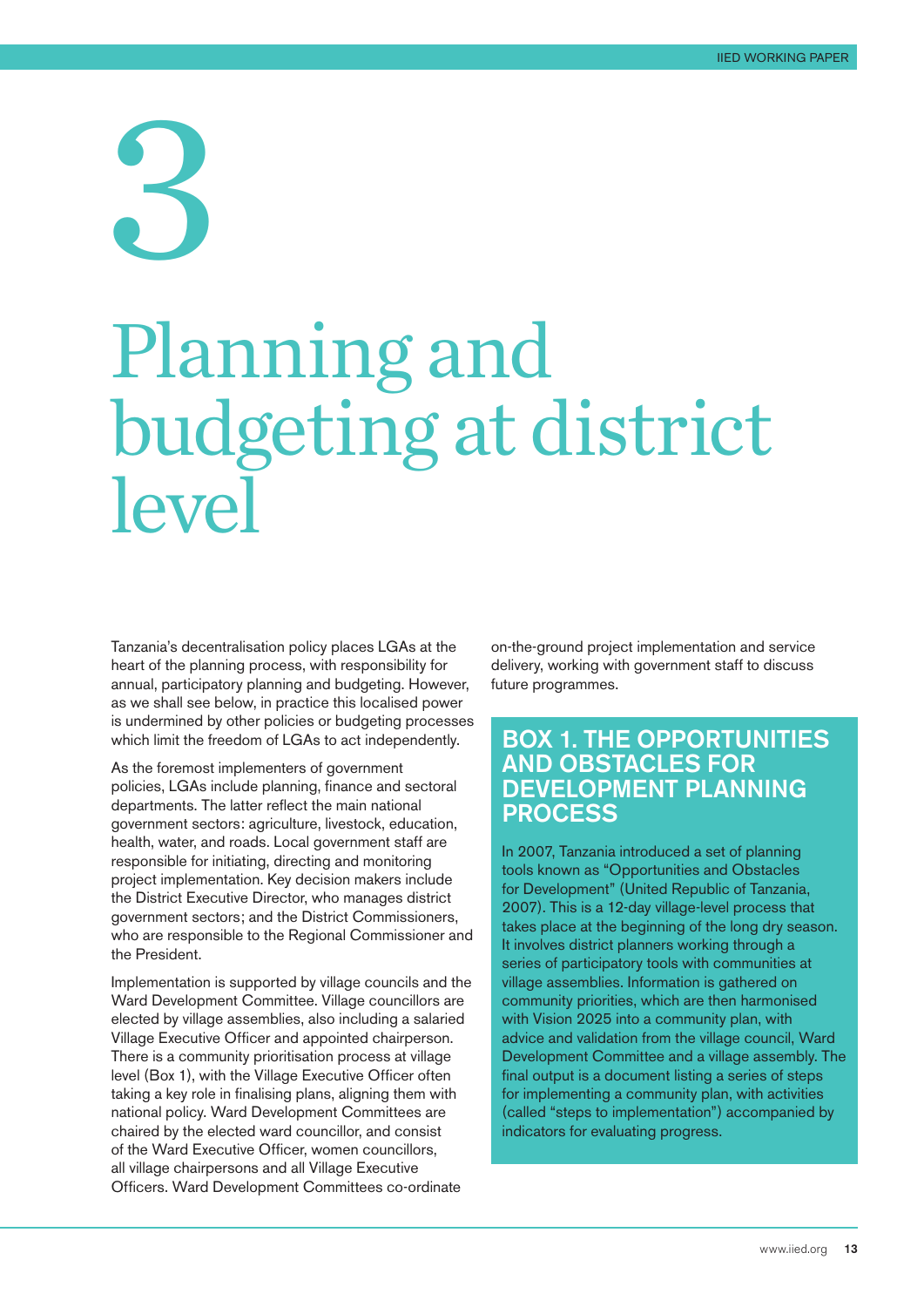#### <span id="page-13-0"></span>3.1 District revenue

The ability to finance CRD is an important aspect of any planning system. District financing can be separated into three main categories – revenue generation, allocation and financial management.

#### Revenue generation

The district treasury is capitalised from three main sources:

- 1) *Domestic revenue generation*: Raised from taxes on small businesses through licenses, sales of minerals, tourism gate receipts, charges on companies using bus stands, billboard sales, local markets etc. In rural areas, these sources are small due to the lack of taxable businesses or transactions taking place. Much domestic revenue covers recurrent costs such as staff salaries and government overheads. District governments have much more discretion over these funds than over those from other sources, requiring only agreement from local elected councillors to approve spending decisions or reallocate funds during the course of the year. However, central government directives do influence how some of these funds are spent in practice.
- 2) *Interfiscal transfers:* Districts receive the majority of their income from sectoral block grants issued by national government for implementing water, health, roads, education, agriculture and other priorities. They also receive a Local Capital Development Grant (LCDG) for specific, locally prioritised needs. Block grants adhere to the priorities of sectoral strategies, and are often further divided into "sub-grants", each with their own spending and management conditions. Government block grants are rigid: guidelines are issued in November and once allocated, cannot be changed without special permission of the Ministry of Finance. This system aims to prevent mismanagement. In practice, budget guidelines emphasise that development expenditure, including the LCDG, should support the top-down priorities of the Big Results Now initiative, effectively limiting their use for locally articulated needs.
- 3) *Donor funds:* Donors contribute to the district budget through project finance and occasionally through budget support. Such funds are generally intended for spending on particular goals such as reforestation, school construction, HIV and AIDS related projects, etc. Government Budget guidelines emphasise the need to make sure all donor finance is reported as part of the budget to central government.

Expenditure in district budgets is split between recurrent and development expenditure. Recurrent expenditure includes staff fees, per diems, transport and administrative costs etc. Development expenditure is decided based on the budget guidelines, which emphasise the importance of Big Results Now priorities, sectoral priorities – decided through block grant conditions – and the findings of the O&OD process.

#### Allocation

Allocation is decided by District heads of department, who take the findings from the participatory O&OD process (Box 1), budget guidelines and recommendations and use the available financial resources to fund development and recurring expenditures. Having been scrutinised by central sector ministries, the Ministry of Finance and the Planning Commission, and entered into the financial management system (see below), the budget is consolidated and presented to parliament, for discussion in parliamentary standing committees and sessions before approval in June. There is no feedback mechanism to include village government or community views in this high-level process. There are numerous gaps between the ideal and the reality, as we will show below.

#### Financial management

District planners use "PlanRep" software to support development of budgets. Having gained approval from the Prime Minister's Office and the Ministry of Finance, budgets in PlanRep are submitted to the Integrated Financial Management System (EPICOR) at Dodoma. All activities are categorised using centrally allocated expenditure codes, corresponding to centrally established objectives and targets. This allows funds and their uses to be tracked. There are currently no expenditure codes relating directly to climate change adaptation measures, however.

To draw down money from the central system into district bank accounts, staff must obtain a payment voucher detailing the expenditure code and the purpose of the payment. Obtaining a payment voucher requires approval from the finance department and the District Executive Director. Cash can then be withdrawn by appropriate signatories to the account.

The centralised control imposed by EPICOR prevents overspending of allocated funds under a particular budget code. Funds cannot be reallocated from one activity or sector to another without the approval of the Ministry of Finance and appropriate sector ministries. Changes during the course of the year are highly unlikely to gain approval from the necessary authorities. The general perception is that once the budget has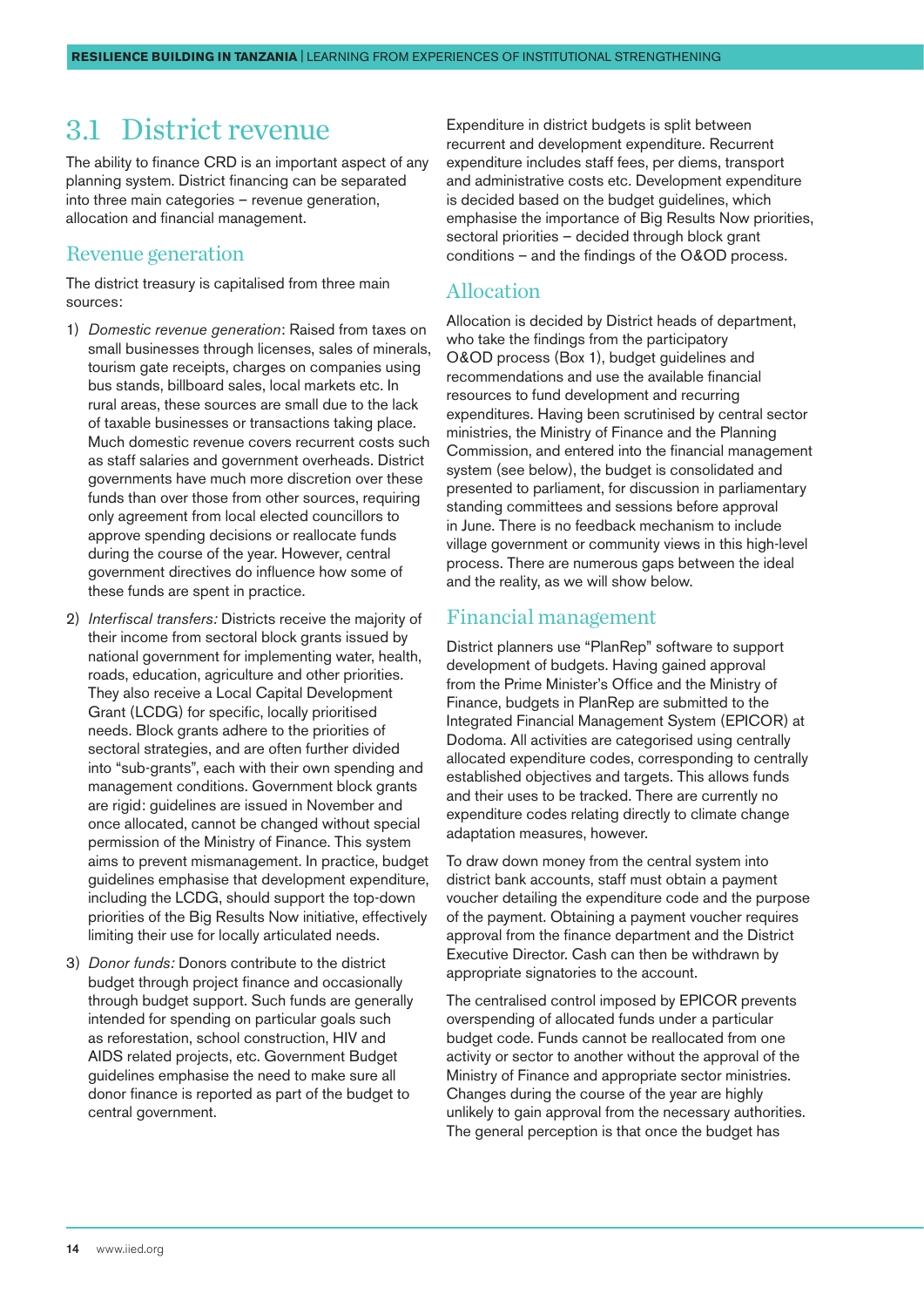<span id="page-14-0"></span>been submitted it cannot be easily changed during the year. Special requests for extra funding for a particular project may be issued during the budgeting process and submitted with the rest of the budget. In extreme circumstances, the government may grant extra funds for disaster relief, in which case subsidiary budgets must be prepared and submitted for approval.

Performance-based reporting takes place quarterly and annually. Quarterly reports identify programme progress, issues and challenges, as well as specified issues such as employment creation. Quarterly reports are also scrutinised by the financial management committee of the elected district council. Annual reports are public performance documents detailing expenditure performance, including progress in service delivery and achievement of MKUKUTA II and the ruling party's targets.

#### 3.2 How conducive is the planning environment to climate-resilient development?

As discussed above, an enabling environment for CRD planning must incorporate certain principles. The most significant problem arising at LGA level is the gap between policy and practice. While recent government policies demonstrate some commitment to these principles, the capacity and co-ordination to implement them has been lost to other agendas. Much of the following critique of district planning systems stems from the planning and scoping study that took place as part of the project's preparatory phase (detailed in Annex 1).

#### Adaptive capacity stifled by rigid budgeting

Responding to local needs requires striking a delicate balance. While decentralisation policy seeks to empower LGAs to be leaders of their own development, there is also a need to co-ordinate activities and funding priorities centrally to achieve national growth and development targets. At present, it is clear that the imperative to achieve top-down targets takes priority over local, district and village level priorities. Annually issued budget guidelines by the Ministry of Finance and the Planning Commission stress the need to direct funds towards the Big Results Now priorities. These policies, and the way in which they are financially supported, are mainly driven by centralised decision makers.

National development strategies and implementation plans allocate funds towards relatively well-defined activities and targets. However, they do not reflect the diversity of local livelihoods across the country – the relatively sparse allusions to either pastoralism or "traditional" livestock keeping are an example. Neither is O&OD, the participatory process intended to drive development priorities (Box 1), mentioned in the Five-Year Development Plan or in MKUKUTA II. While participatory planning and implementation processes are often mentioned, there is little guidance as to how these should be reconciled with national policy or what participation means in practice. While the NCCS and the associated Agricultural Sector Resilience Plan both demonstrate awareness of these issues, particularly with regard to traditional livelihoods and knowledge in the agriculture and livestock sectors, they also demonstrate some internal contradictions. Decentralisation is preferred for water resources and wildlife management, but not for agriculture or livestock development.

Climate resilience, as a relatively new concept, has yet to become embedded in the sector strategies that dominate the spending guidelines for district financing. The dominance of top-down prioritising is ensured through funding for district activities. District budgets are limited by the spending guidelines and conditions associated with sectoral block grants, fitting activities within the boundaries of specific expenditure codes linked to centrally set objectives and targets. These budgets are inflexible, as the scoping study has argued. There also tends to be an overly heavy emphasis on infrastructure, with less focus on supporting local livelihoods and their specific dynamics (Msangi et.al, 2014, p.17).

*"District budgets are largely funded from central government sources without devolution of authority over the allocation of funds ... The guidelines issued annually by the government strongly emphasise the importance of budget rigidity ... The process is also sectoral in approach, providing little room for cross-sectoral planning and expenditure in support of local livelihoods and economies that are systemic and holistic in character" (Msangi et.al., 2014 p.15).*

In theory, the Local Capital Development Grant should provide finance for local government to invest in specific, locally requested needs. Being a "capital" development grant, such funding tends to be directed towards infrastructural projects such as irrigation, water and health. However, personal communication with UNDP staff housed in the Vice President's Office note that the Prime Minister's Office tends to indicate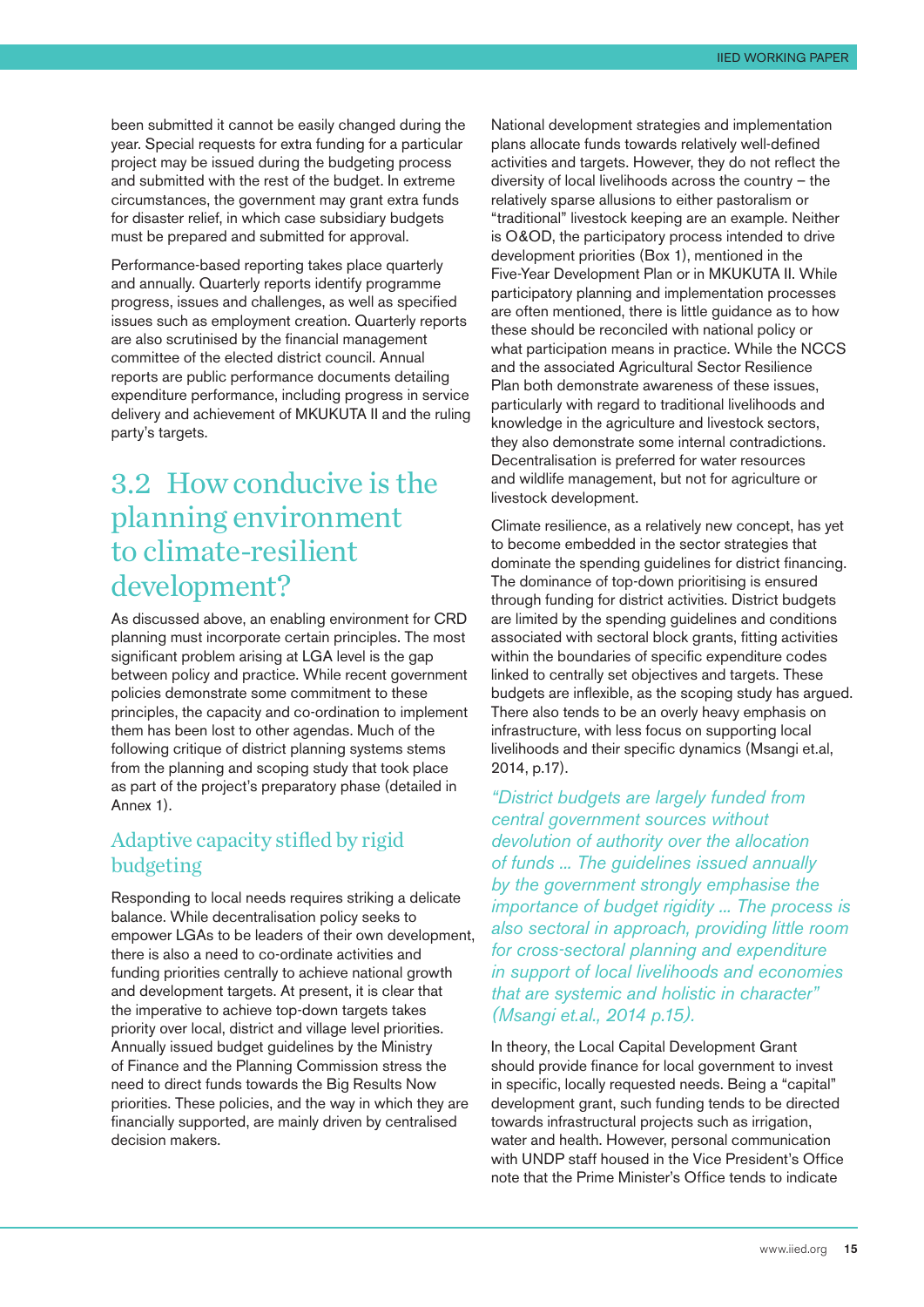how these funds should be spent through nationally issued directives, such as the need to provide homes for the elderly, orphaned children or children with special needs.3 The Local Capital Development Grant is also directed toward activities that may be poorly financed by the sector block grants, usually Big Results Now priorities.

Even if budgets were more open to effective, locally prioritised funding, it is questionable whether O&OD does an adequate job of representing local needs in planning for either long or short-term change. The project's participatory audit of O&OD in September 2013 pointed out weaknesses in its implementation and incorporation of findings into district planning (Box 2).

The dominance of rigid sector grants leads district staff to use the O&OD process with the knowledge that some suggested priorities will not be funded as they do not harmonise with centrally allocated priorities. This has led to a significant breakdown in trust between communities and government as projects perceived to be promised remain undelivered. In practice the process has often been reduced to government planners using the time to offer the projects they are able to deliver and merely ironing out details such as the location in which the project should be implemented. In other cases, district planners find their only way of incorporating O&OD priorities is by sifting through budget guidelines to see how a requested project can be budgeted under an existing expenditure code.

There are signs of limited progress. Land-use planning, an issue causing significant conflict between pastoralists and farmers in recent years, has been devolved to the regional level, giving district planners authority to create village land-use plans. Unfortunately, poor representation of pastoralists in many of these processes has meant that mobility has been hindered or key resources have not been taken into account. At other times, land-use plans have been ignored by farmers seeking land to cultivate, or have not been ratified or enforced by the appropriate authorities and established village land-use committees.

The role of national policy in directing activities at district level, coupled with the inability of current planning systems to articulate and recognise local livelihood systems and priorities, suggest a deep seated inability to respond to local needs. This has the potential to suffocate the emergence of innovative, locally led adaptive practices, or inhibit the practice of traditional livelihoods that some recent policies aim to support. One example arising in a Monduli resilience assessment describes how government emphasis on agricultural expansion in Monduli has driven the uninhibited spread of farming into former grazing lands, making it impossible for pastoralist planning systems to function due to the lack of access to pastures.

#### Box 2. Opportunities and Obstacles for Development: Key Issues

- The planning cycle is not aligned with the seasons. O&OD takes place at the onset of the dry season (May/June), but formal prioritisation is in December at the onset of the short rains. Activities prioritised earlier may no longer be relevant.
- Planning deadlines are too short to facilitate adequate participation, leading to a poorly administered process. Unelected Village Executive Officers are left to write much of the community plans without community input.
- Tools are weighted towards agricultural livelihood strategies with little climate change or resilience focus. Local adaptive livelihood strategies and planning are not articulated.
- The process is expensive and rushed, with less priority given to focus group discussions and priorities of marginalised groups. In Ngorongoro, shortage of funds has led to the cancellation of O&OD processes in some years.
- The spatial scale of planning (the village) does not reflect the scale of community resource use in the project districts.
- Communities are aware that the climate is changing but unaware of the causes or long-term implications. Inability to properly articulate livelihood strategies leads to a "shopping list" of projects which are not necessarily urgent or appropriate.

Source: Msangi et.al (2014), Internal project documents.

3 Interview with Dr. Stephen Mariki, UNDP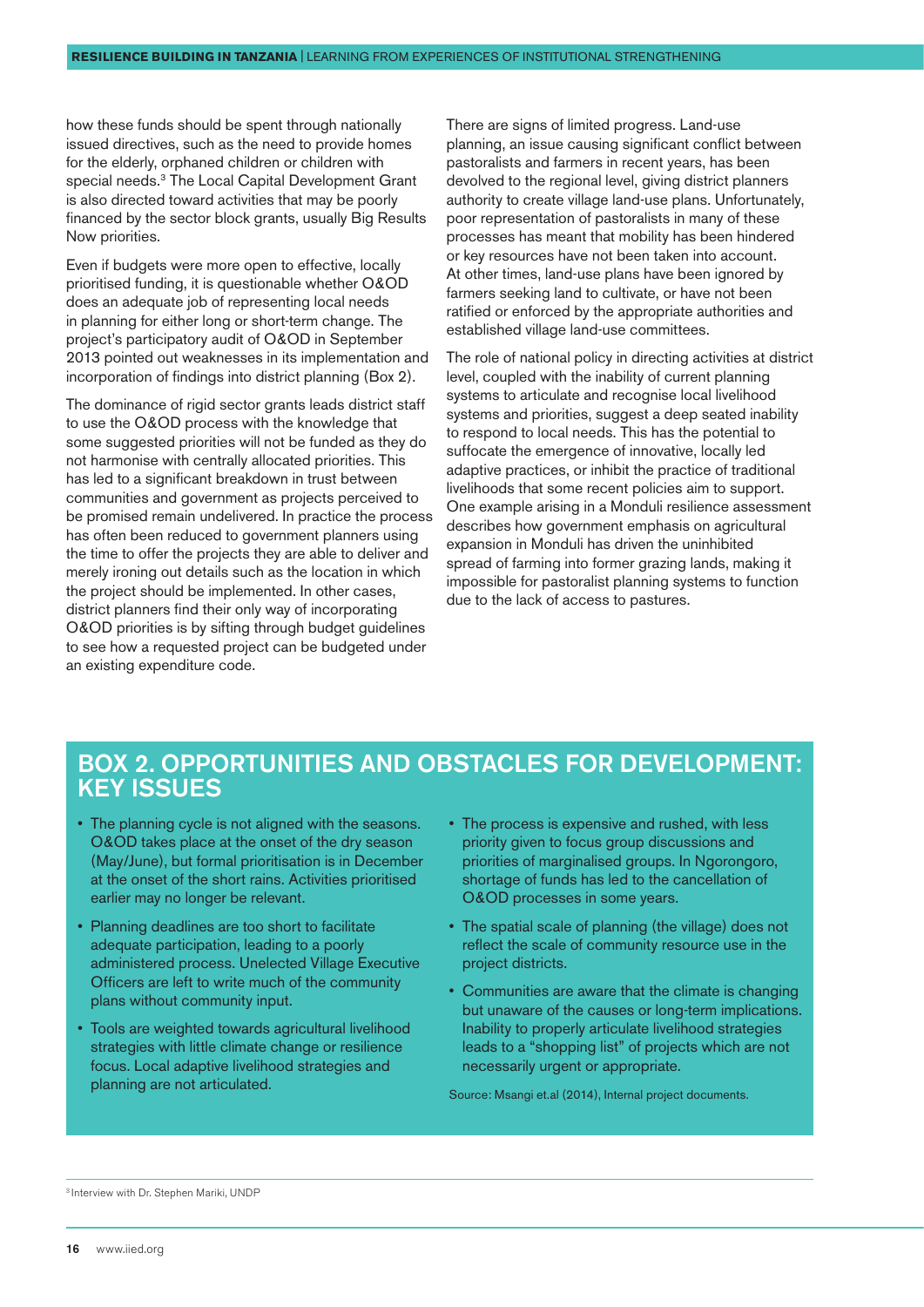#### Institutional processes cannot respond to uncertainty and change

Unpredictable seasonal changes are generally beyond the districts' capacity to manage. Monduli, Longido and Ngorongoro are already experiencing great variability (failure of rains, onset of flooding events), so the issue is particularly acute. The major factor undermining this flexibility is the annualised, rigid nature of the budgeting system described above, which limits the capacity of district planners to respond to changing contexts. Budgeting and reviews of project suitability are only conducted annually, despite the fact that the failure of the rains in one part of the year can have lasting impacts on community well-being. For example, resilience assessments conducted as part of the project (see Section 5) showed that many pastoralists have still not recovered from the drought of 2009, which wiped out more than 70% of cattle, and in some cases entire herds. According to government staff, the review of the previous annual budget between district heads of department is more focused on reviewing the new budget guidelines and how they relate to district funding budgets, than on their relevance to changing circumstances. In the case of a particularly serious drought or flood, it is possible for central government to allocate extra funds to support the district. These extra grants require a further budgeting process, however, which must then be approved centrally.

*"Money may be allocated based on scarcity – you plan to do something and expect funding, but if in the first half of the year you do not receive enough of the money, you have a chance to reallocate. But you can only reallocate within the sector budget –this may be a reallocation of donor funds, with their approval. This tends only to apply to recurrent expenditures". – Treasurer, Longido district council*

The control of all district funds through the EPICOR financial management system inhibits movement of funds. While district staff can print out reports and keep a check on remaining budgets for activities, they do not have access to the system to reallocate funds under new expenditure codes.

There are, however, three opportunities for reallocating funds:

1) *During Prime Minister's Office approval in December and January*. At this time, budget allocations are forwarded to the Prime Minister's Office for approval and it is possible to seek approval to reallocate funds from one sector activity to another.

- 2) *Reallocating domestically raised revenue*. Revenue raised within the districts themselves is not generally subject to central approval, unless it is spent on capital development projects, in which case it must be reported to the Prime Minister's Office. Approval is needed only from elected district councillors, making this the most effective avenue for reallocating funds quickly. Unfortunately, due to the inability of rural districts to generate significant revenue, allocating separate discretionary funds or reallocating sufficient funds during the course of the year to manage a crisis is nearly impossible. Domestically raised funds are also committed to more urgent, recurrent expenditure priorities, or guided by centrally issued directives.
- 3) *Reallocating under-spent funds.* During the budget review process, under-spend on activities from the previous year may be reallocated according to district approved needs.

The inability of district governments to manage risk and uncertainty hinges on their lack of authority and financial ability to allocate discretionary funds to be used in the event of disaster, or to reallocate funds according to changing local priorities.

#### Planning is not yet "climate smart"

The novelty of climate relevant planning in Tanzania means it is unlikely that many current policies are explicitly "climate-smart". However, there are signs that meteorological forecasts and preparation for disasters will be incorporated into resilience-building strategies. The NCCS emphasises disaster risk management, proposing vulnerability assessments in the wildlife and water sectors. Goal 4 of MKUKUTA II calls for "sustainable crop production and farming systems reflective of climate change scenarios such as breeding pest resistant crops and livestock" (United Republic of Tanzania, 2010, p.60). The agricultural resilience strategy expressly calls for agriculture to be climatesmart, including the need for risk assessments and insurance to prepare for and cope with climate shocks (United Republic of Tanzania, 2014). This strategy recognises that "indigenous" systems for agriculture can have climate-smart elements, and seeks to combine these with scientific data for effective planning. If these principles are upheld in other sector resilience strategies, it would suggest that new policies will also push towards improved use of climate information. At present, however, the extent to which current planning systems are climate smart is questionable.

The inability of the MoNgoLo districts to plan investments in a climate-smart way is reflected in their inability to incorporate community planning processes and decisions into government planning. The way in which pastoralists traditionally plan allows them to respond to both long and short-term climatic changes –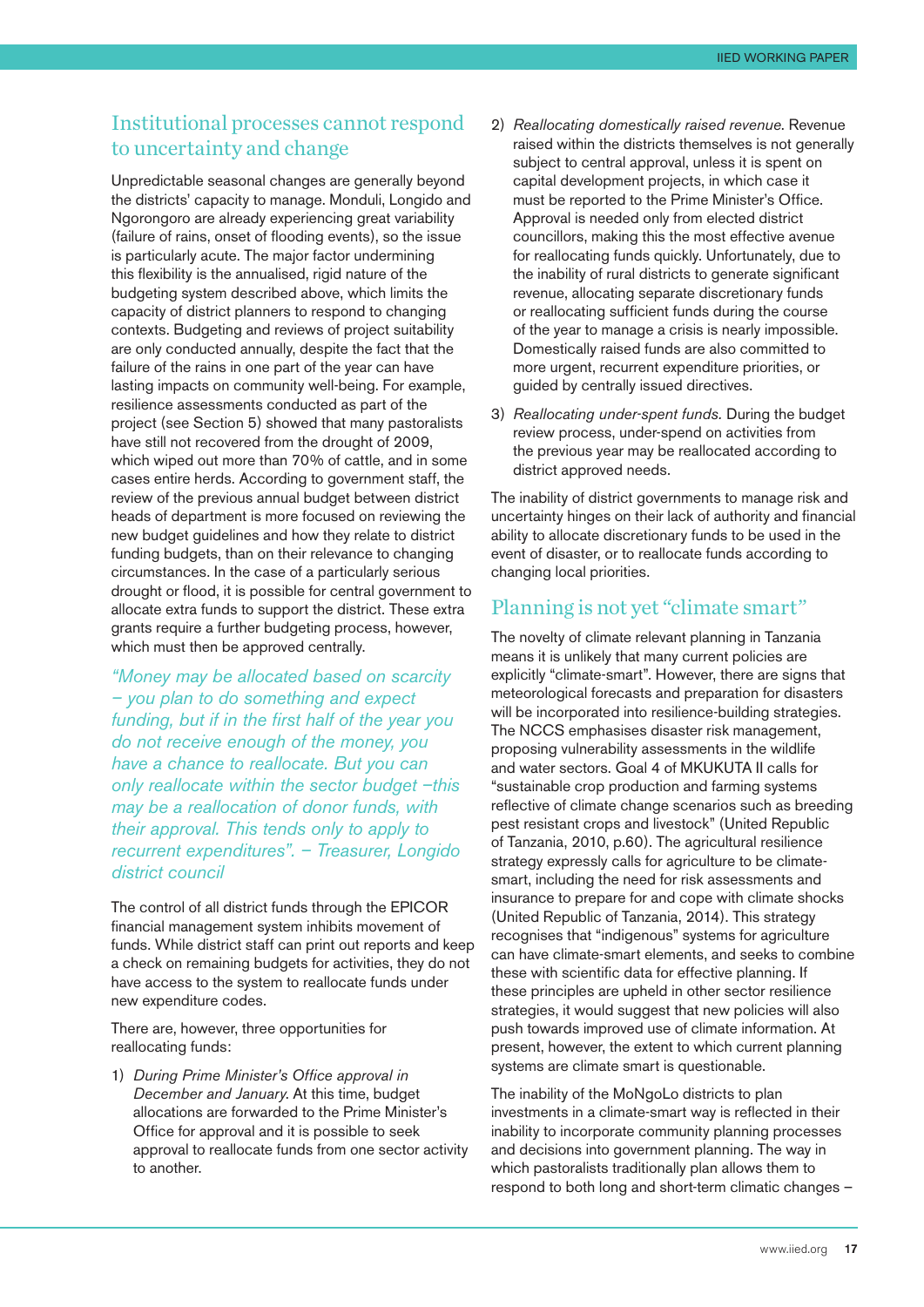allocating grazing lands according to season and quality of pastures, remaining mobile over large distances, and managing water use, for example. Traditional leaders discuss reciprocal grazing arrangements across villages and territories, and land is managed communally. Decisions are influenced by traditional forecasting methods which predict the likely onset and duration and intensity of rains. Yet government systems are incapable of incorporating these seasonal processes:

- Opportunities and Obstacles for Development processes do not capture these communal planning processes, concentrating mainly on day-to-day household activities.
- There are few processes, workshops or specific studies that build capacity to understand how climate change will affect the area and how development activities will incorporate these changes. Before project activities began, traditional forecasting methods were relatively unknown and certainly ignored. Weather forecasting, if it is included in planning comes from Tanzanian Meteorological Association forecasts, many of which are agriculture focused, or inaccurate due to the lack of weather recording equipment (rain and temperature gauges, etc.).
- Climate risk management activities are yet to filter down from policy into government programmes.

#### Poor co-ordination across relevant institutions

CRD requires co-ordination across sectors to plan for the multi-dimensional impacts of climate change. Strong mechanisms are needed to co-ordinate planning between sectors, track progress, and learn and benefit from challenges. It is questionable at present how effectively the National Climate Change Technical and Steering Committees and the National Climate Change Focal Point are able to perform these tasks. Both the technical and steering committees should be seeking to facilitate cross-sector climate change interventions and provide detailed policy guidance – but meetings are infrequent, and "lack a functioning secretariat beyond the NCCFP" (Yanda,2013, p.26). A recurring theme is that these organisations lack the capacity and funding to meet regularly, which hampers co-ordination and development of monitoring, reporting and learning.

The roles of other important institutions are unclear. The National Environmental Management Council is available to provide technical support and guidance, and has the experience and capacity to engage fully

with environmental issues. But its significant powers for enforcing environmental compliance, as well as its relatively high level of technical capacity, raise the risk that its work will duplicate or overlap with the specific climate co-ordination mechanisms, particularly the technical committees. Failure to clarify these roles could undermine the efficiency of policy development and implementation. As an ODI report points out, one institutions conspicuous in its absence is the Planning Commission (Yanda, 2013) Established to think strategically about the medium to long-term future of socio-economic issues, its lack of input is notable, and climate change features little in its organisational focus.4

Cross-sectoral co-ordination for planning, implementation, monitoring and learning is also limited within districts. Again, the major problem is the significant disconnect between the dictates and strategies of policy documents and the institutional realities on the ground, particularly with regard to decentralisation. This has been noted by the Local Government Reform Programme II and by MKUKUTA II, which directs the "government to continue to address the mismatch between administrative decentralisation and fiscal decentralisation" (United Republic of Tanzania, 2010, p.99). Yet five years on district governments still have little spending authority. While decentralisation exists in principle, it is limited in practice.

As we have seen, O&OD is inadequate for creating a supportive environment for practice of multi-dimensional, holistic livelihood strategies. Local priorities are misunderstood or neglected by government planners, leading to ineffective, short-lived, or maladaptive responses. These issues, coupled with the inability of district planners to improvise or adapt sectoral budgets and plans to fit local contexts and change, leave inter-sectoral co-ordination entirely dependent on how well it has been planned and budgeted for by the central ministries. If there was a robust structure for co-ordinating policy, this might filter down into district budgets, but it is currently questionable that such a structure exists.

Where outcomes from O&OD can be incorporated into budgets (i.e., if they fit with pre-existing funding lines and expenditure codes), it may be possible for district department heads to use the budget finalisation process to encourage cross-sectoral thinking. Heads of department, who form the core of the district financial management team, may be able to harmonise implementation plans in areas where O&OD findings are synchronised with government policy. However, due to lack of training and limited budgets, it is an open

4 Ibid. p27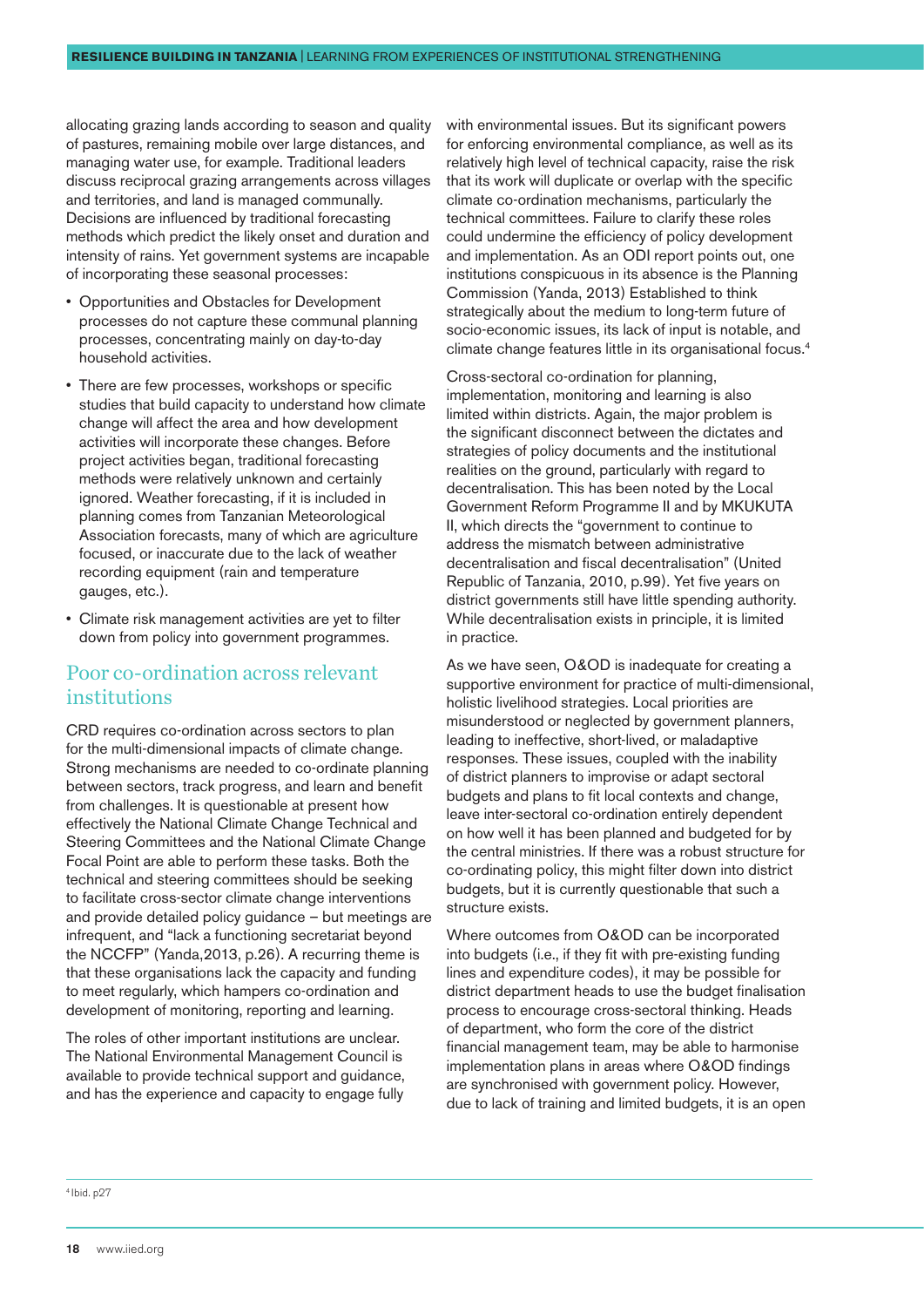question as to whether the capacity exists for this to happen effectively.

Further issues arise during implementation of projects, which can be beset by corruption, local politics and conflicting agendas. Ward councillors are known to manipulate O&OD outcomes or their relationships with government planners to ensure projects are placed in their home villages or those of potential supporters. There is little accountability in the process which sees O&OD community plans translated into spending by district authorities.

Monitoring and reporting processes for climate change are limited at district level. There are no detailed or specific requirements for reporting progress on climate change adaptation measures. Requirements in annual budget reporting to highlight progress on the goals of MKUKUTA II, in particular those relating to climate (Goal 4), depend on the discretion of finance officers writing the report. Without a requirement to specifically monitor projects that support adaptation to climate change, there is no capacity to engage in iterative learning processes that support long-term adaptation and upscaling to other districts.

M&E processes at district level focus on delivery of outputs rather than impacts. Monitoring ends once a project is completed, and there is little funding for long term evaluation to gauge how well project outputs are benefitting local people in practice. This leaves governments in the dark as to the genuine development outcomes they are achieving and offers few opportunities for effective learning and improvement.

#### Limited national process for climate change mainstreaming

The NCCS's reliance on donors to lead on the development and capitalisation of this fund suggests little commitment to sustainable financing. At present, the donor-led approach means the climate change agenda reflects external priorities, rather than those emerging through internal consultations and national debate (ibid. 2013). The risk is that climate strategic priorities will be developed primarily to attract funding from willing donors, rather than meet Tanzania's specific needs. The donor-led approach also lacks co-ordination, with donors funding those aspects that chime with their own strategic priorities, leading to fragmentation of activities and lost learning opportunities. This strategy fosters dependence on foreign input and funds, which are not always reliable in times of global economic upsets.

There is no fiscal framework established to finance climate adaptation or mitigation, and no way to track climate relevant expenditure in either sectoral or district budgets. There are no budget codes for "climate", no expenditure codes under a sectoral budget, and no specific requirements to report climate-related spending. Similarly, district budgets are not required by any frameworks to spend on climate change, although work is being done to rectify this situation, in line with the development of the national climate fund.

#### **Conclusions**

Tanzania's restructuring of its planning systems to support CRD is still in the early phases. There are signs of good intentions – the problems of decentralisation are recognised in major policy documents, and a process towards developing climate change budget codes and a national climate fund is underway. Climate has become part of the development agenda, but it is questionable how much this is driven by national planners or by donors. It is clear that planning is far from responsive to local needs in practice, and while central government may allocate funds in times of particular need, district governments have very little capacity to remain flexible. The need to be "climate-smart" is creeping into policy, although it is too early to see the extent of implementation in practice. While plans are being made towards sustainable financing, they are currently in the very early stages.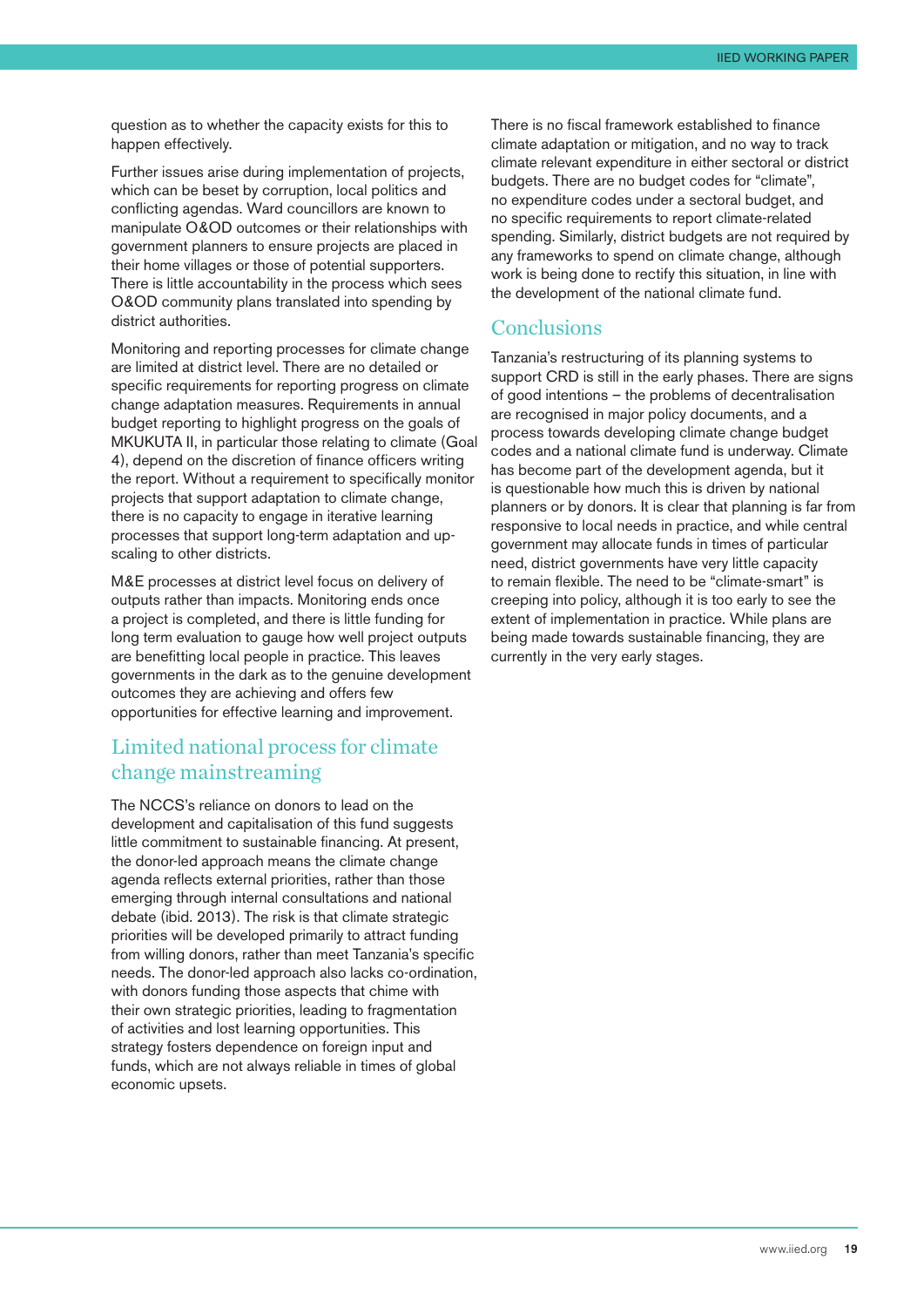# <span id="page-19-0"></span>4

## Towards greater local resilience: the project so far

IIED has been supporting local partners, the Tanzanian Natural Resource Forum (TNRF) and Hakikazi Catalyst (HKC) to help district governments manage the issues identified above and improve climate resilient planning. This section provides an overview of the project, titled "Promoting adaptation and climate resilient growth through devolved district climate finance" detailing aims and activities to date. Greater detail is included in Annex 1.

The project began in December 2011 with a 15-month preparatory phase. Its aim was to sensitise district level decision makers and planners to climate change and livelihood dynamics and to evaluate current approaches to development planning, including the capacity of the district planning and budgeting apparatus to effectively prepare for and incorporate resilience building into its development activities (Figure 1). To facilitate this, a scoping study led by district staff investigated strengths and weaknesses of community and government planning systems, and officials from all districts were trained in climate change and its role in dryland ecology and livelihood dynamics. The community was also involved through resource mapping in Longido. All activities were channelled through "district learning and consultative groups", composed of 20 officials from each district including district leaders, planning, treasury and extension staff, traditional leaders and civil society organisations.

The lessons and recommendations of the preparatory phase were collected at a final workshop in which participants discussed the potential for poverty reduction, greater adaptive capacity and the activities needed to achieve them. These were summarised into four outputs (Figure 2), which defined the work of the implementation phase (June 2013–March 2015).

#### 4.1 Towards a local climate adaptation fund

Output 1 envisaged establishing a Climate Adaptation Fund (CAF) to draw down national climate funds for climate resilient development. The CAF is a discretionary fund managed by Divisional Adaptation Planning Committees (DAPC) of elected community representatives. Funds will be held by district government authorities but managed and prioritised by DAPCs. The CAF model's advantage is its transparency, flexibility and the provision of funds for projects identified by a participatory, resilience based planning process. The CAF itself is a direct solution to the lack of responsiveness to local needs and flexibility that hampers long term climate resilient planning. By putting local community members in charge and limiting the influence of councillors, there is an increased likelihood that funds will be channelled directly towards local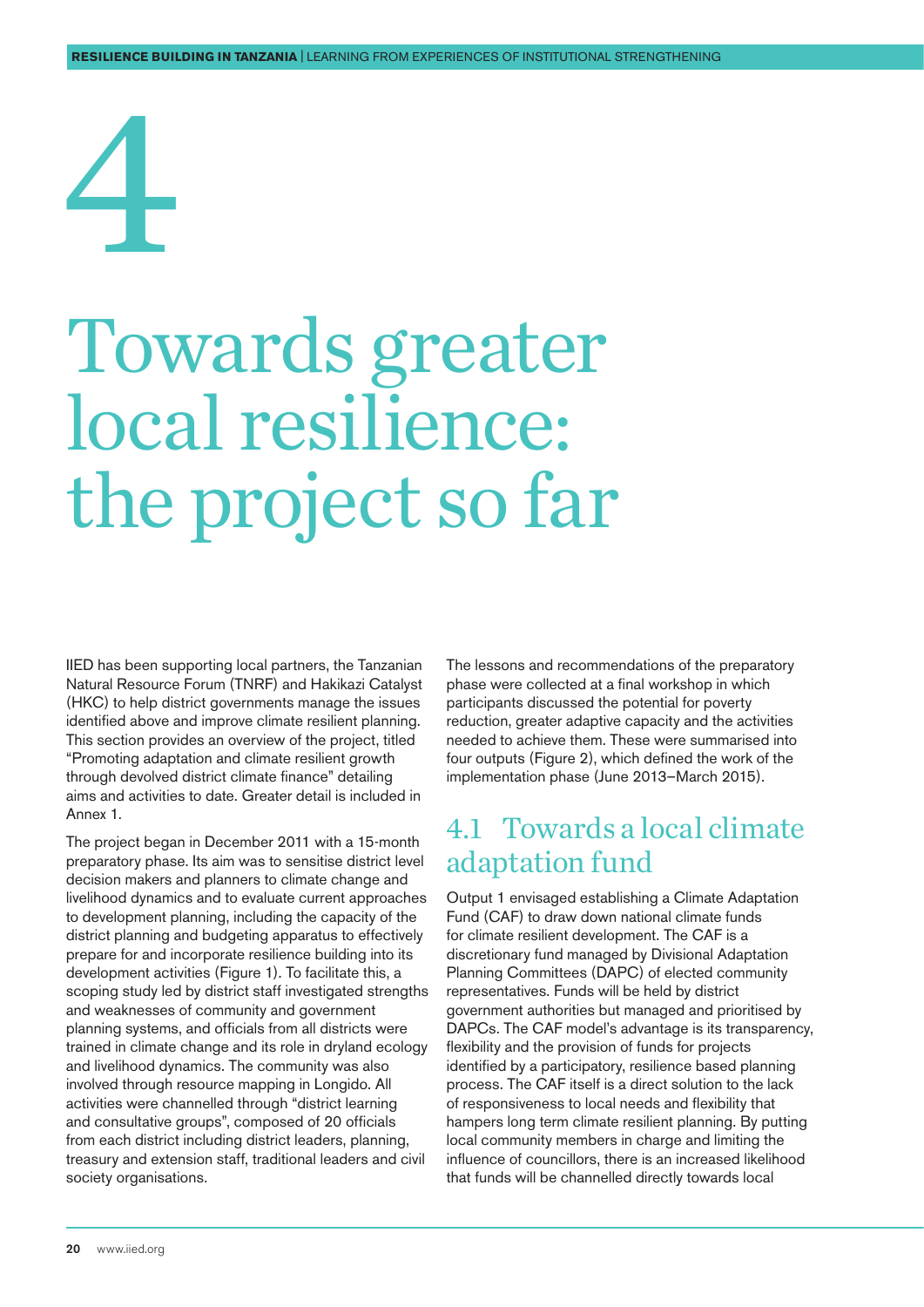#### Figure 1. Preparatory phase overview



Figure 2. The project's outputs and activities



Notes: O&OD: Opportunities and Obstacles for Development process; DAPC: Divisional Adaptation Planning Committees; TAMD: Tracking Adaptation and Monitoring Development; TMA: Tanzanian Meteorological Agency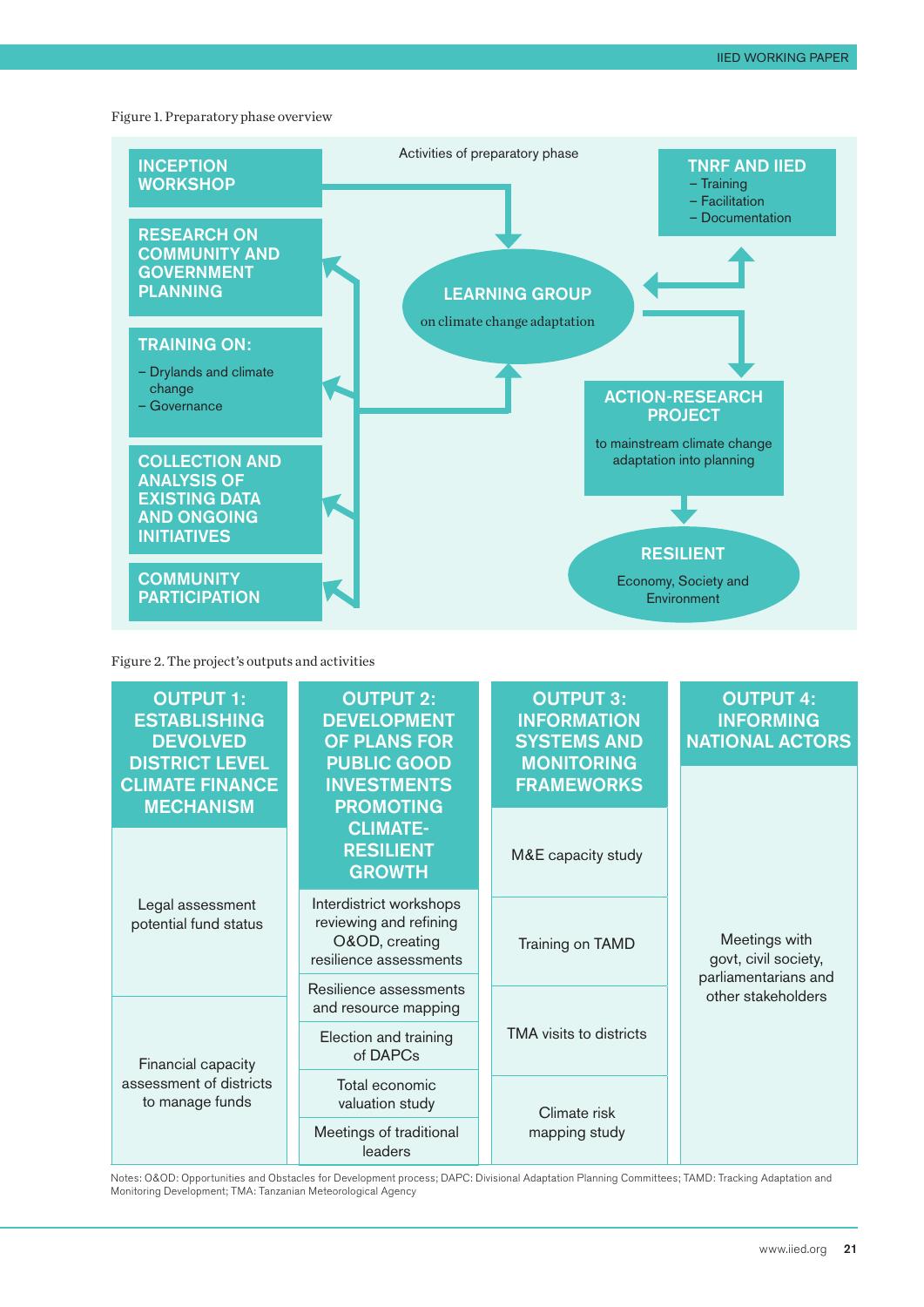<span id="page-21-0"></span>priorities, regardless of the rigidities of centralised policies and budgets. There is a general assumption that these funds will also allow for some flexibility in the case of changing circumstances. Activities included a legal assessment of potential modalities for the fund and a financial capacity assessment of each district to gauge their ability to manage external finance to the standard required by DFID and IIED.

#### 4.2 Towards more resilient planning

Output 2 envisaged improving district and inter-district planning processes for climate-resilient growth and adaptive livelihoods. It involved workshops to improve participatory engagement in the districts, and audited the O&OD process. This led to the development of a shorter, more cost-effective and resiliencebased approach to participatory planning known as resilience assessments. By using livelihood dynamics

tools, resilience assessments improve on O&OD by allowing participants to explain the rationale behind their adaptive livelihood strategies (Box 3). Resource mapping workshops provided an opportunity to train district staff in participatory mapping techniques and software, and produced resource maps for use in government planning.

Another approach used as part of Output 2 was a total economic valuation (TEV) of Ngorongoro district. The TEV combines direct (e.g. milk and meat production) and indirect values (the value of preservation, the quality and diversity of livestock breeds in a herd) to compare the benefits of macro-economic sectors in the context of existing ecological conditions and projected climate change scenarios (Box 4).

Output 2 also aimed to create transparent and accountable Divisional Adaptation Planning Committees (DAPCs) to manage the CAF and as focal points for community engagement. The larger spatial unit of the division was chosen over the village or ward, as

#### Box 3. Resilience assessments capture the dynamic nature of pastoral strategies

Three resilience assessments were conducted by district planners in each district, supported by IIED consultants. Key outputs included descriptions of livelihood strategies, barriers to continued development (as perceived by the community), and prioritised lists of potential interventions. They also helped to train district staff in running such assessments.

Common findings across all districts emphasised the importance of mobility for climate resilience. The ability to move with livestock allows pastoralists to manage and allocate resources according to their

own planning processes. Government led land-use planning often hampers access to mobility, as well as the unchecked spread of agriculture by migrants, investors or struggling pastoralists. Other key resilience factors include access to key resources such as water and seeds, ownership of assets (livestock numbers or land), and high levels of social capital. Reflecting these resilience factors, suggested priorities focussed on effective land-use planning, improvement and construction of water infrastructure, support for improved breeds, and improvement of local market infrastructure.

#### Box 4. Key findings of the Ngorongoro total economic valuation

- Pastoral livestock keeping in Ngorongoro has an annual value of US\$456bn – 20 times the value of crop production
- Through sustainable land use, pastoralists have a key role in maintaining the quality of pastures for wildlife, thereby making a significant contribution to the tourism industry
- Sales of livestock to Kenya are a fiscal loss to Tanzania
- Government must recognise the role of customary land management in supporting both tourism and pastoralist livelihoods
- Pastoralists severely lack access to formal financial services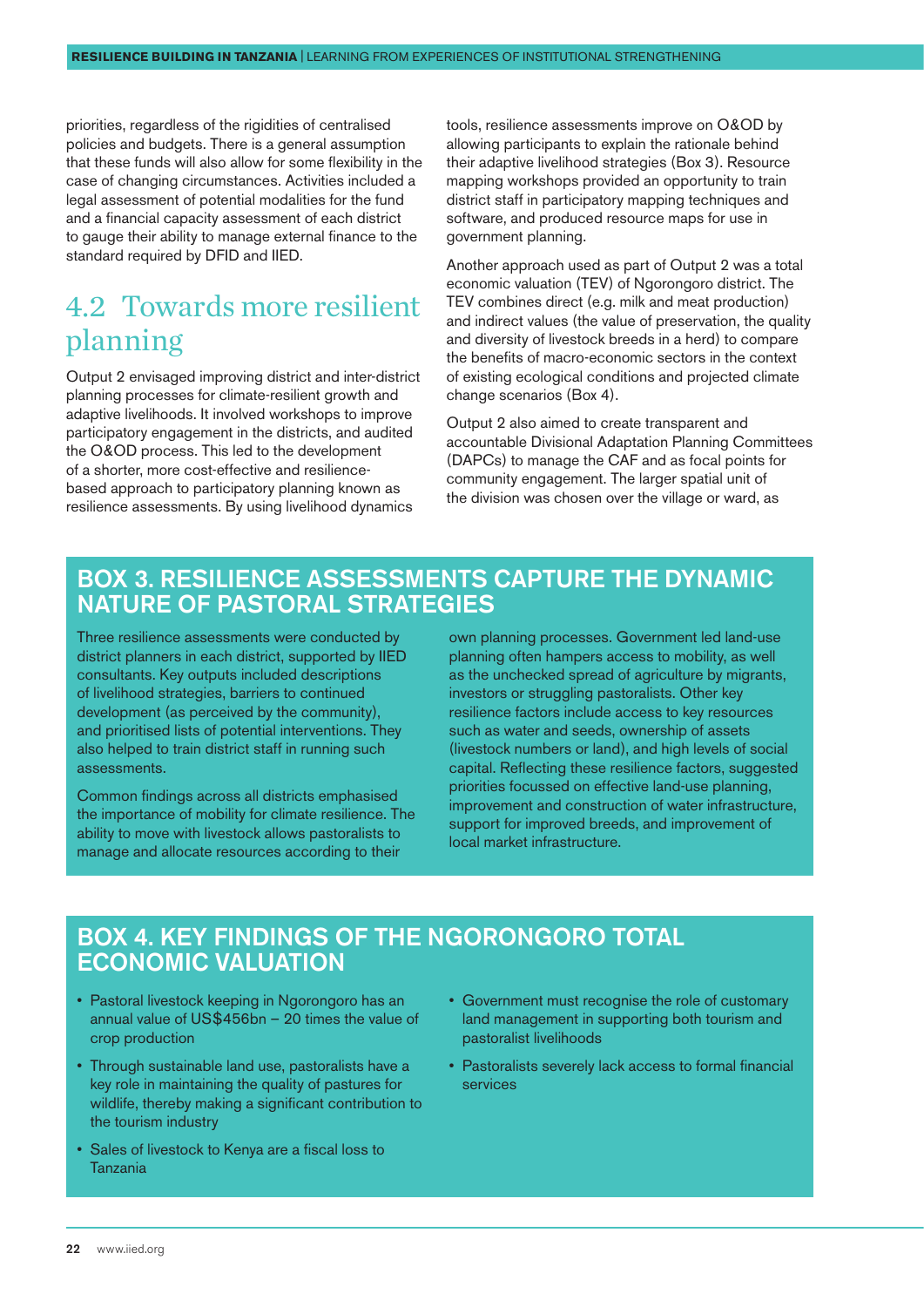<span id="page-22-0"></span>pastoralists operate over larger spatial scales in order to access resources. DAPC elections took place in March 2014 and elected members received training on internal governance and climate change. Male and female traditional leaders also met to discuss climate change issues and common concerns. This was an opportunity to improve collaboration and networking between different districts. Committees were established to continue discussion on issues such as conflict and influencing government policy.

#### 4.3 Towards climate-smart information and monitoring

Output 3 envisaged setting up climate information systems (CIS) and monitoring frameworks to inform and track progress towards adaptation. Activities involved reviewing district M&E capacity, and training district staff in Tracking Adaptation and Monitoring Development (TAMD) methods, which are better suited to monitoring the level of mainstreaming of climate change in government planning (see Section 2.1). District visits by the Tanzanian Meteorological Agency (TMA) identified methods for improved climate information dissemination and established indigenous knowledge forecasting groups to share scientific and traditional knowledge. A local radio station is planned to support these services. Climate risk mapping drew on community knowledge to identify areas of climate risk and climate hazards in each district, and suggested priority areas for remedial action such as afforestation and reforestation.

#### 4.4 Sharing the findings

Output 4 envisaged informing national actors (government policy makers, donors) of the project findings. This involved dissemination of project reports and studies, meetings with key bodies such as the VPO, NEMC, UNDP, donors, parliamentarians, TAMISEMI and others, and presentations to a variety of national and district government institutions and civil society organisations.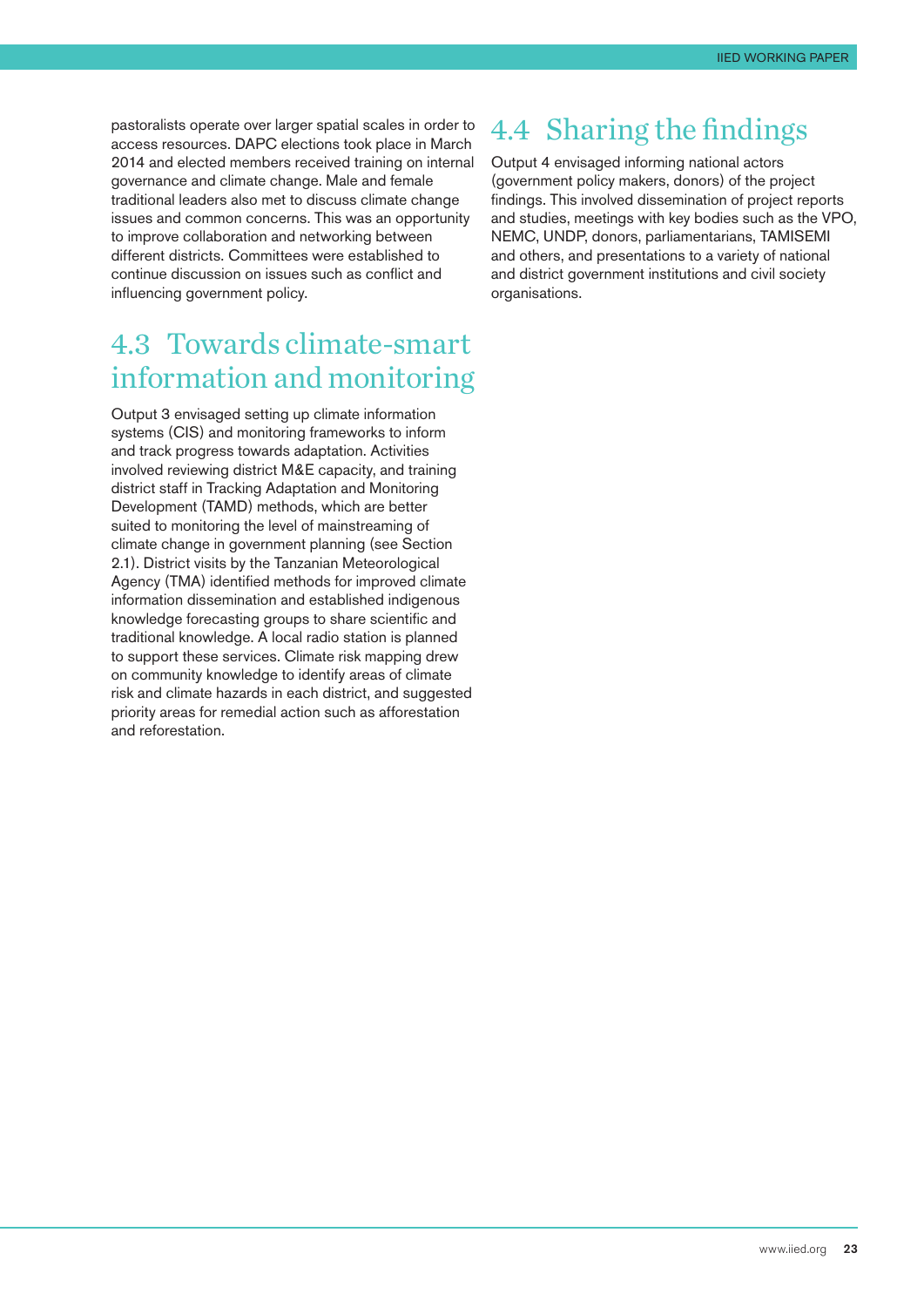# <span id="page-23-0"></span>5

## Is the project contributing to climate resilient development?

At this relatively early stage CRD outcomes are difficult to gauge in quantitative terms. Activities have focused on creating an enabling environment through planned adaptation (by government) to support and enhance autonomous adaptation (by communities) using trainings, workshops and studies to justify the need for changes and build corresponding capacities. However, until CAFs in each of the three districts are established and making investments, it will be difficult to demonstrate increased community resilience. On the other hand, as this section demonstrates, the project has had some clear impacts on:

- Attitudes and awareness towards climate change and pastoralism
- Ownership of the change process
- Responsive planning
- Use of climate information in government and community planning
- The cost of the planning process

Each of these is discussed in turn in this section (Figure 3).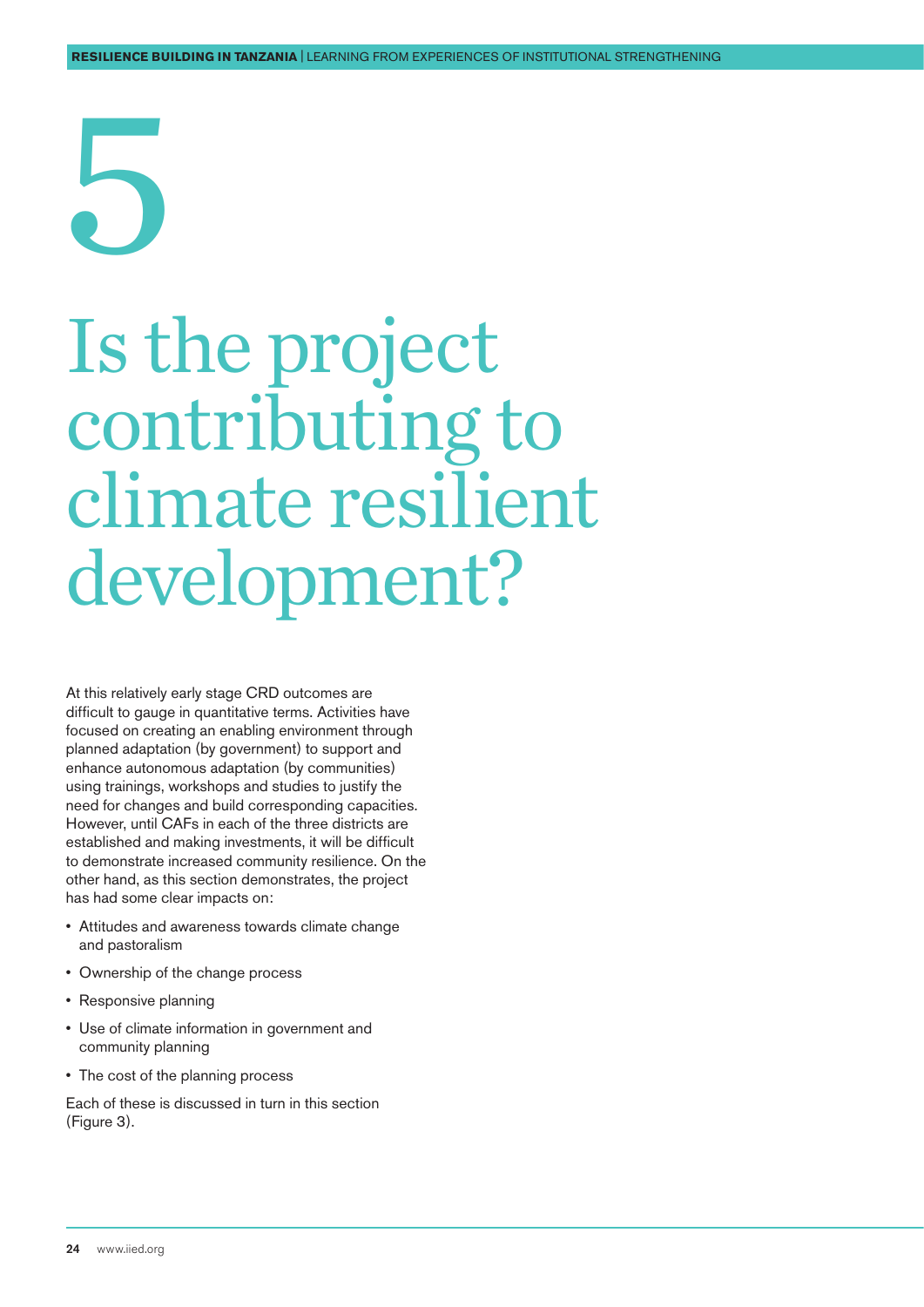#### Figure 3. Summary of project impacts

#### Attitudinal Change

- Focused understanding of planning systems flaws and necessitiies for improvement
- Increased awareness of local (pastoralist) livelihood strategies and priorities – New understanding of the need for mobility and traditional planning systems
- Behavioural change at grassroots level
	- Establishment of community based forest management in Ngorongoro, and water management committee for Mt. Ketumbeine
	- Change in decisions on livestock sales and herd structures

#### Ownership of the process of change

- District staff owning process of resilience building
- Community ownership of planning process and future CAF generates excitement
- Improved role of women
	- Evidence of women being able to speak more freely at communal meetings
	- Female traditional leaders given opportunity to contribute to strategy with support from male leaders

#### Increased Responsiveness of Planning

- Use of division as a spatial scale
- Resilience assessments as an improvement on O&OD
- Incorporation of resilience assessment findings into district planning
- Potential for use of resource maps in land use planning and development of resource committees
- Use of completed resource maps during land-use planning in Longido
- Improved understanding of M&E

#### Incorporation of CIS

- Development of indigenous forecasting groups
- Communal use of CIS for day-to-day decision making
- Seed planing decisions based on forecasts
- Movement of livestock decided according to prediction of rainfall location
- Support for climate proofing through risk mapping
- Improved access to CIS
- Restorting of trust in radio forecasting
- Information distribution groups through mobile phones and social networks

#### Cost Savings

- Time and expense savings of RA process
	- Fewer RA processes (divisional) than village based O&OD
	- Shorter process to implement
- Long term savings through targets projects with lower failure rate (lower risk, higher VFM)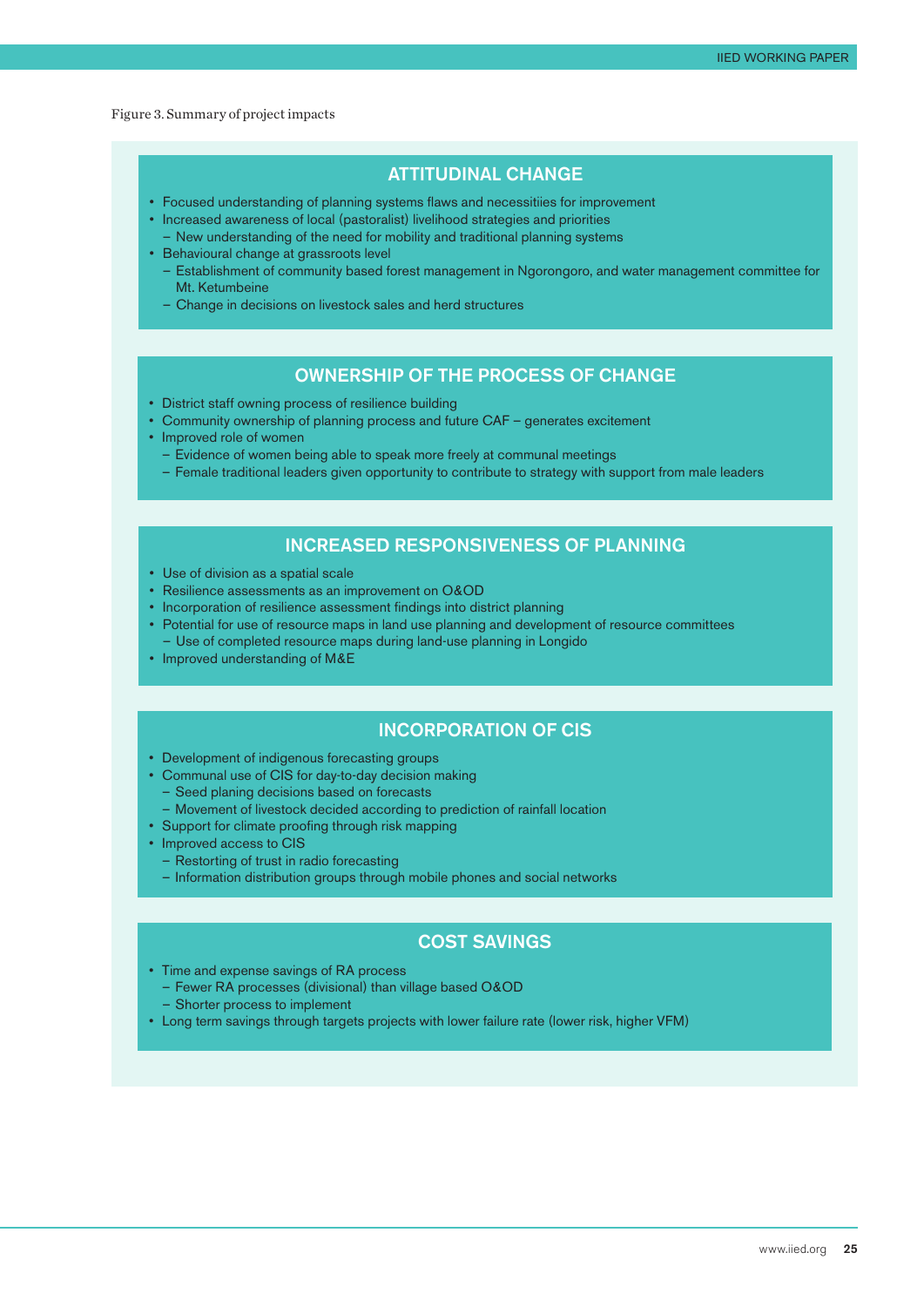#### <span id="page-25-0"></span>5.1 Shifting attitudes towards climate change, planning and traditional **livelihoods**

Perhaps the biggest strides have been made in improving institutional awareness of both climate change and the issues surrounding mainstreaming appropriate responses to it. Problems have been clarified for district staff and councillors who are in a position to push for change at appropriate levels.

The project activities have contributed to more sophisticated understanding, attitudes and opinions on the part of LGA decision makers and planners regarding climate change, resilient district planning, and the specificities of livelihoods in MoNgoLo.

There has been a new engagement with communal livelihood strategies. District co-ordinators note the emphasis on "modern" livestock and farming techniques taught in universities and schools, and the dearth of education on pastoralism. This leads to misunderstandings over why pastoralists accumulate cattle, how they define a "successful" life, and their sustainable use of natural resources.

The workshops on climate change and dryland ecologies, reinforced by recaps at subsequent project activities, have sought to tackle these misunderstandings. These trainings have had mixed outcomes. The importance of mobility to pastoralists and their approach to planning land use has been well conveyed. There is an appreciation that pastoralist livestock keeping is a productive form of land use that should be supported. This has been reinforced by the outcomes of the completed TEV study in Ngorongoro, and associated workshops in the districts. However, many continue to hold firm ideas about the "carrying capacities" of rangelands and the effectiveness of destocking, despite the fact that these were concepts which the training warned were not necessarily appropriate in this context. As pastoralists noted during RAs, the problem is not the capacity of land to support existing livestock, but the barriers to accessing high quality forage. Despite this, understanding of the details of pastoralist strategies remains varied.

*"We have an understanding that mobility allows pastoralists to secure livestock from dying. When they move to new pastures, there is an awareness that people follow the changing climate... We do try and use this knowledge to try and be flexible in planning – the policy is rigid although we can try to flexible in the way we use resources". – Longido District Planners*

*"Exposure to some of the changes has led to village committees doing things differently now. They are internalising some of the issues and thinking more effectively about grazing. Previously the plans allowed for haphazard grazing – but grazing needs are being discussed now. There has been an increase in both population and livestock, but the community have been modifying their behaviour to try to take this into account – this is being led by village leaders and the government. "since the pastoralists who are turning to agriculture are now having to go through the village committees to find land rather than just grazing anywhere." (Ngorongoro DAPC)*

Encouragingly, workshop discussions noted that national policies such as Vision 2025, MKUKUTA and key sectoral policies are all embracing a recognized agenda or theory with insufficient regard to traditional systems that are more adapted to addressing increasing climate variability and change. Challenging the mainstream approach was recognised by participants as a major task and one that can only be approached by addressing knowledge and attitudes and changing perceptions of what constitutes modernisation.

#### Impacts on livelihood strategies

In all three districts, District Commissioners and District Executive Directors pointed out the behavioural changes that were taking place as a result of cumulative training. In particular, some pastoralists, including the council vice chairman of Ngorongoro, were choosing to sell off cattle early and reinvest funds in more secure housing or diversified income streams. DAPC members noted that this was an option available only to wealthier members of the community and that comparatively few were engaging in this practice. However, it was often noted by respondents, both from the community and the district, that this was a positive and significant outcome of the project so far in terms of affecting behaviour.

This raises a question over how appropriate this practice is in the long term. Traditionally, and as trainings have pointed out, pastoralists aim to accumulate cattle, using their asset base as both a bank and insurance against inevitable droughts or other calamities. Large numbers of cattle support the rest of the community or clan, with families unable to subsist managing the herds of the wealthy in return for milk, food, or accommodation. The decision to destock and reinvest – without knowledge of an impending drought – is therefore an unusual one given the importance of cattle to clans and communities. It increases the risk of losing entire herds in a severe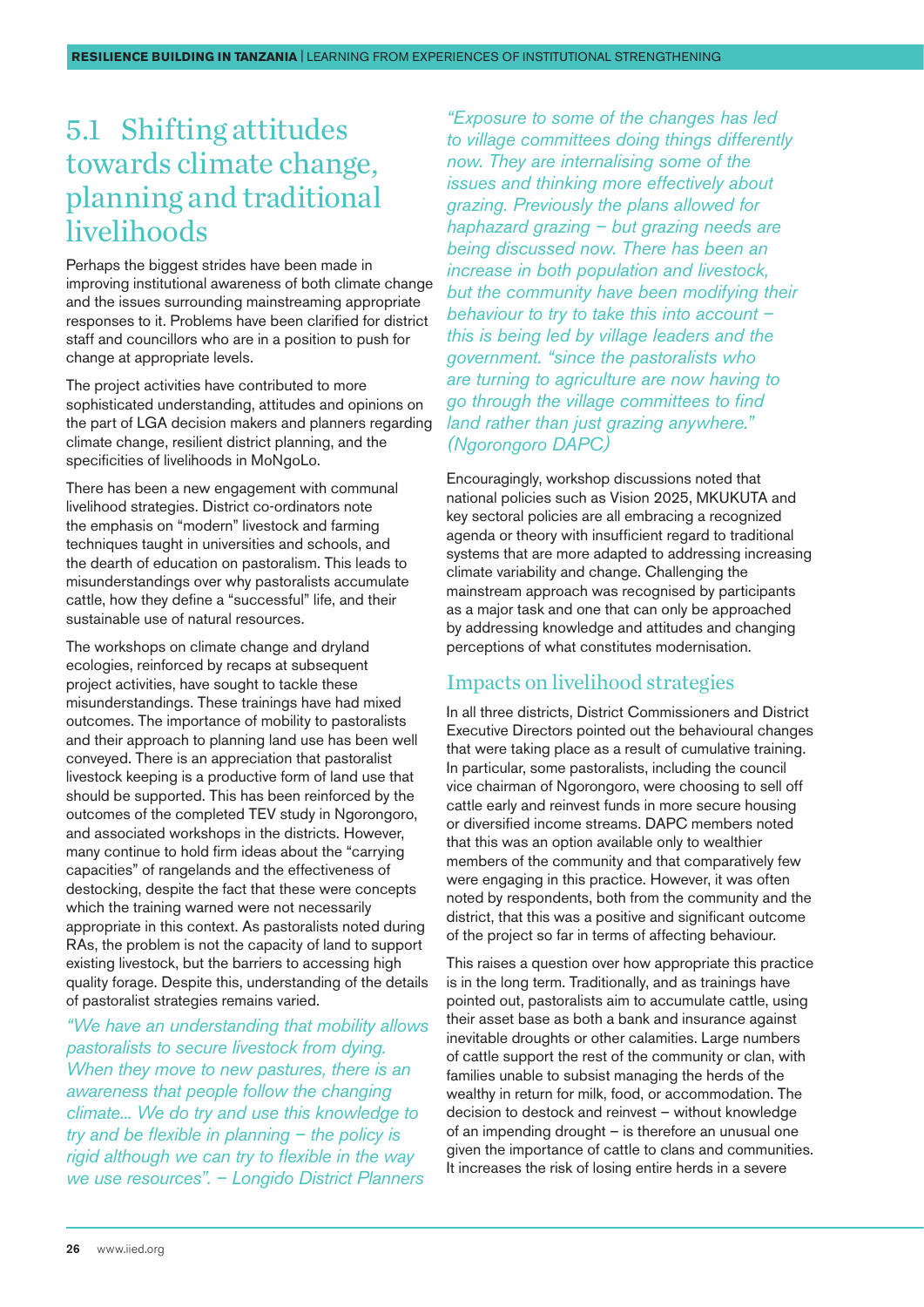<span id="page-26-0"></span>drought and therefore undermining any opportunity to rebuild when conditions improve.

There are several possible explanations. The most likely, as explained by the vice-chairman, was that a large herd is difficult to feed adequately during drought and therefore likely to suffer high mortality rates. A smaller and more manageable herd is easier to maintain during difficult periods. Given continued inadequacy or nonenforcement of land use planning and other investments yet to demonstrate impact, pasture and water remains scarce, and selling more animals may be the next best adaptive strategy available. It is possible that this may have negative impacts on poorer dependents on these households, a question which would require further research. A second contributing factor may be the recent successes of a vaccination campaign against East Coast Fever, a disease that significantly increases calf mortality. With more calves surviving the early stages, cattle off-take rates are higher than previously, leading to the impression of "de-stocking".

#### Awareness of climate change and grassroots action

The committed attendance of district staff, leaders, and particularly councillors has broadly increased the awareness of climate change and its potential risks to livelihoods in the project districts. Education for councillors has led to climate change being placed more regularly on the agenda at meetings of Ward Development Committees, district and village council meetings. Coupled with training for DAPC members in climate change and project management, this has led to grassroots activities to protect local resources. In Ngorongoro, community forest management is now being recognised, with processes underway to finalise appropriate village by-laws. There are also requests by communities for support for afforestation programmes through seed nurseries. At Mount Ketumbeine, as a result of resource mapping work, local communities have re-established a water users committee to manage the water source at the top of the mountain.

#### 5.2 Ownership of the process of change

"Ownership" here refers here to the way in which government staff and communities demonstrate a renewed sense of influence over processes of change. The outcome is the more effective and sensitive delivery of services. Ownership has been generated through opinion seeking and validation workshops, as well as capacity building on climate change and resilience building tools.

#### Empowerment of District Staff

Findings from early workshops highlighted that in reality district governments have had little ability to direct local development. Officials felt that their role was mainly as implementers of centrally set priorities, regardless of the outcomes of the O&OD process. Project activities differ in that local government staff have been core contributors to project findings and development. District focal people have taken active roles in research (e.g. the scoping study), organising workshops and writing reports. The principle of participation has dominated the research approaches used in the total economic valuation and M&E studies, and the fouryear business case was developed directly from the recommendations of an inclusive workshop. Ownership of the process has encouraged officials to incorporate project findings into their thinking and planning. For example, their training in the use of RA tools, as detailed below, has made staff keen to incorporate findings into annual district planning processes.

#### Improved Participation of Communities

Of the numerous problems identified by the planning study, the inability to genuinely take community opinions into account has been a recurring feature. While the O&OD process aims to bring a comprehensive participatory aspect to district planning, in practice such engagement is wasted through local political wrangling, budget cuts and delays, or lack of community ownership of the projects that do go ahead. One of the key failings of planning systems identified by the scoping study was that communities were required to contribute 20% of their implementation (in terms of investment or labour). Often they could not, or would not, due to other priorities.

*"Government projects are often not completed as people did not really want them. As well, money is often squandered by village officers or government staff. Our role will ensure good implementation as we are from the villages. We have the ability to supervise construction rather than government officials who do not care or are too busy to be focused on specific areas." – Ngorongoro DAPC*

The process of electing and training of DAPCs has gone some way to alleviating these problems and generating a sense of community ownership and excitement about future investments.

DAPCs feel that they have the legitimacy to represent communities more effectively than the O&OD process permitted, particularly since Village Executive Officers and councillors do not have the final say over placement and implementation of projects. Ultimately, this level of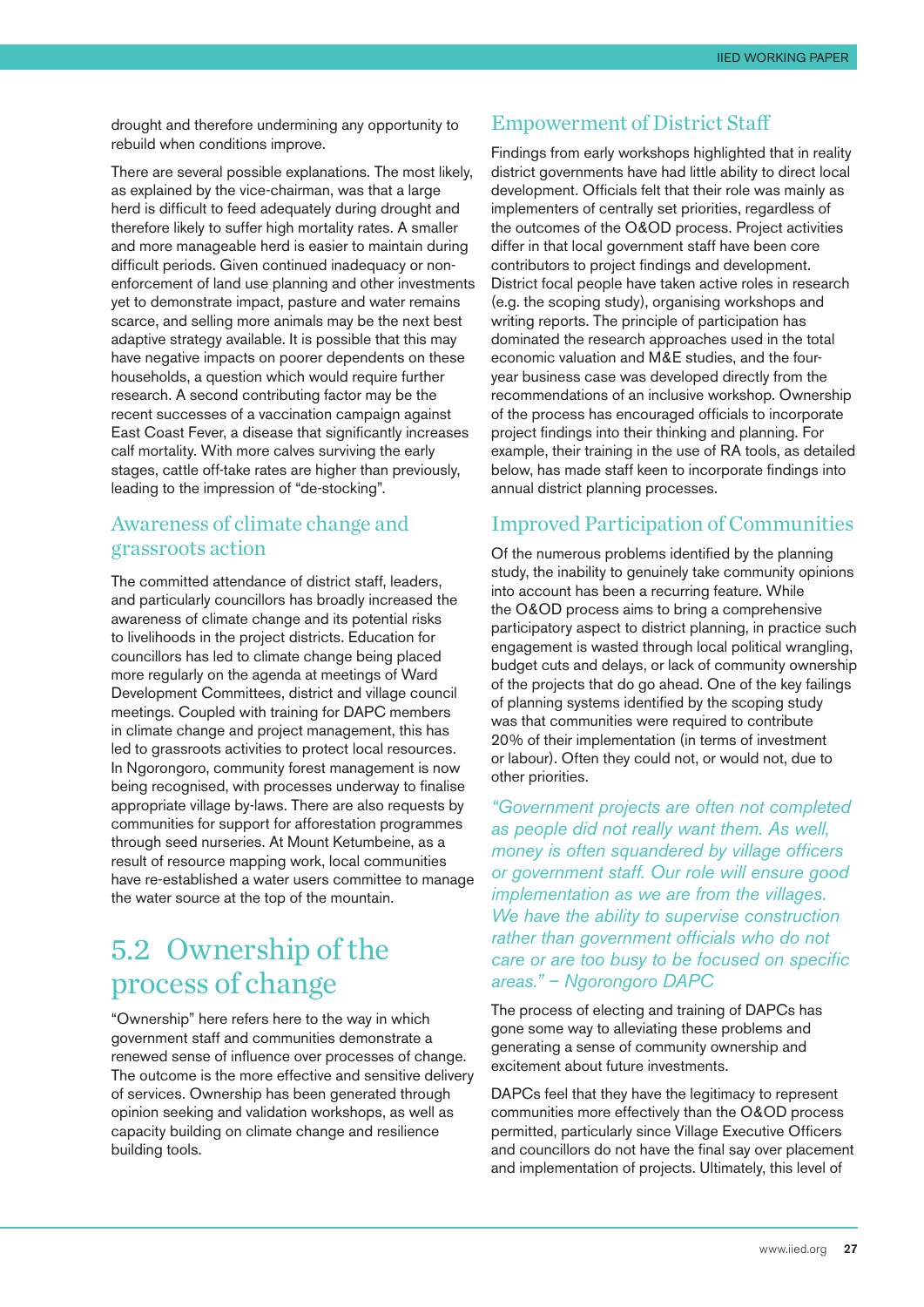<span id="page-27-0"></span>ownership increases the responsiveness to local needs, as communities are more willing to work with and advise government on local priorities.

One subtle contributor to this greater sense of ownership has been the lack of a literacy requirement to join the DAPC compared to its existence as a condition of membership of government established committees. Local people pointed out that this condition would have excluded trusted, respected community members from government committees simply because they had never had the opportunity to gain basic literacy, often through lack of access or opportunity. DAPC members feel that allowing these candidates to be elected has given the committee broader representation and fostered greater trust from the people they represent. This broad support has prevented local politicians from attempting to "hijack" or control the process – elections have given committees legitimacy, and members are expected to report progress back to their villages. Monduli DAPC members noted that candidates who had offered bribes had failed to gain election onto their DAPC. Sidestepping interventions by Village Executive Officers and councillors also helps DAPCs avoid corruption, as these officials are regularly accused of stealing project funds.

DAPC training has played a role in catalysing grassroots activities and making a significant difference to perceptions of climate change and its impacts. District planners noted in interviews the newfound ability of communities to analyse their own problems and organise their own solutions. If improved climate resilience requires buy-in from local people, then there is evidence here that appropriate training on and awareness of impacts is all that is needed to motivate grassroots action.

#### Renewed voice of traditional leaders

The meetings organised for the traditional leaders have played an important part in fostering renewed community leadership. Many of the resilience assessments noted the significant decline in traditional leaders' authority in recent years. Their inability to manage land effectively in part due to poor or inadequate government land-use planning, has limited their practical role and they now find that they are ignored or disregarded by poorer or younger pastoralists.

Nonetheless, their role as cultural leaders remains significant, and traditional leaders meetings have sought to generate networking opportunities and share knowledge on how climate change is affecting them and other pastoralists in East Africa. Engaging their support is important for community acceptance of the project, and the establishment of committees to help resolve conflict over scarce resources is a significant step forward.

Meetings of female traditional leaders to discuss issues specific to women have been welcomed by both men and women alike. These forums are creating a new and unified voice on common issues, especially girls' education and management of livestock and property in general. There is a sense that these activities, combined with women's representation on the DAPCs, are contributing to a changing role of women in the community. Some interviewees noted that women are speaking for themselves more at community meetings, no longer waiting for permission to speak and being more forthright in their opinions.

#### 5.3 More responsive planning

It is also clear that the project is raising awareness of, and to some extent addressing, gaps in the planning system. Participation, through the introduction of improved community planning tools, has dramatically improved. Interview respondents pointed out that the advantage of this project over others was the widespread and careful inclusion of stakeholders. This participation in itself has raised awareness of the issues and the way forward across a range of government planning levels.

The study of government and community planning systems marked a turning point in the way district and other staff perceived the effectiveness of planning systems. Until now, few formal processes have worked closely with local staff to identify and feed back problems to central government departments. The collaboration with local staff has lent legitimacy to the research, establishing a baseline from which to work towards improved resilience planning. Without this research, a case for improving planning systems for CRD, and designing an appropriate strategy, could not have been made. This was highlighted at the one-day conference for stakeholders, at which representatives from the Prime Minister's Office and Regional Administration and Local Government (PMO-RALG) confirmed their willingness to listen to feedback and work to make the planning process more effective**.**

*"Local knowledge from pastoralists and agriculturalists should be incorporated into the government formal planning; this is because traditional planning does well but loses focus with formal government planning interference. The government should put efforts together to ensure that both formal and traditional planning systems are used to help pastoral communities move forward." Participant – Research Validation Workshop, May 2012*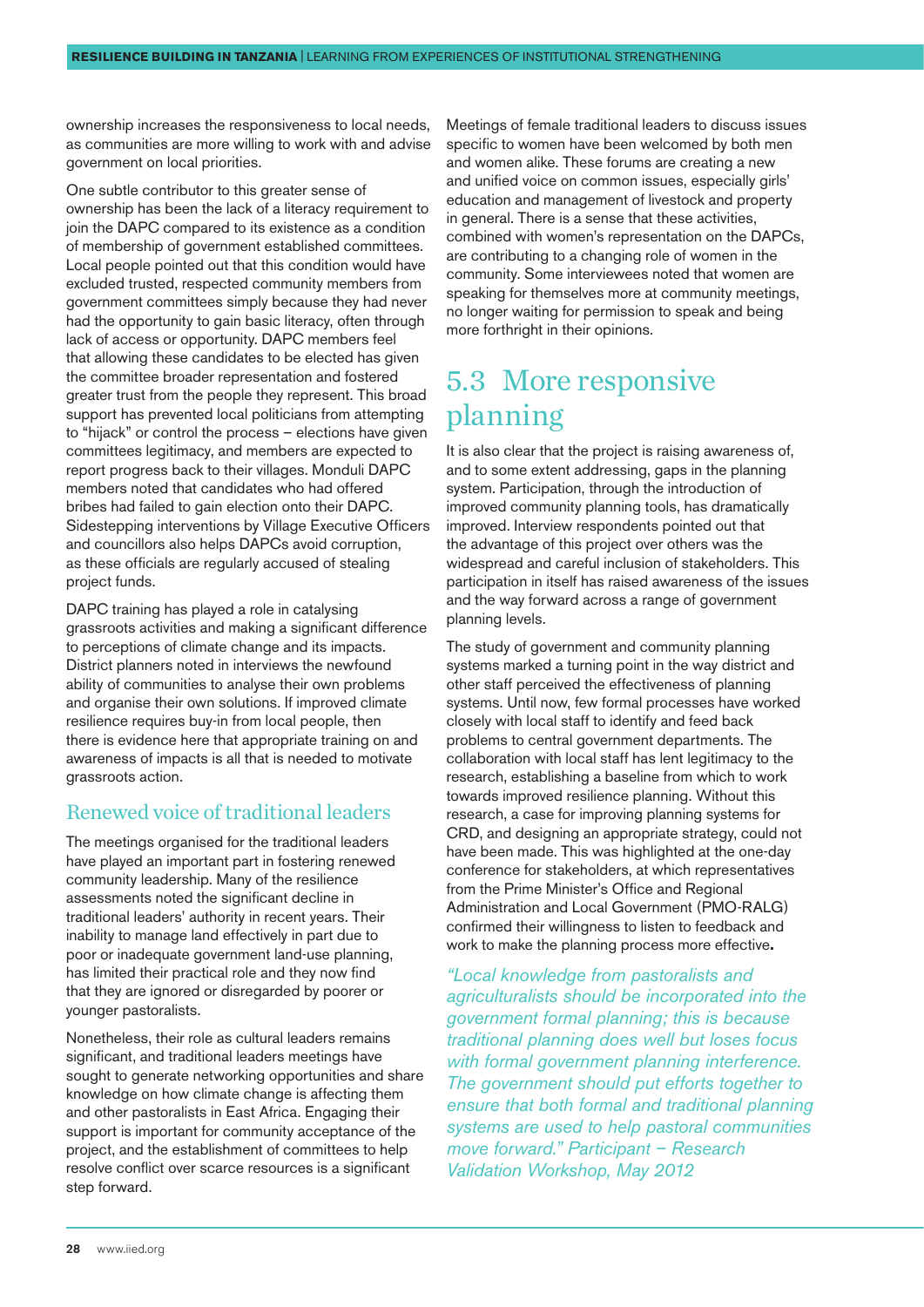Further contributing activities were the participatory audit workshops of the O&OD process, which laid the basis for the design of the resilience assessment tool that has supported planning.

More responsive planning has a direct impact on CRD outcomes for communities. Development of resilience assessments at the scale of the "division", and resource mapping are filling notable gaps in the planning system.

#### Division-level planning is more livelihood-appropriate

A division contains several villages with similar socioeconomic profiles. The use of division-wide, elected community committees is a significant change in planning scale. The division is not a formal level of local government planning, so planning occurs "village by village". With project support, districts have piloted a division-based approach which is more appropriate to address the needs of the livelihood strategies in a dryland environment. Interventions taking place many kilometres away can have direct impacts on pastoralist survival strategies and ultimately their ability to keep livestock alive. They also affect farmers, as the availability of natural resources such as water and fertile land is often a source of conflict and competition among different groups. District agreement to use this scale as a viable planning unit is a major achievement given the entrenched village-based approach to planning.

#### Resilience assessments fill gaps in participatory planning

*"For climate change, there is no way you can opt for O&OD. The Resilience Assessment and the Resource Mapping are simple tools to use, but for our own projects we have to use O&OD as it is directed by the government…. Processes in planning have not really begun to change and the project is not seen to have really taken off." – Extension worker, Ngorongoro District Council*

*"The [livelihood dynamics] tools are very good because they directly address climate change issues, while O&OD is very general and does not necessarily identify adaptation needs. This project is strong because it has involved all stakeholders. If strong accountability guidelines can be implemented then an adaptation fund could really do something good at the local level" – Participant, 2nd interdistrict workshop on planning tools*

Participatory audits of the O&OD process brought district officials together to improve its effectiveness (Box 5). The workshops discussed concepts such as vulnerability and resilience, and ways to assess them using participatory tools. These capacitybuilding workshops have been essential for furthering understanding of the need for more climate-resilient planning, and equipping staff with appropriate skills. They also led to the development of the resilience assessment process – a participatory learning approach using livelihood dynamics tools to help community members articulate the complexities of their livelihood strategies (Box 3). The most usable output of the assessments for district planners was the list of challenges to livelihood development as well as the list of prioritised potential interventions. While most planners who have seen the resilience assessment process agree that it is cheaper, more relevant to climate change, and more effective for gathering resilience-building priorities, there is also an acute awareness of the barriers to its full adoption.

#### Box 5. Improving O&OD: Suggestions from the evaluation workshop

- More training and sensitisation on the tools
- Discretionary funds to support locally prioritised processes
- New tools that are adapted to pastoral livelihoods
- Staged implementation to address tension and clarify confusion
- Recognition of traditional governance systems
- Transparency about available funds and the prioritisation process
- Alignment with local planning processes, knowledge and seasonality

While these were initially intended for DAPCs to consider during their deliberations on CAF spending, leaders of all three target LGAs have made some commitment to incorporate RA findings into their budget for the year (Table 2).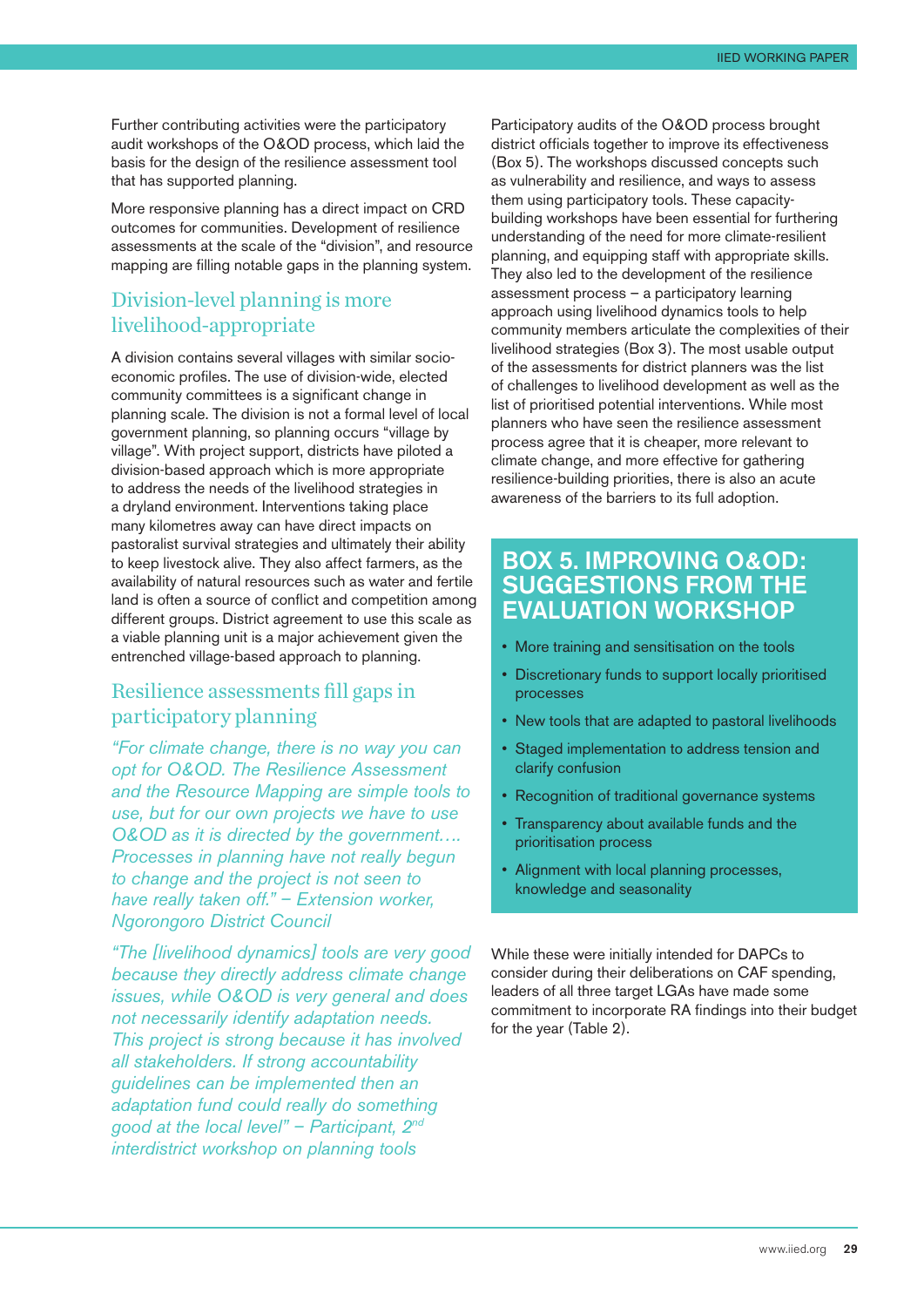| <b>PRIORITY</b> | <b>MANYARA</b>                                                                     | <b>MAKAYUNI</b>                                      | <b>KISONGO</b>                      |
|-----------------|------------------------------------------------------------------------------------|------------------------------------------------------|-------------------------------------|
| 1               | Piping water from rangelands<br>to lower areas for irrigation                      | Harvesting rainwater and<br>drilling                 | Dam building                        |
| $\mathcal{D}$   | Inter-breeding programmes to<br>support cattle productivity and<br>competitiveness | Improved cattle breeding (M),<br>health centres (W)  | Land management support             |
| 3               | Removal of invasive species in<br>pasture areas                                    | Farm irrigation (M) Animal<br>laboratories (W)       | Removal of invasive species         |
| $\overline{4}$  | Improvement and construction<br>of cattle dips                                     | Health centres (M),<br>Entrepreneurship groups (W)   | Health clinic construction          |
| 5               | Restocking and business<br>training                                                | Agricultural equipment (M,<br>game scouts (W)        | Animal medicine and<br>vaccinations |
| 6               | Market development and<br>improvement                                              | Preventing encroachment of<br>migrants               | Market construction                 |
| 7               | Reducing environmental<br>degradation                                              | Animal laboratory (M),<br>Agricultural education (W) | Milk processing units               |
|                 |                                                                                    |                                                      |                                     |

Table 1. Resilience assessment priorities – Monduli

Notes: (M) – prioritised by men , (W) – prioritised by women

Table 2. Proposed interventions – Monduli District Budget 2015/201615

| <b>ACTION</b>                                                                                                                            | <b>PROPOSED INVESTMENT</b><br>(TSH) | <b>WHERE PRIORITISED</b><br>(PRIORITY NUMBER)    |
|------------------------------------------------------------------------------------------------------------------------------------------|-------------------------------------|--------------------------------------------------|
| Village land resource planning in<br>5 villages                                                                                          | 100,000,000                         | Kisongo (2)                                      |
| Agricultural education                                                                                                                   | 24,000,000                          | Makayuni (7)                                     |
| Rehabilitation and construction of<br>Irrigation infrastructure in Munjerea,<br>Selela-Kabambe, Kabambe Majengo,<br>Jangwani na Kirurumo | 100,000,000                         | Manyara (1), Makayuni (3)                        |
| Facilitate training of 10 dip management<br>committees for 10 dips                                                                       | 5,000,000                           | Manyara (4)                                      |
| Livestock disease control and<br>surveillance across the district                                                                        | 5,000,000                           | Makayuni (7), Kisongo (4)                        |
| Facilitate training of livestock committee<br>and deployment of units to prevent tse-<br>tse fly infestation in Engaruka                 | 3,000,000                           | Emerged from evidence in<br>household interviews |
| Game scouts to prevent losses to<br>agriculture from wildlife in 50 villages                                                             | 18,000,000                          | Makayuni (5), numerous<br>household interviews   |
| Forestry interventions - afforestation,<br>forest nursery and tree planting                                                              | 42,000,000                          | Manyara (7)                                      |

<sup>5</sup> Figures represent preliminary planning and are not definitive, and should be viewed with some caution. The risks of project implementation at local level described above still apply.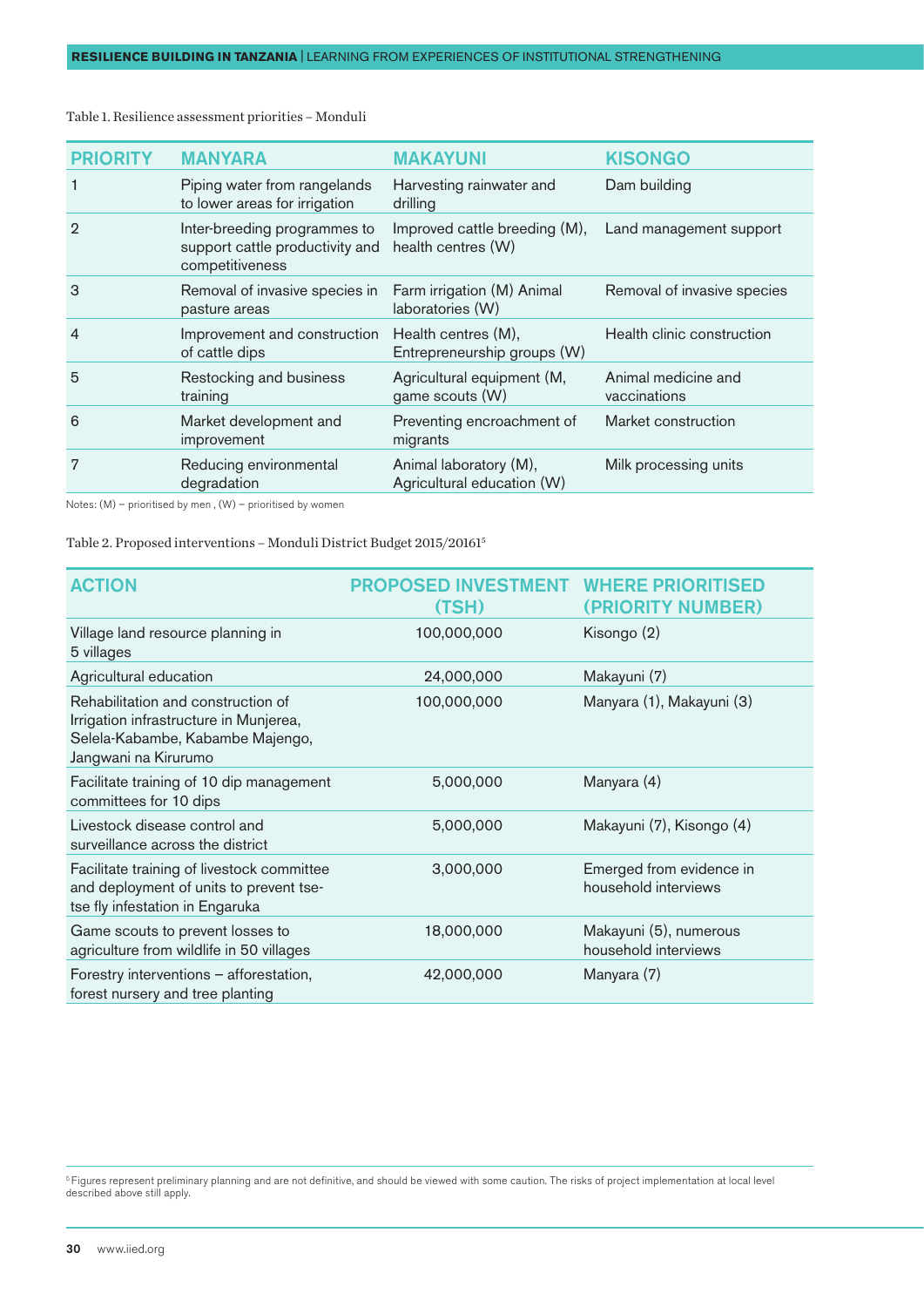Other funds have been allocated to removing human settlements from reserved and catchment forests (TSH 10 million), and resolving conflict between pastoralists and farmers, all issues which were discussed in detail during the resilience assessments and associated household interviews. As with many district activities, some risks remain. Implementation is still in the hands of Village Executive Officers and councillors, who are still potentially able to manipulate the system to change these planned interventions, or siphon away funds for themselves or other projects. The problem of delays in transfers from central government is also ongoing, risking leaving some projects unfunded.

#### The contribution of resource mapping

Resilience assessments across the districts revealed that land-use planning is extremely important to pastoralists. Tackling encroachment on grazing land by farmers, expanding national parks and investors was often noted as a high priority for government and CAF action. Resource mapping offers a way forward by increasing pastoralists' capacity to articulate their resource use and needs to planners, as well as to illustrate the geographies of livestock routes and water usage. It is a tangible and reusable tool to support fairer, more accurate, and more cost-effective landuse planning.

Recognising the nature of resource usage and management is crucial to taking into account the need for mobility in land-use planning. The participatory and iterative process of mapping an area's resources has allowed some district planners to understand how decisions are made and why certain areas become important at different times of the year (Box 6).

Resource mapping is arguably already making direct improvements to climate-resilient development and district learning, particularly in Longido where maps

have been completed. They are currently being used extensively in developing new land-use plans as part of the recently decentralised responsibilities for this process. In Engarenaibor, maps have been used to help resolve conflict between farmers and pastoralists, and to site new dams.

Maps provide a formalised way of identifying resources essential to district livelihoods and allocating their management effectively. While there is no institutional basis at district level to incorporate mobility of long distances into land use planning, which is limited to village boundaries, there is a reduction of pressure on pasture areas through the ability to mark out clear restrictions on where farmers or pastoralists turning to agriculture can establish themselves. Some reports from Monduli note the positive development that pastoralists seeking to obtain arable land to diversify their income sources are being forced to go through village councils first. Previously, they would have been able to simply set up on a patch of land and begin cultivating.

Resource mapping has the further advantage of reducing the time and expense of conventional land-use planning. Such maps avoid the need to travel to areas for surveys, instead allocating land based on traditional maps and guesswork.

A key emerging challenge is enforcement of new plans. Committees to enforce land-use plans do not meet regularly, and there is some confusion over where approval for land-use plans should come from. While responsibility for land-use planning has been devolved to local authorities, officials in Longido suggested that plans submitted in 2013 were still waiting for approval from central authorities. Without approval, it is more difficult for the district to enforce the plans. There are also cultural barriers: a lack of respect for the pronouncements of traditional leaders and for government rules on land use has led many younger

#### Box 6. Government views on resource mapping

*"The resource mapping is showing areas for resources – these are tools for land use plans and they should be protected …. The resource mapping depicts some areas used for cattle routes, pastures and dams… planning for demarcation of setting areas for resources can make sure that cattle routes are protected, particularly water sources… the Maasai tradition says you cannot put chaco dams everywhere because there is a tendency for overgrazing. Using the resource maps, the community is able to show district planners where they want resources." – Joseph Sadua, Longido Council Chairman*

*"It has raised awareness of leaders of the communities – it was easy and wide ranging, and participants share their own learning with the community … the plans have helped to reduce conflict by stopping farmers encroaching on forests and grazing areas and stopping livestock moving into farmland. The community can introduce bylaws that enforce this based on the maps. However, the bye laws are still being reviewed and are not yet effective or approved". – Agricultural officer, Longido*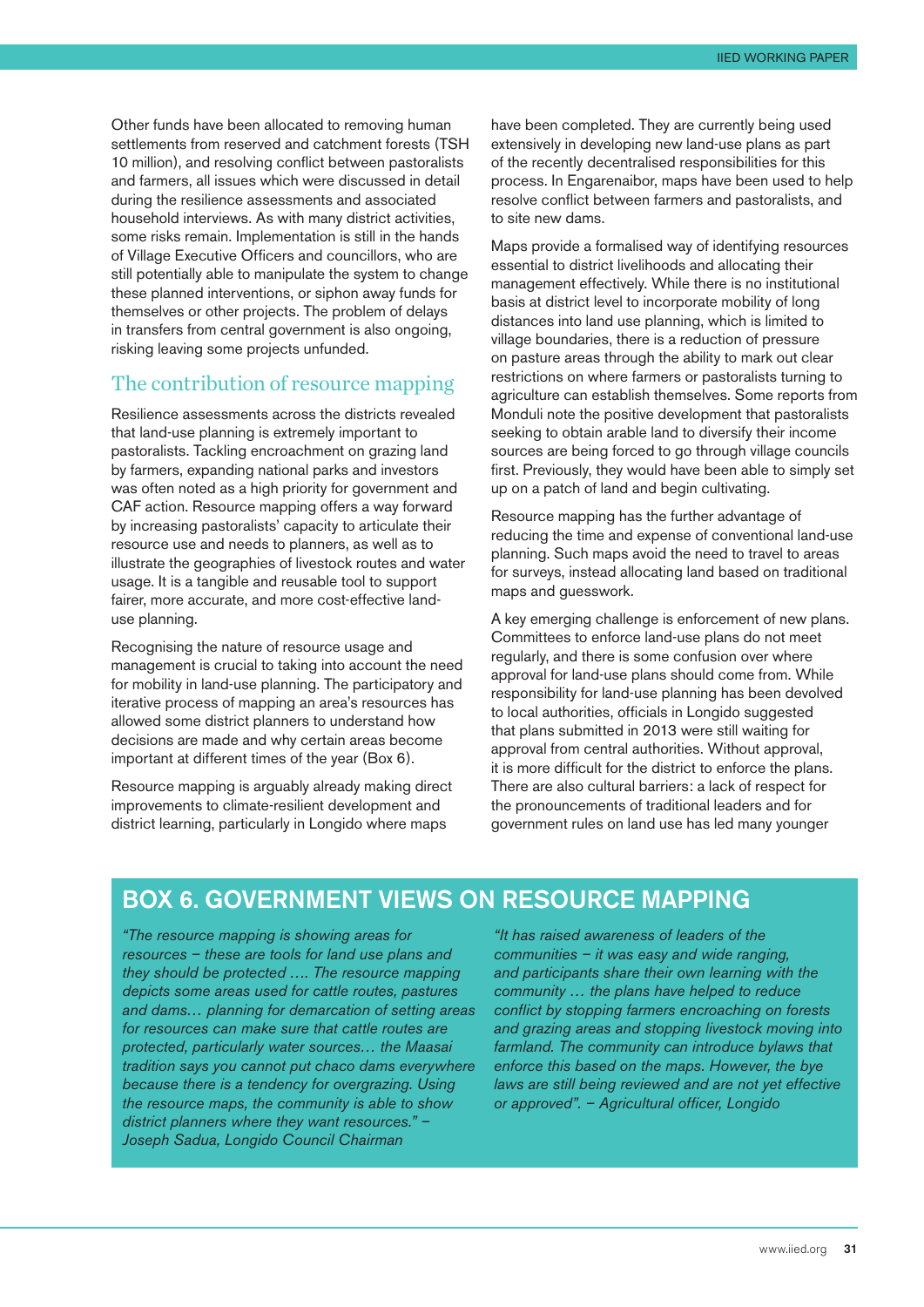<span id="page-31-0"></span>pastoralists to allow their animals to graze wherever they see fit, undermining a regime designed to regulate this kind of behaviour.

*"…current land-use plans are inappropriate and they are not enforced. Grazing takes place everywhere – some areas have become human settlements. Communities have been consulted but their capacity to support the plans have not been built so they are not taken seriously". (Longido DAPC)*

#### Improved M&E for effective learning

An important aspect of climate resilience in the context of unpredictable change and variability is iterative learning and improvement. Project workshops identified significant shortcomings in the existing district M&E process (Box 7). A robust M&E process utilising the TAMD framework is being developed to ensure that project impacts are monitored effectively. Tracking Adaptation and Monitoring Development (TAMD) introduces the concept of climate risk management, and participants chose to contribute to the process by monitoring the quality of links between community and government planning, alongside existing TAMD indicators.

#### Box 7. M&E study report and capacity assessment **FINDINGS**

- Districts monitor outputs rather than impacts
- Current M&E focus is seeking value for money to aid decision making
- Evaluations hindered due to lack of resources and knowledge of M&E
- Evaluations are not participatory
- Little integration of M&E into project management
- Awareness of climate change is widespread, but planning under uncertainty is poor

#### 5.4 Better use of climate information

Effective use of climate information services are key to climate-smart development choices. The involvement of TMA has allowed for incorporation of both backward and forward- looking climate information, resulting in climate risk mapping and improved information services. These are having direct impacts on the behaviour of pastoralists, farmers and district planners, allowing communities to be better prepared for weather events. There is positive movement towards climate resilience as communities become accustomed to decision making based on both indigenous and scientific techniques, and therefore become more effective at safeguarding assets and increasing productivity. Such services have a particular impact on young people and women, who are often responsible for taking out livestock to graze or fetching water. Improved weather reporting may reduce the risks of being caught in potentially dangerous adverse weather conditions, to which young herders are often vulnerable.

#### Collaboration in weather forecasting

There is a newfound understanding of traditional weather forecasting techniques, which can be as accurate as forecasts based on scientific data. Six community forecasting groups (two in each district) have been established in separate villages and will maintain contact with the TMA. It is hoped that coupling these forecasts with scientifically generated data will support production of more accurate "consensus" forecasts. Incorporating local techniques will increase trust in radio forecasting, making people more likely to incorporate climate information into their livelihood strategies. This process may also help traditional forecasters become more effective, using scientific data to adjust their understanding of the changing natural signs that point to seasonal change.

#### Use of weather reports

These same visits have generated renewed community interest in radio and mobile phone-based forecasts. Meetings allowed public feedback to the TMA, pointing out the broad and generalised nature of forecasts and their limited use. They also noted that mobile phones would be an effective way of distributing information. District authorities have seized on this learning, with Ngorongoro being the first to establish groups of mobile phone users to receive and disseminate information from an extension officer about climatic or seasonal changes. This programme is a cheap way of ensuring more effective coverage by climate information services.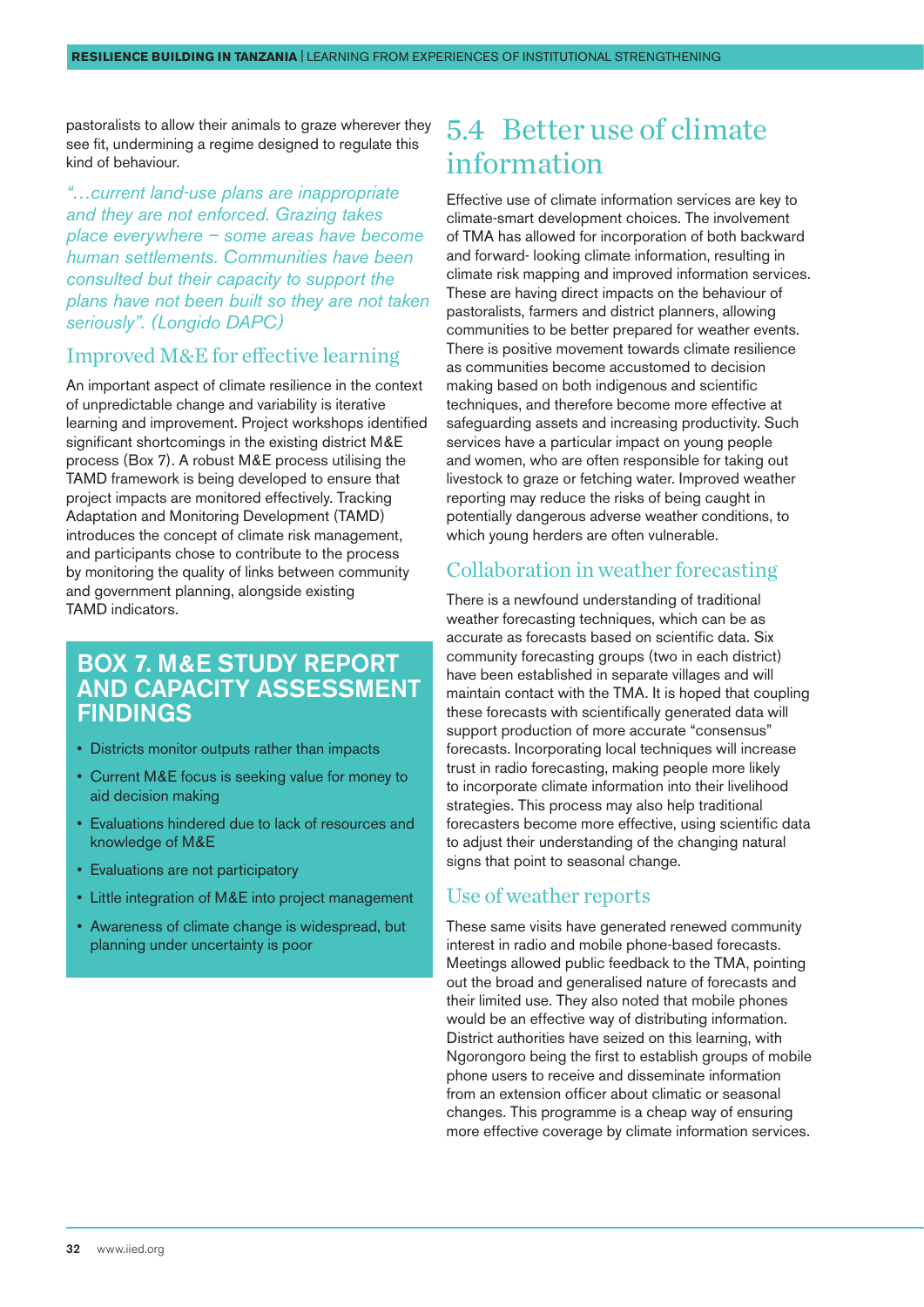<span id="page-32-0"></span>Respondents at TMA and in the DAPCs appreciated these efforts to make forecasts more relevant to local needs, and there is much anecdotal evidence of resulting behavioural change. In particular, pastoralists have been responding to rain forecasts by moving their livestock to higher ground in advance, and farmers have been asking extension officers for early maturing seeds to match rainfall predictions.

The visits also provided an opportunity to assess the data gathering capacity of local weather stations, many of which have deteriorated since installation of rain gauges in the 1920s. It is clear that more work is needed to ensure effective data collection. The assessment will serve as a baseline for seeking funds for future improvements.

#### Climate risk mapping

Risk mapping supports districts to make existing structures or systems resilient to potential hazardous events or slow-onset changes which undermine their value. It also supports development by assessing longterm risks to specific areas, guiding district decisions on land use and infrastructure development. One example was given of Samunge valley, which should be able to produce two high yield rice harvests each year. A project has since been planned by government to support this development.

*"The climate risk map shows you potential areas of extremes, it shows you how you can invest your resources. For example, road construction and construction of bridges – people would construct bridges but these would be washed out after a season. Bridges incorporating climate information, such as rainfall intensity- you can come up with a structure which can withstand it. Areas like Samunge, close to Loliondo – that valley is very rich, the soils are very rich. If the weather is known and proper investments are made, that valley could feed the whole of Loliondo. " – Faustine Tilya, TMA*

It is unclear to what extent this risk mapping will be incorporated into district planning. One district official pointed out that "there is no extra money for engineering to do with climate change". Budgets for enhanced, climate-resilient structures are limited, and yet the infrastructural needs of the district are significant. There is no clear institutional mechanism within district government to incorporate climate proofing or climate risk assessments, leaving this issue purely to the discretion of planners.

#### 5.5 Impacts on national policy

The sheer number of influences on national level decision making makes attribution of policy changes to one project difficult to establish. However, it is clear that since the project's inception in 2012, progress has been made in recognising the rights of pastoralists and in delivering more pastoralist-friendly policy. Most notably, the new Tanzanian constitution has been amended to recognise the rights of pastoralists. This significant development provides a constitutional basis for future policy and legislation that supports pastoralist livelihood strategies. While this must be coupled with appropriate policy, it does mark a significant break from the underdevelopment and denial of pastoralist needs of the recent past.

According to some respondents, particularly the Tanzanian Natural Resource Forum, there are signs that the second iteration of the Big Results Now programme will have an increased focus on livestock. Districts are being asked to develop their own evaluative indicators, giving the project districts an opportunity to use indicators relevant to local livelihoods, rather than commercialised approaches.

There are firm expressions of interest in the project from the District Commissioners of neighbouring Simanjiro and Kiteto. There is a widespread belief among key decision makers within the districts that other LGAs and relevant sector ministries are waiting for the project to be implemented before deciding how to act.

*"You can tell the project is generating something because the parliamentarians and the people in PMO-RALG are noticing the focus on the Maasai... and asking why the project is not elsewhere ... the project co-ordinator has been called to speak at environment and climate change meetings of government. There is a realisation at the national level that this is important – particularly the Ministry of Livestock and Ministry of Agriculture are ready to support ... many people are waiting to see what the impacts are and how they turn out. TMA, NEMC and others are paying attention in a positive way". Karaine Kunei – Former District Executive Director, Ngorongoro*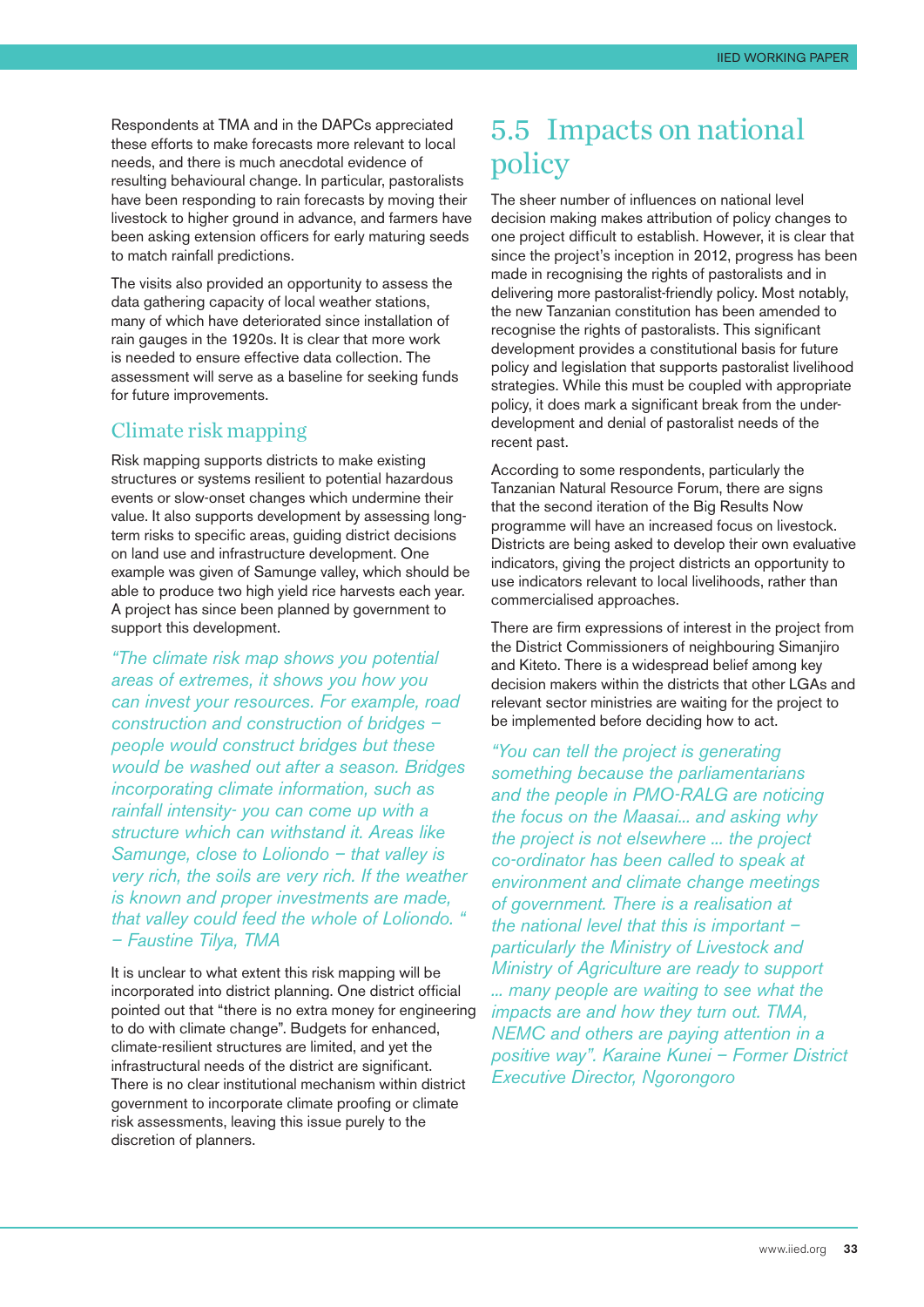#### <span id="page-33-0"></span>Dissemination

Activities ensuring national engagement with project activities have the potential to add particular value to the project. According to district leaders, attention is being paid to the project at sectoral level, as central government waits to see outcomes from early CAF investments. This has come as a result of the project coordinators use of the project as a form of advocacy for local livelihoods at multiple levels of government. Some respondents to interviews claimed that these dissemination activities were also having a direct impact on policy. One example was given of parliamentarians, having been made aware of the project and elements of pastoralist dynamics in a session with the project coordinator, amending the budget to more than double the allocations of finance to the livestock sector. While it is difficult to attribute these kinds of changes directly to project activities, there is a case to be made that they are influencing policy development.

#### 5.6 Cost-benefit analysis

Project activities are likely to be more cost effective than the existing approach in both the long and short term, delivering improved value for money, and benefitting the local economy. Ascertaining the value of these benefits requires an understanding of the costs of activities to both donors and the district.

Figure 3 outlines the costs of key activities for the duration of the project, assigned to six categories (for a detailed breakdown see Table 1 in Annex 1):

- 1) Capacity building: skills development for district or communities in climate change, project management, resilience assessments, dryland ecologies, etc.
- 2) Project development: activities necessary to support project progress, such as district leaders meetings, meetings of consultative and learning groups, business case design workshops, inception conferences etc.
- 3) Research: particularly the planning and scoping studies, climate risk mapping, operational capacity assessments, total economic valuation and other studies
- 4) Dissemination: of research findings through workshops and conferences
- 5) Community engagement: investing in activities that have directly worked with communities to elicit priorities, opinions, and develop processes for the improvement of government spending and planning
- 6) Support costs: separated into i) design and oversight of the programme, including costs of coordinating and planning project activities; and ii) administrative management, including financial management, costs, rents, etc.



Figure 3. Project investments by category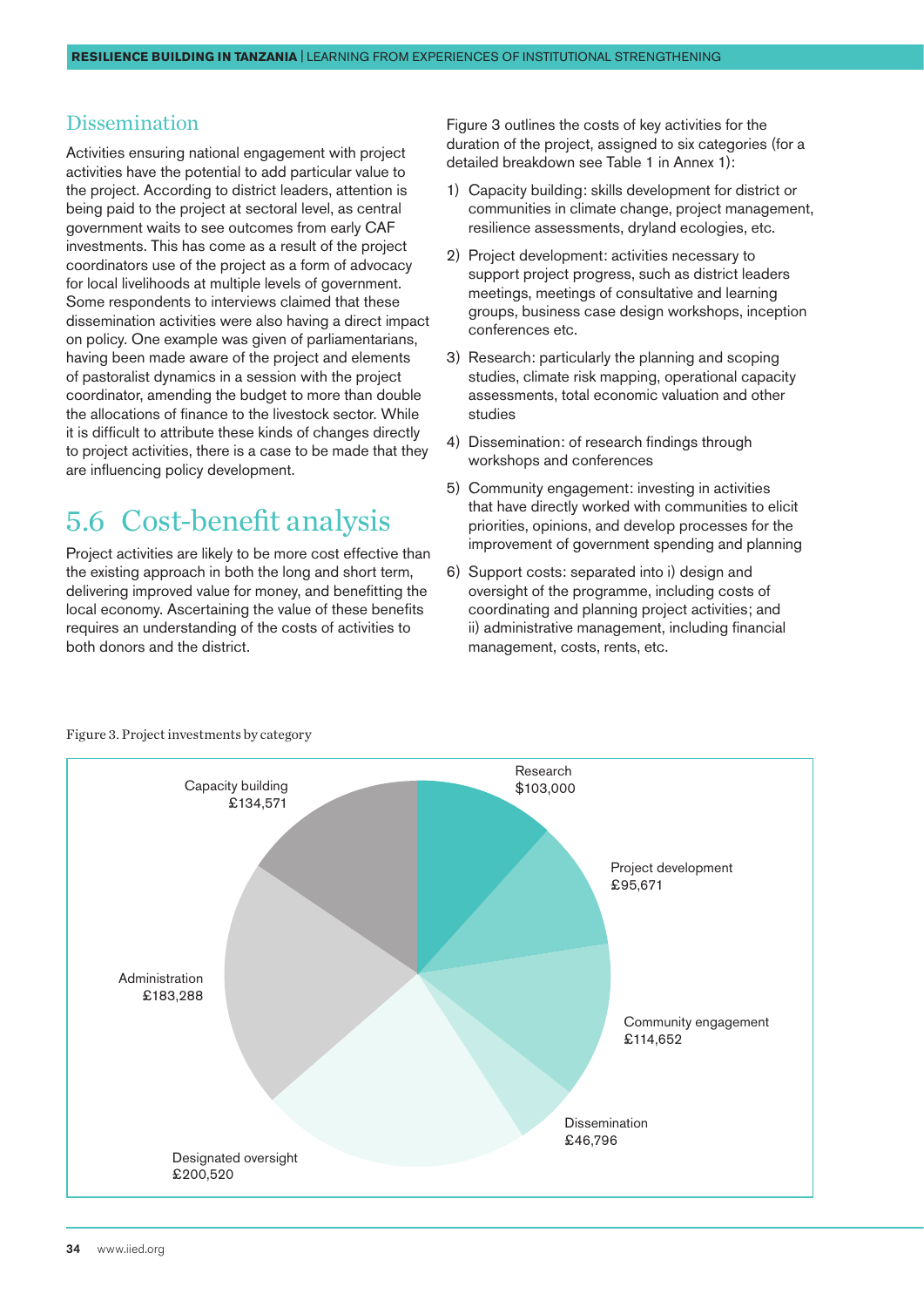The largest investment was in project support, largely due to the significant costs of air fares and fees for non-Tanzanian consultants who took part in the project. This is also the case for capacity building, particularly through the four workshops auditing O&OD, developing and training in resilience assessments.

Remarkably, the activities with the greatest impact – the resilience assessments, resource mapping and training on climate change, as well as the TMA activities under Output 3 – were among the cheapest to run.

Aside from improved outcomes, the resilience assessment process is notably cheaper than the O&OD process, taking five days and costing less than TSH 6 million, compared to the 12-day, TSH 21million O&OD process. Savings are also made in the reduction of staff time and other costs in visiting each village individually. These savings can be invested directly in other needs.

Resource mapping costs vary significantly depending on the location and the travel costs required to visit larger areas. The average costs of the process, including external support (i.e. by a local consultant), was £3476 per division. While the resource mapping process is time consuming, it is essential to support the fundamentally challenging process of land-use planning, which is the cause of sometimes fatal conflicts between farmers and pastoralists. It is clear that these tools give the participatory planning process significant value for money.

In the long term, more effective planning will reduce the loss of time and resources ploughed into failed projects. Better targeted projects and increased community ownership will vastly increase project benefits, such as productivity, with a direct economic benefit.

The total economic valuation demonstrated the significantly high value of pastoralism to the local economy, as well as indirectly for the tourist industry through pastoralists' roles in maintaining the environment for wildlife. It also highlighted the scale of losses to the economy due to cash sales of livestock in Kenya. One district financial officer noted the missed opportunities for domestic revenue generation to the lack of knowledge about these transactions.

The TMA visits, costing £2210 in total, have altered the existing climate information infrastructure to provide more accurate information and encouraged communities to take up their services more effectively. In this case, a simple listening exercise has had a rapid and direct impact on behaviours in a way that encourages climate resilient planning at both district and community level.

#### Non-budgeted costs

Outside of project costs, a significant investment of time and staff is required to engage them in the necessary workshops, training and research processes. Over the course of the entire project, workshops have taken up more than 80 full days of training, research and capacity building, on top of the significant days put in by the three district coordinators seconded to the project. Typically, workshops have involved more than 20–30 people, a significant number of which will have been planners or decision makers. This presents the risk of opportunity costs caused by loss of time allocated to regular district activities – as staff are away from their desks and normal responsibilities. However, in the long run, it is argued that attendance at workshops will make the district more effective in its investments, eventually making the area more resilient and more economically productive as livelihood practitioners benefit from established public goods.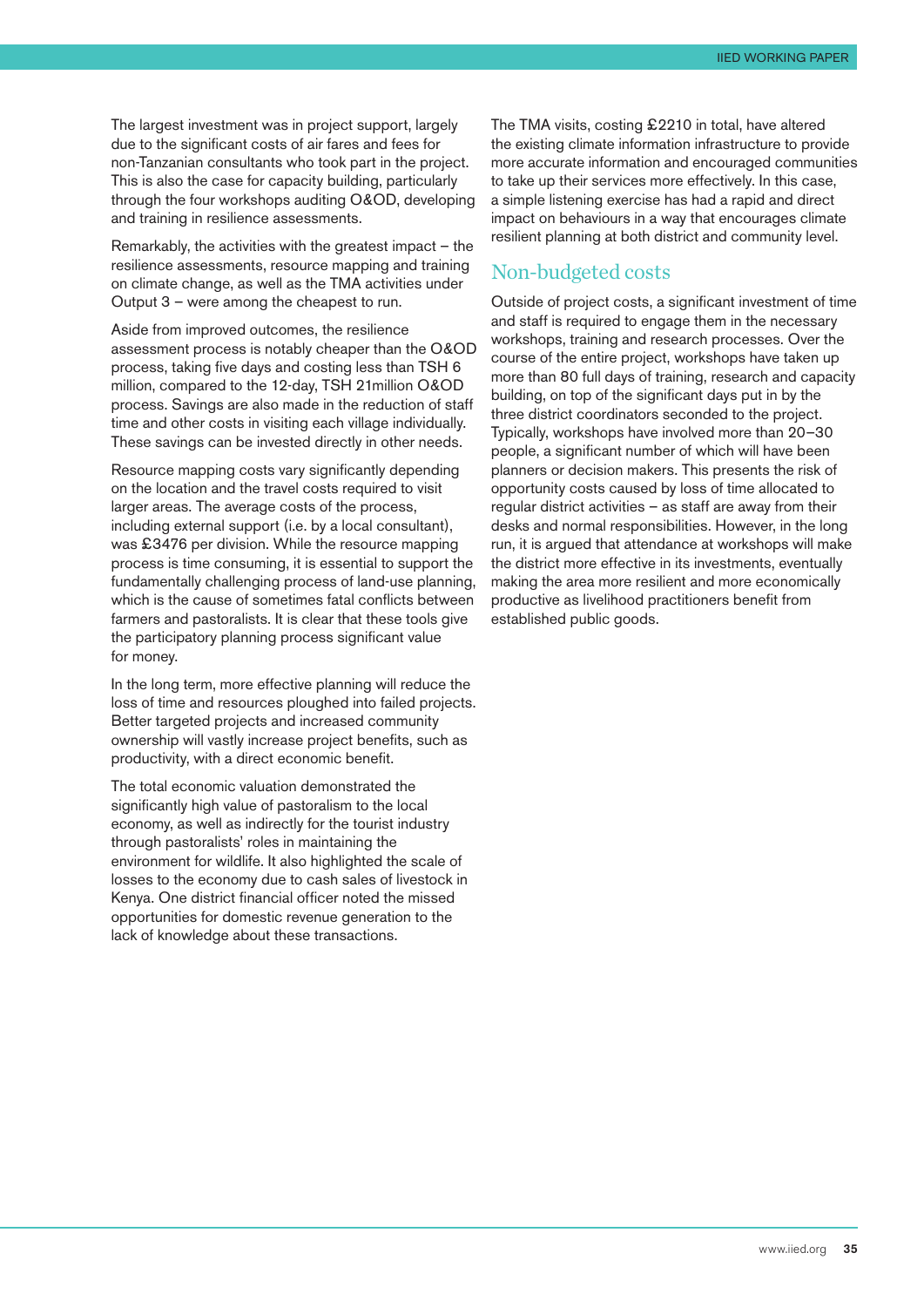# <span id="page-35-0"></span>6

## Conclusions: lessons learned and future challenges

The project's successes and failures and testimonies from community members and district staff highlight lessons that can be learned by those interested in replicating or upscaling the project in other localities, as well as by practitioners and donors. This final section outlines these lessons and some remaining challenges.

#### 6.1 Factors for success

The project approach focused primarily on action research, training and capacity building. Which of these factors did respondents find to be important?

#### Broad participation

Numerous respondents, particularly the District Executive Directors, pointed out that previous planning processes had not taken public participation seriously enough, or had been unable to take it into account due to planning rigidities. The training, resilience assessments and resource mapping have brought district staff into direct contact with communities in a more meaningful and participatory way than the O&OD process permitted. This has been crucially important in these districts dominated by pastoralism, as many government staff do not fully understand and only occasionally come into direct contact with this livelihood strategy.

The use of learning groups as the focus of activities in the preparatory phase was a helpful way of building a core group of supportive individuals within each district (Box 8). Their effectiveness was due to their broad constitution, including traditional leaders, district agricultural officers, legal officers, councillors, and civil society organisations. Sharing diverse experiences and expertise was valuable in generating informative and productive discussions. Learning groups were key in validating research outcomes, discussing and internalising training and considering practical steps to move forward. They also contributed to a widespread understanding of the demands climate change makes on planning systems, particularly in relation to the drylands.

#### Box 8. Advantages of the consultative learning groups approach

- Builds capacity among district leadership and staff
- Brings different stakeholders together for regular dialogue on local adaptive capacity
- Develops project champions within key institutions
- Allows for regular processing of project findings with key individuals, increasing likelihood of subsequent practical action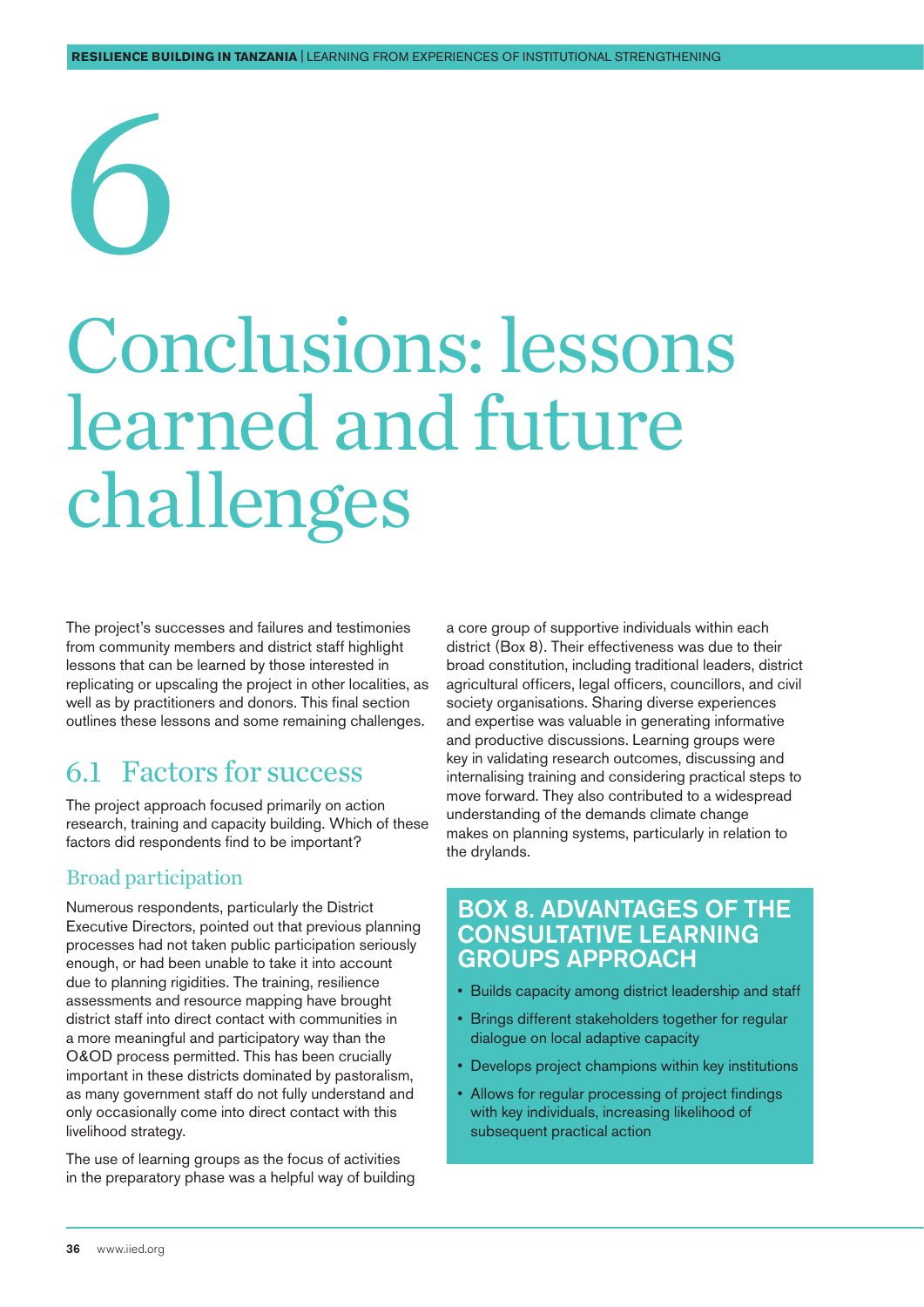Participation of district staff has been crucial in making sure the project has been accepted nationally. No previous research into the quality of government planning has been directly led by district planners themselves. The use of workshops for debating findings and problems within the system fostered ownership of the process of both research and the recommendations. This, and the fact that the research team was led by local staff, is arguably what gave the scoping study greater legitimacy than studies by external consultants or NGOs. As a result, the scoping study was widely disseminated and read by high-ranking officials. This legitimacy has allowed district staff to report on the flaws of the government process at other meetings, including the one-day conference with key representatives from PMO-RALG, the Arusha Regional Commission, Vice President's Office and the media.

*"First we have learned, now we need to take action, locally and nationally…this is not a job for one person, or one area, it requires time, resources, collaboration across district sectors. We need more people to learn what we have learned and to come together so that collectively we can begin to make changes toward a more resilient economy" – Twailiba Mbasha, District Executive Director, Monduli*

#### Targeting key decision makers

Ensuring participation and eventual support by district leaders (District Commissioners and District Executive Directors) has helped disseminate project activities to higher levels of government. These leaders have more authority to point out problems in the planning system to central authorities with the power to make changes. On-going involvement by district leaders, some of whom attended well over half the project activities, has generated commitment from other key individuals, including two members of parliament. These individuals are more able to take risks in implementing new processes such as resilience assessments or resource mapping.

#### Upstream investments

These early phases of the project have concentrated more on action research, participatory evaluation and capacity building over infrastructure development. This has been important to build awareness and commitment among district staff to seriously consider how climate resilience is relevant in their specific context. These early activities have repeatedly laid the foundations for further improvement. The planning and scoping study, climate risk mapping, total economic valuation and M&E study all first set out to understand the current situation

before using workshops and focus groups to identify priorities and knowledge of government systems in developing recommendations and improvements. This has ensured ownership of the process of change at district level.

This emphasis on changing attitudes before making infrastructure investments is beginning to bear fruit, with early signs of behavioural change at both district and community level. As we outlined in the previous section, communities are beginning to act of their own accord to manage resources more effectively. District governments are trying to incorporate findings of resilience assessments and resource mapping despite being bound by rigid planning processes. While government funding lines remain rigid, planners are taking locally set priorities and seeing how they can accommodate them, rather than coming to communities with preset priorities and asking them to merely iron out the finer details. One example comes from Ngorongoro. While the priority emerging from the resilience assessment was to rehabilitate old water sources in Sale and Loliondo, budget funding lines do not permit this; however funding was available for constructing new water sources and their placement was based on resilience assessment suggestions.

*"District planers realised that their past failures and lack of value for money in communitybased projects was there because the community was not part of the process. Spoon feeding projects is not enough. This process facilitates dialogue in planning which leads to improved sustainability outcomes" – Former DED, Ngorongoro*

*"My advice to [other sector ministries] to take from this project is that you don't need to struggle to invent actions to build resilience – some communities have their own actions and the lessons are already there, as long as ownership is driven by the communities." – Dr Stephen Mariki, UNDP/VPO*

Participatory evaluations of O&OD, potential CAF structures, and M&E have developed views on how they should be improved. In particular, the series of workshops on O&OD, Livelihood Dynamics Tools and the structure of the CAF ignited a powerful discussion about how best to ensure public participation in planning. Capacity building has helped to mainstream new tools and the districts' ability to perform planning functions better, with some staff now having had training and experience running resilience assessments, and in the competent use of resource mapping software.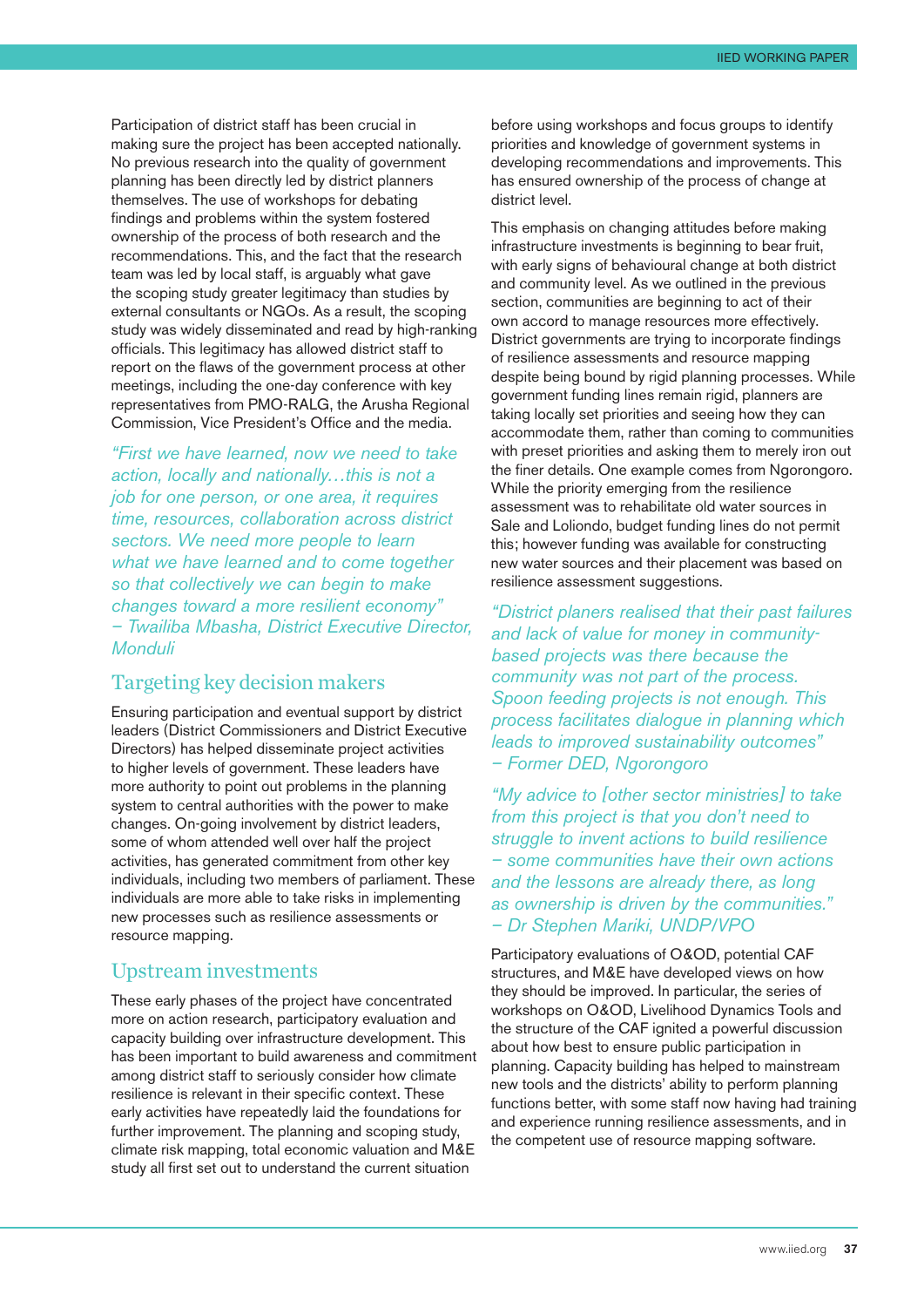#### <span id="page-37-0"></span>Gradual approach

The gradual, incremental nature of the project has been seen by district leaders as one of its strengths. The deliberative nature of the research – using workshops and taking care to validate findings, as well as checking with district leaders at various points about next steps, has allowed time to reduce potential conflicts and iron out problems. While the project may seem frustrating to communities who are waiting to see financial investment, the time taken has been appreciated by those involved. It has also built a sense of anticipation at national level, where it is believed that key individuals are waiting to see how the project will deliver results after funding has been delivered to communities.

#### Timing

To some extent, timing has played an important role. The drought in 2009 was particularly devastating for pastoralists in the target districts, with an estimated 70% of the communal herd dying, and significant numbers of people losing all their stock (Melewas and Allport, 2010). This has fuelled conflict as destitute pastoralists have turned to agriculture, placing further pressure on land availability and land-use planning. Wealthy pastoralists in particular were heavily affected. The failure of the district to respond to the drought highlighted the need to deal more effectively with these kinds of events. The CAF offers a long-term solution in which communities can potentially manage drought on their own, despite government funding rigidity. The planning and scoping study, completed in 2011, synthesised and clarified these issues and made it clear why the district had been so helpless to support pastoralists during the drought period.

#### The role of the co-ordinator

The nature of the political process in Tanzania is closely associated with personal relationships. Active participation by traditional leaders, community members, district, regional and national government staff has required a co-ordinator with both personal connections and respect in both government and traditional communities. The project has been fortunate to have a co-ordinator who is an elder within the Maasai community as well as a respected development practitioner known to both Tanzanian government and development partners. The relationship of the Maasai to government has often been one of suspicion and mistrust, particularly in the context of recent policy emphasis on agriculture, and the spread of national parks and private investment in land they deemed to be traditionally theirs. Overcoming these issues has required a person who can bridge these divides.

#### 6.2 Challenges to address moving forward

Challenges to continued improvement remain. With the CAF still unfunded and district budgets remaining rigid, the ability to plan under conditions of climatic uncertainty remains limited. There are also questions about how structures and processes introduced by the project can be incorporated into the existing system based on villages and wards.

#### Rigidity of government budgets

The nature of funding for districts continues to challenge districts' ability to respond flexibly to local needs and to seasonal change and climate hazards. The scoping study noted a strongly held perception that government rigidity is necessary to prevent mismanagement of funds. Indeed, PMO-RALG representatives at the conference ending the preparatory phase pointed out that it was unlikely this would change. As a result, district planners trying to implement resilience assessments are still fundamentally hindered by the dictates of centrally set policy and budget guidelines. Given funding shortages, their best option at present is to shoehorn locally prioritised projects into pre-existing expenditure frameworks.

The lack of flexibility over fund release in the event of climate hazards such as a sudden disease outbreak, seasonal failures or flooding makes districts vulnerable to such potential disasters. There is no discretionary set-aside for funds held in the case of an emergency exist at district level. The financial control set by EPICOR limits reallocation of funds, and the district has very limited powers to act in the case of changing and unpredictable circumstances.

The planned provision of the CAF should provide a limited solution to these problems. Managed and prioritised by community members, and using the same resilience assessment process, the CAF could enable communities to fill the gaps in infrastructural or institutional investments in the places where district governments find their hands tied. By working with district governments, they may be able to co-ordinate spending in a way that supports local priorities more effectively. Assuming funding for the CAF remains the same as it has been for ICAF in Kenya, then it would represent around 21.8% of an average rural district government's development expenditure – an amount significant enough to make a notable difference.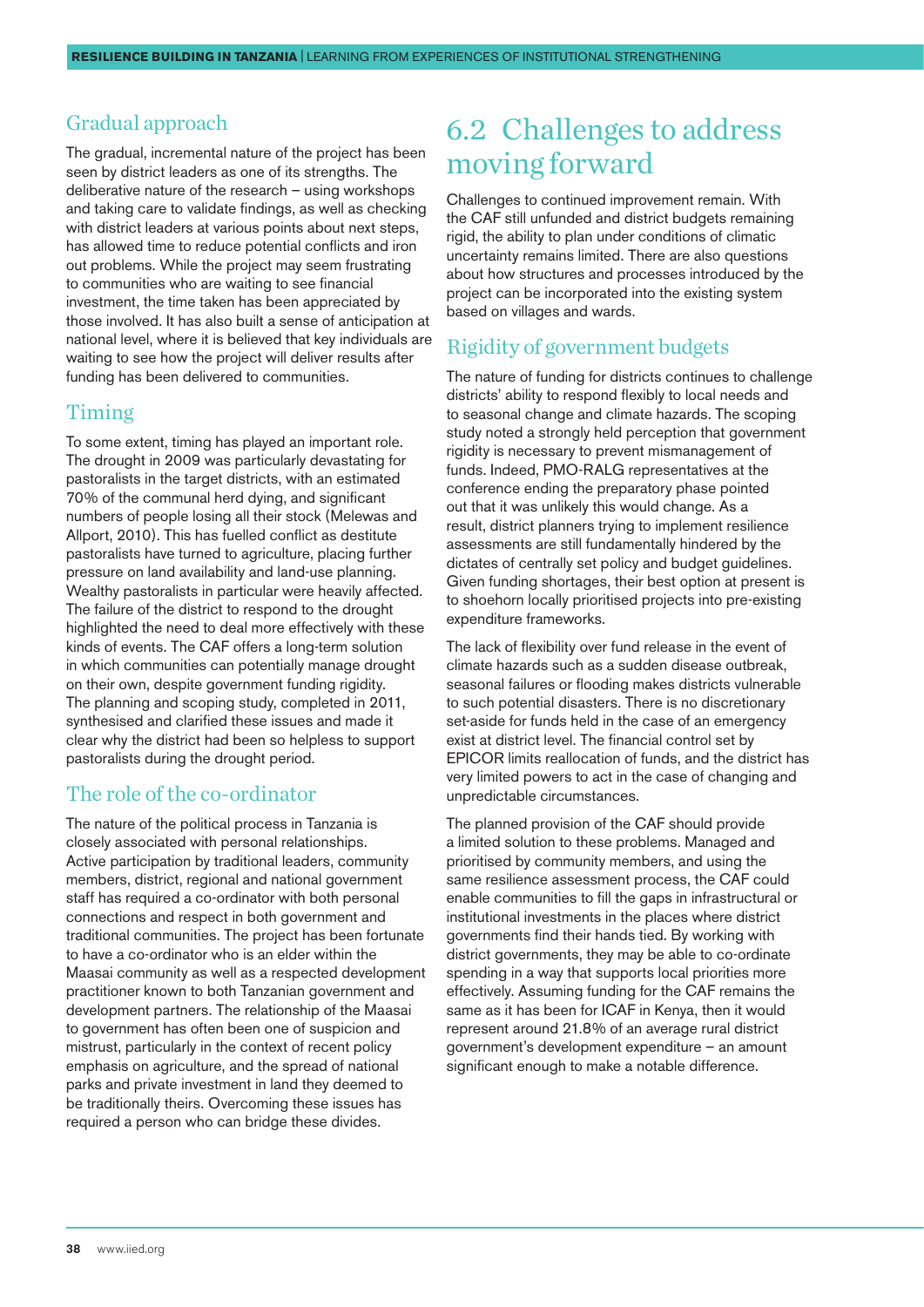#### Bolstering domestic revenue

A further option may be to bolster the discretional authority of local government authorities. Locally raised revenue is not subject to strict standards of central approval, providing scope for spending outside the scope of central restrictions. Approval for reallocation and spending comes mainly from local councillors. This offers a measure of flexibility that is not available elsewhere. At present, these funds are mainly used up by recurrent expenditures (salaries etc.). There is not enough funding to establish emergency or discretionary funds to use throughout the course of the year.

Innovative finance strategies may help to ease this issue without restructuring the entire district budgeting system. First, central government support for district recurrent expenditures could be altered. A larger grant for salaries and office overheads may free up domestic revenue to be spent on development expenditure. In the same vein, easing pressure to spend the Local Capital Development Grant in certain ways, and loosening the strict conditions on sectoral block grants may provide more leeway to spend on resilience assessment priorities. Adding a budget code for "climate change adaptation" which does not dictate what adaptation should look like at district level may prove a useful compromise, allowing central governments to meet some key priorities while supporting decentralised development planning.

Second, seeking sources of innovative domestic revenue could support discretionary decision making. The total economic valuation study in Ngorongoro revealed the volume of financial revenue that is potentially not being collected for lack of efficient financial systems. The study noted that the numerous sales of livestock in Kenya represent a loss to the district authority, with no fiscal benefits. It also noted the neglect of the local banking sector, another potential source of domestic revenue.

Third, the time and money saved bringing resilience concepts into the O&OD process through the resilience assessment can be reinvested in other resiliencebuilding activities, such as discretionary funds for emergencies. This is particularly relevant at a time when Ngorongoro is reducing its O&OD processes due to lack of funds.

#### Continued misunderstandings of dryland livelihoods and economies

*"Government policy on mobility was felt to be important to the discussion of devolved planning methods because communities may prioritise adaptation actions which run contrary to government policy. It was agreed that District Councils are put in the difficult position of trying to reconcile conflicting land policies (wildlife management areas, game controlled areas etc.) with the clear need for mobility on the ground …. There were also cautionary comments from participants about destocking strategies which need to be implemented very carefully if the resilience of local people is not to be undermined further. Some participants felt that destocking should be linked with carrying capacity and breed improvement, whereas others argued for an approach based more on local knowledge." – Participant, O&OD workshop*

Project activities have built capacity to engage with concepts like resilience-building and adaptive capacity. However, the training in dryland ecology dynamics has only partially been internalised and is not yet widespread. The risk is that district planners are trying to improve local resilience based on dated or inappropriate understandings of local livelihood strategies. Talk of carrying-capacities of the land, need for milk processing factories and the value of destocking was common among district planners, alongside their new understandings of the need for mobility for livestock and flexibility in response to variability. Implemented strategies only partially meet the needs of local livelihoods, such as the desire to obtain higher prices for cattle, may prove risky or maladaptive in the long run. For example, Monduli and Longido have both seen government programmes to replace local breeds with Borana and Saihwal breeds. While these may fetch a higher price, they also require more pasture to remain productive and are less hardy in the face of water or pasture shortages. In the context of the increasing risk of severe drought, larger, less well adapted herds are in significant jeopardy. Planning projects based on these mixed concepts risks maladaptation in the long term, or undermining support of dissatisfied communities.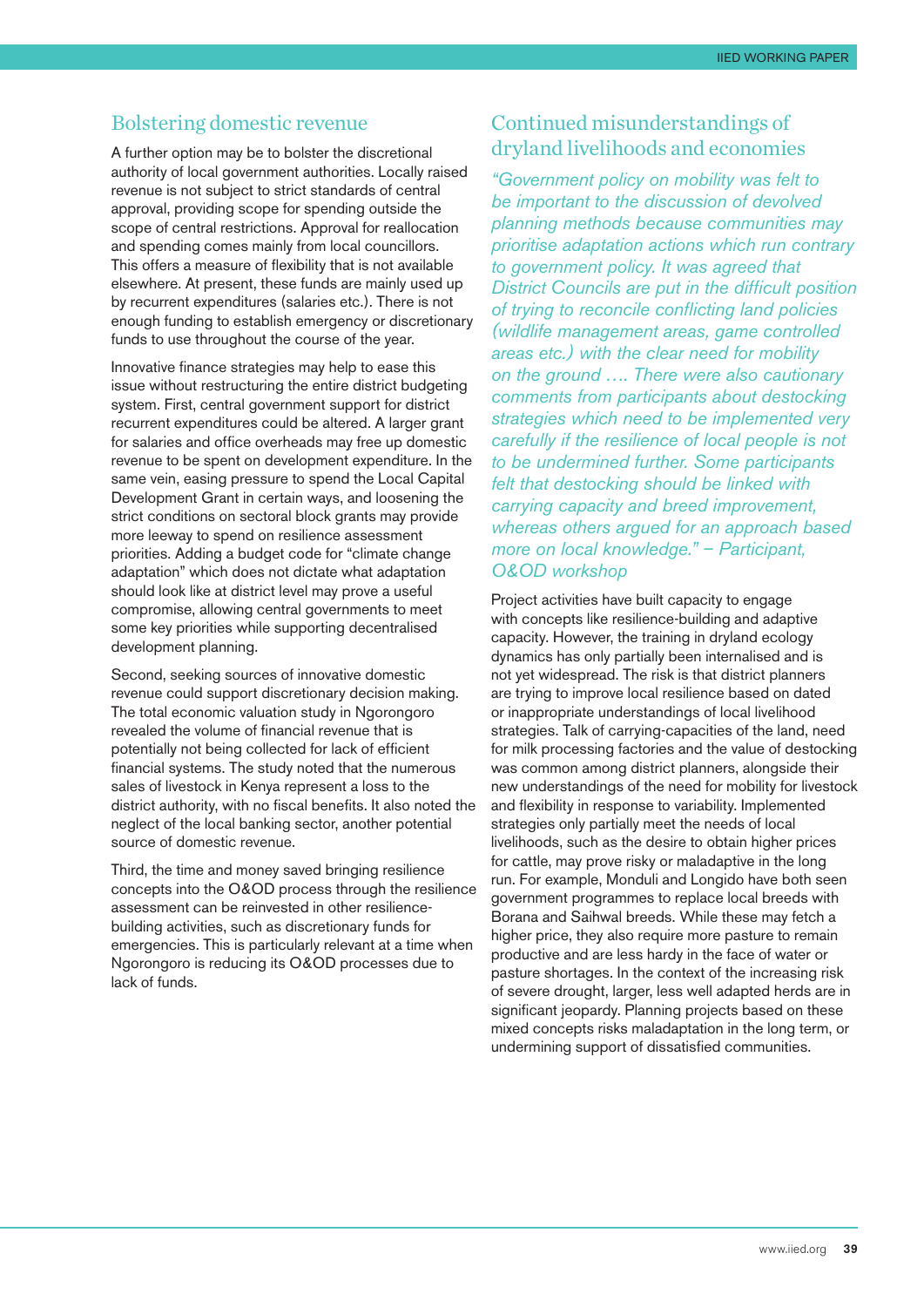This problem is certainly common to sectoral ministries and the Planning Commission, where priority policies for Big Results Now and medium term strategy are decided. As the former Ngorongoro District Executive Director noted, *"technocrats at district level don't always believe that the local community has sufficient knowledge. They believe that there is a need for scientific knowledge and do not understand the value of indigenous knowledge. This will slow down progress*."

Continued capacity building and training are needed to reduce these risks. In particular, extension departments engage directly with local people, providing advice and services for farmers and livestock herders and have a very real impact on local behaviour and strategies, but have little capacity or awareness of traditional livelihood strategies or climate change impacts. Building extension departments' capacity in and awareness of dryland ecology dynamics in a changing climate may ensure better advice across the district. This may also help to relieve the tensions and widespread dissatisfaction with extension officers, particularly in Longido and Ngorongoro, as discussed in resilience assessments.

#### Parallel systems of local government

While the establishment of the DAPCs was a significant step towards planning at appropriate spatial scales and improved transparency, they may be seen as a threat by elected or appointed officials in the current government infrastructure. With DAPCs set to gain a level of autonomy and funding, Ward Development Committees and Village Committees will remain hampered by limited budgets and lack of autonomy in project choice. Some hint of this was noted during the Resilience Assessments, at which councillors, who were able to participate but not vote on prioritisations, were seen to use their social status to dominate discussions, and tended to suggest projects in their own areas, or that fit particular viewpoints or agendas. As the DAPCs have noted, the election process has given them a significant level of legitimacy within their communities. However, their role represents a parallel development process which may undermine co-ordination of development projects.

One concern raised by DAPCs is that implementing contractors will offer inflated bills of quantity in order to take advantage of their lack of experience and of perceived bountiful pots of foreign aid money. This is a familiar issue, and a particular risk for the cost effectiveness of projects. A strong public procurement process will be necessary to maintain accountability of both DAPCs and publically hired contractors.

#### Integrating new participatory tools

There was some difference of opinion between district planners and district leaders as to how easily resilience assessments can be incorporated into planning. Staff claimed that while resilience assessments were superior, they cannot be widely implemented because central government is still committed to O&OD. They were hesitant to base all of their planning on this process due to the entrenched nature of the previous approach. District Executive Directors, on the other hand, believed that it would be easy to incorporate resilience assessments and demonstrate their effectiveness "after the fact" to central government. This confusion remains to be resolved.

*"The problem is how you can fit [the resilience assessment] with the government system. We could adopt it, but you need to convince the policy makers. You need approval for it from policy makers – the ministry of Agriculture, Livestock and Planning Commission." – Agricultural Officer – Regional Commission (Arusha)*

#### Inability to manage land-use issues

Outcomes from the resilience assessments place pressure on LGA's to focus on land-use planning. However, district staff often do not feel equipped to deal with the relevant issues. One Monduli district planner recalled a situation in which central government officials came to the area to resolve conflict by developing a communal land use plan. However, village borders in the area were so contested, and conflict so ingrained into local politics, they abandoned the attempt. The sentiment was echoed by the District Commissioner, who noted that the human population and livestock numbers were growing so fast that they were effectively causing "bitter situations" faster than the district could deal with them.

One reason is that that traditional land tenure, in which a family claims an area and develops it according to their own wishes, causes significant problems as households establish farms in areas used for grazing or livestock movement. Attempts to secure modern style land tenure for individual landowners may increase this trend, causing the potential for long-term and permanent threats to pastoralists, who generally prefer communal land tenure. This is exacerbated by the fact there is no legal basis for ensuring mobility of pastoralists. The village-by-village system of land use planning is not conducive to securing mobility for herders who regularly cross divisional, district, and even national borders.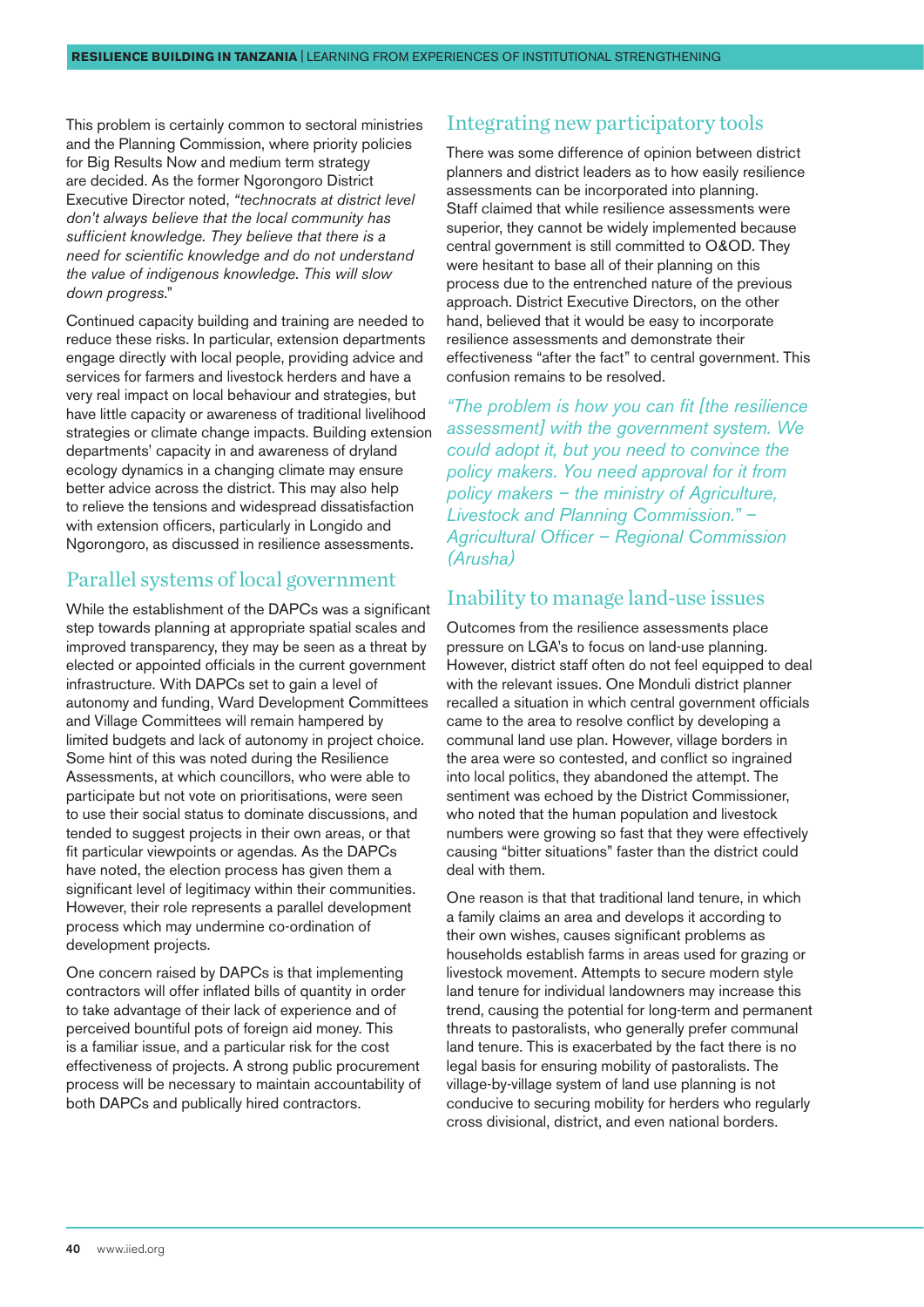There is no legal or institutional scope for a "district" land use plan, certainly not one that can be responsive to pasture locations that vary according to the nature of rainfall in a season.

#### Movement of key staff

Recent political appointments in Tanzania have seen key decision makers moved on to other districts. Supportive figures such as the Regional Commissioner and his deputy, the Ngorongoro District Commissioner and District Executive Director, as well as several others, have been promoted or moved elsewhere, to be replaced by staff with no knowledge of the project or dryland livelihoods. While in some ways this represents a benefit for other districts, who will receive authority figures with an understanding of climate change and the requirements of successful resilience building, the project areas risk a loss of momentum and political leadership for change.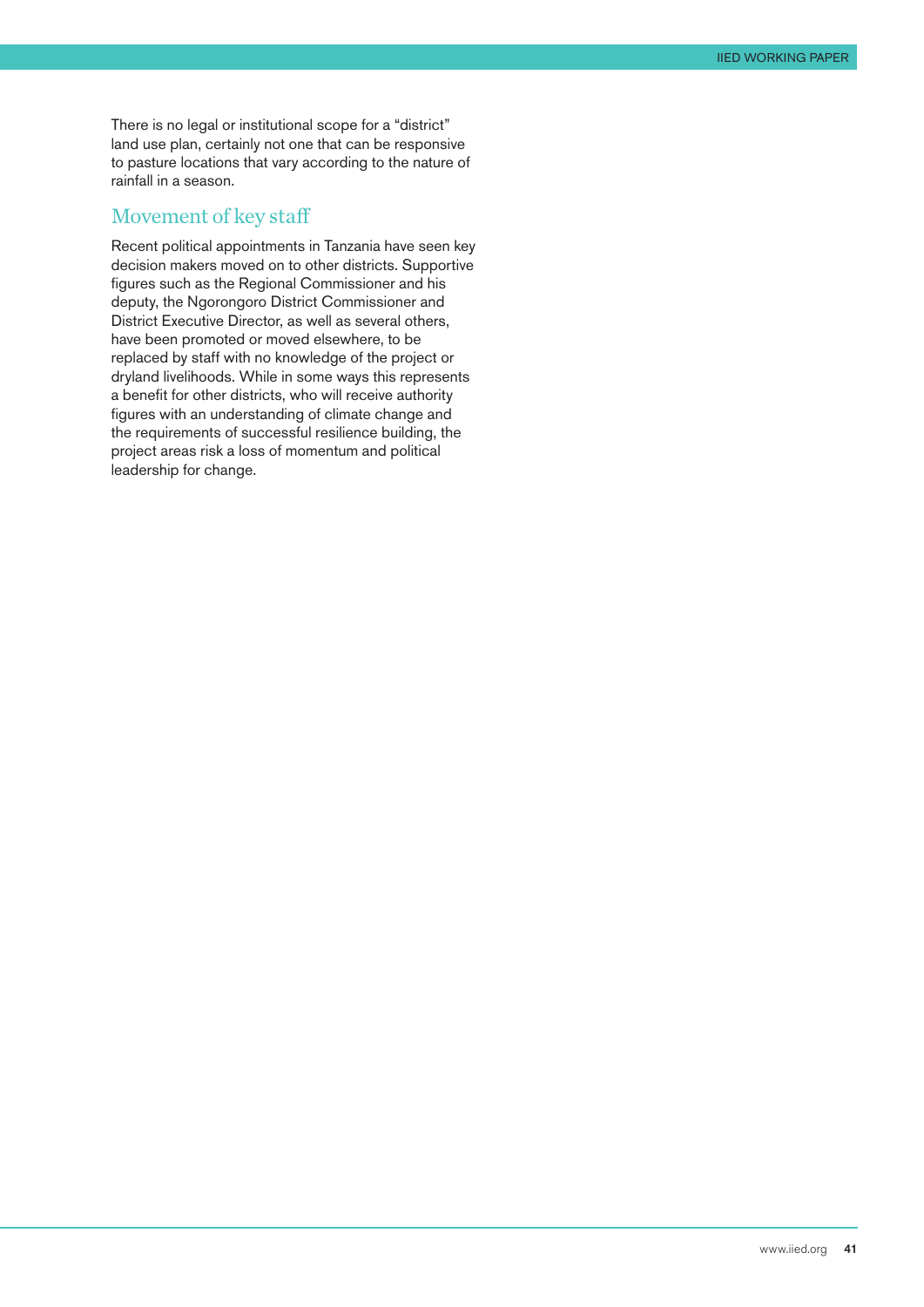## <span id="page-41-0"></span>References

Brooks, N., *et al*. 2013. *An Operational Framework for Tracking Adaptation and Measuring Development*, IIED, London.

Department for International Development, (2013). *Big Results Now delivery programme Phase II [GB-1- 204010]* – [http://devtracker.dfid.gov.uk/projects/GB-1-](http://devtracker.dfid.gov.uk/projects/GB-1-204010/) [204010/](http://devtracker.dfid.gov.uk/projects/GB-1-204010/) (acc. 28/05/2015), DFID, London.

Hesse, C. and Pattison, J. 2013. *Ensuring Devolution Supports Adaptation and Climate Resilient Growth in Kenya.* IIED, London.

Johannessen, L.M., Ligot, J. and Lukumbuzya, K. 2014. *Evidence on Demand: Roadmap to support the implementation of the Tanzanian National Climate Change Strategy and Zanzibar Climate Change Strategy.* DFID, London.

Kenya National Drought Management Authority. 2014. *Isiolo County Adaptation Fund: Activities, Costs, Impacts after the 1st investment round.* Kenya National Drought Management Authority, Nairobi. See [http://](http://pubs.iied.org/G03806.html) [pubs.iied.org/G03806.html.](http://pubs.iied.org/G03806.html)

Melewas, J. and Allport, R. 2010. *Assessment of the Impact of the 2009 Drought on Pastoralist Livelihoods in Northern Tanzania.* Report commissioned by FAO, TRiAZ the Tanzania Natural Resource Forum and VETAiD.

Msangi, A. et al. 2014. *Community and Government: Planning together for climate resilient growth: Issues and opportunities for building better adaptive capacity in Longido, Monduli and Ngorongoro Districts, northern Tanzania*. IIED, London.

Ranger, N. 2013. *Evidence on Demand: Adaptation, Decision Making Under Uncertainty*. DFID, London.

United Republic of Tanzania. 1997. *National Environmental Policy.* Vice President's Office (Dodoma) United Republic of Tanzania. 2009. *Local Government Reform Programme II: Decentralisation by Devolution*, *Vision, Goals and Strategy, July 2009–June 2014.* Prime Minister's Office: Regional Administration and Local Government. (Dodoma).

United Republic of Tanzania. [1999]. *The Tanzania Development Vision 2025*. Planning Commission (Dodoma).

United Republic of Tanzania (2007). *Opportunities and Obstacles for Development. A Community Participatory Planning Methodology* – *Training Manual.* Prime Minister's Office: Regional Administration and Local Government, Dodoma.

United Republic of Tanzania. 2010a. *National Strategy for Growth and Reduction of Poverty II.* Ministry of Finance and Economic Affairs (Dodoma).

United Republic of Tanzania. 2010b. *Livestock Sector Development Strategy.* Ministry of Livestock and Fisheries Development (Dar Es Salaam)

United Republic of Tanzania. 2012a. *The Tanzania Five Year Development Plan 2011/2012–2015/16: Unleashing Tanzania's Latent Growth Potentials.*  Planning Commission (Dodoma).

United Republic of Tanzania. 2012b. *National Climate Change Strategy.* Vice President's Office (Dodoma)

United Republic of Tanzania. 2013. Agriculture Climate Resilience Plan, 2014–2019. Ministry for Agriculture, Food Security and Cooperatives (Dodoma)

Yanda, P., et al. 2013. *Tanzania National Climate Change Finance Analysis*. Overseas Development Institute, London. Se[e www.cbd.int/financial/](http://www.cbd.int/financial/climatechange/tanzania-climate.pdf) [climatechange/tanzania-climate.pdf.](http://www.cbd.int/financial/climatechange/tanzania-climate.pdf)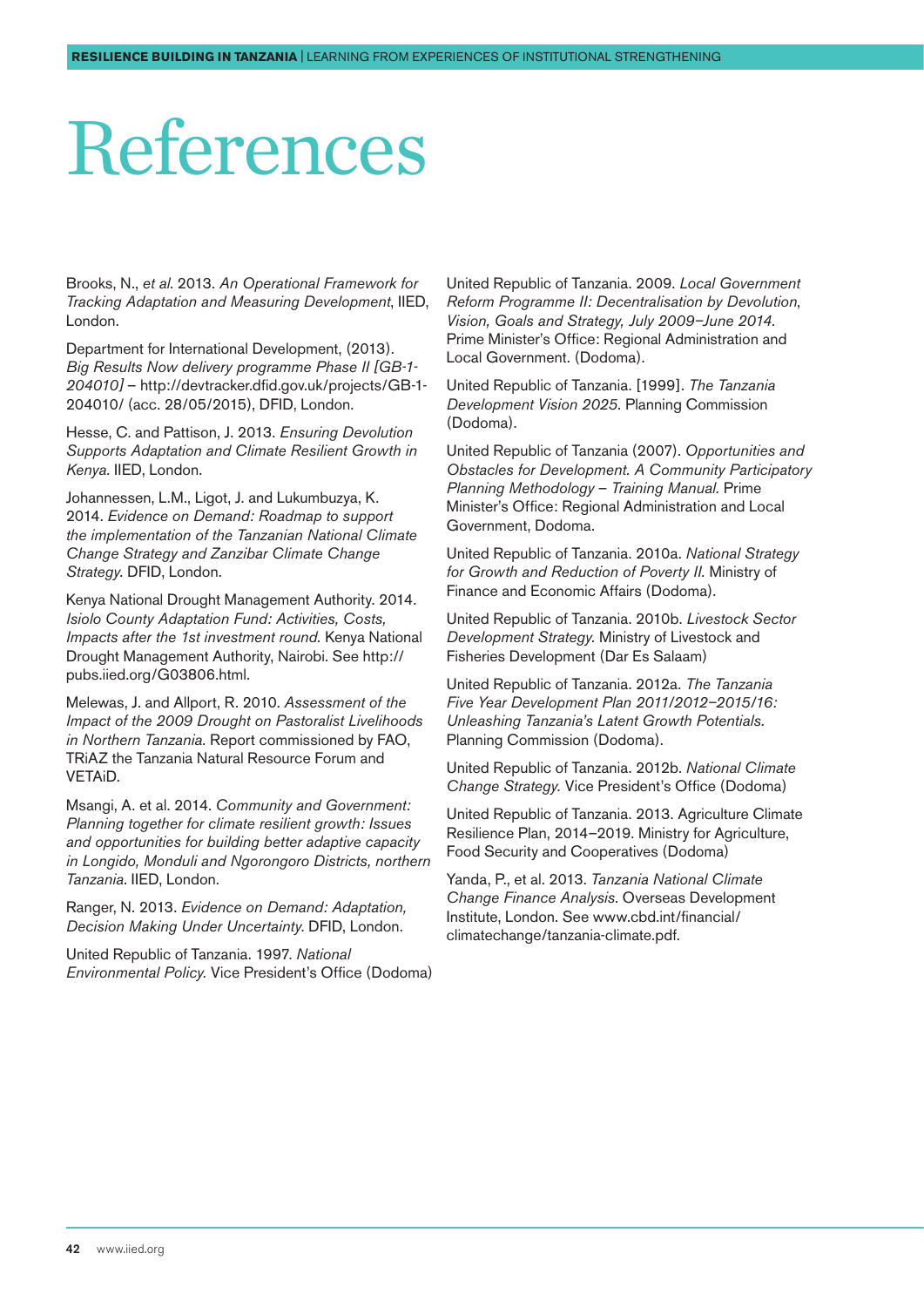## <span id="page-42-0"></span>Related reading

Greene, S. (2015), Enabling Resilience: bridging the planning gap in Tanzania, IIED, London – [http://pubs.](http://pubs.iied.org/17288IIED.html) [iied.org/17288IIED.html](http://pubs.iied.org/17288IIED.html)

Hesse, C., and Pattison, J. (2013), Ensuring Devolution supports adaptation and climate resilient growth in Kenya, IIED, London – [http://pubs.iied.org/17161IIED.](http://pubs.iied.org/17161IIED.html) [html](http://pubs.iied.org/17161IIED.html)

Msangi, A., Rutabingwa, J., Kaiza, V., Allegretti, A., (2014) Community and government planning together for climate resilient growth: issues and opportunities from Longido, Monduli and Ngorongoro Districts, northern Tanzania – [http://pubs.iied.org/10075IIED.](http://pubs.iied.org/10075IIED.html%3Fc%3Ddry) [html?c=dry](http://pubs.iied.org/10075IIED.html%3Fc%3Ddry)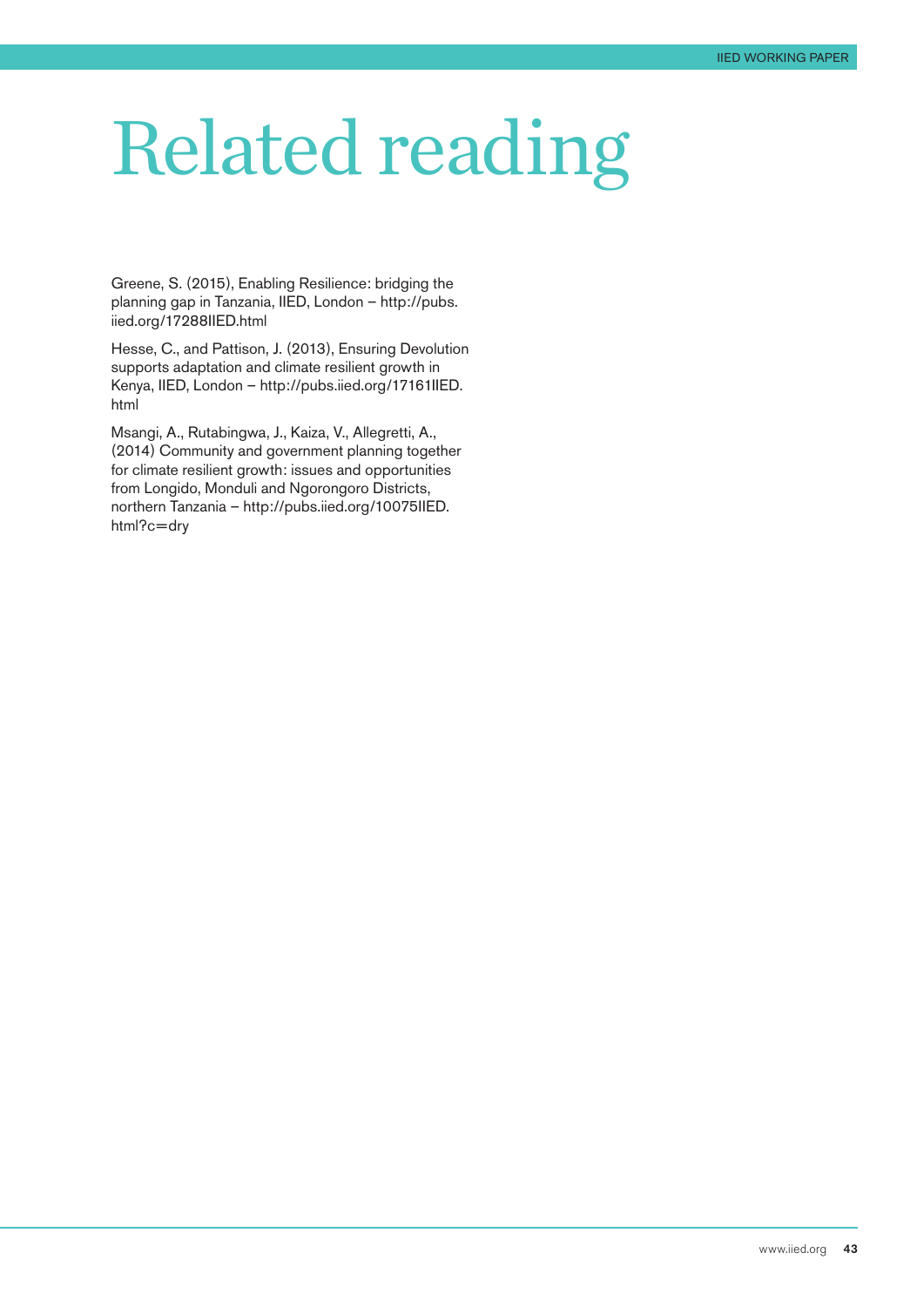### <span id="page-43-0"></span>Annex 1 – Project Narrative

The 15-month preparatory phase sought to sensitise district level decision makers and planners to climate change, livelihood dynamics and to evaluate current approaches to development planning. A final conference brought a wide range of stakeholders together to discuss the progress and learning from the project so far. The subsequent 18-month phase has continued this process. Activities focussing on continued training and learning, climate information services and the establishment of a devolved level climate finance mechanism are providing a basis an effective response to climate change into community and district development approaches. This annex overviews project activities to date and their purpose.

#### Preparatory Phase (December 2011 – February 2013)

The aims of the preparatory phase were:

- To strengthen the technical capacities of district-level authorities and civil society actors in the districts of MoNgoLo to design and implement the proposed project, and ensure their 'ownership' of the process;
- To secure national level interest in the proposed work including the identification of mechanisms to ensure that project experience informs national policy processes and programs in support of climate change adaptation and mitigation.

The preparatory phase sought to establish and share understanding of the existing capacity of the district planning apparatus to effectively prepare for and incorporate resilience building into its development activities. An important aspect was not simply to gauge this capacity, but to ensure that stakeholders internalised understanding of the need to improve the system to achieve climate resilient development outcomes. This would require an improved understanding of climate change and its impacts on

the livelihoods of people living in the project districts, as well improved institutional ability to include new perspectives in development planning. Project activities are summarised in Figure 1 in Chapter 4.

#### Co-ordination arrangements

District government staff were seconded to the project as focal people to provide logistical support and local knowledge. In this role, they have organised workshops, performed research on planning, and provided inside knowledge of district systems and their functioning. They have also been responsible for reporting on the project within the hierarchy of the district authority and providing feedback as part of their place on the Project Implementation Team (PIT).

The targets of project activities in this phase were district consultative and learning groups. Each group consisted of twenty participants drawn from the district council, district executive, heads of department, community traditional leaders and wider civil society, making sure to also feature a number of women. Members of the groups formed the attendees for all the workshops and trainings as part of the preparatory phase. District groups served as forums to process learning from project activities, making subsequent recommendations for improvements and supporting networking and open discussions about the planning system between key district stakeholders. Formal meetings were held three times during the year.

#### Inception Workshop (25–27 January 2012)

After a series of preparatory meetings with national level stakeholders to garner support and interest, a three-day workshop was attended by participants from the target districts as well as representatives from central ministries and agencies.<sup>6</sup> The workshop featured presentations on climate forecasting, the impact of the 2009 drought on government understanding of pastoralist needs, and an introduction to "dynamic systems modelling", a way of effectively mapping

<sup>6</sup> Preparatory meetings were held with the Vice President's Office (VPO), Tanzanian Meteorological Association (TMA), the Ministry of Livestock Development and Fisheries (MLDF), District Commissioners (DC's), District Executive Directors (DED's), and Members of Parliament (MP's) from MoNgoLo.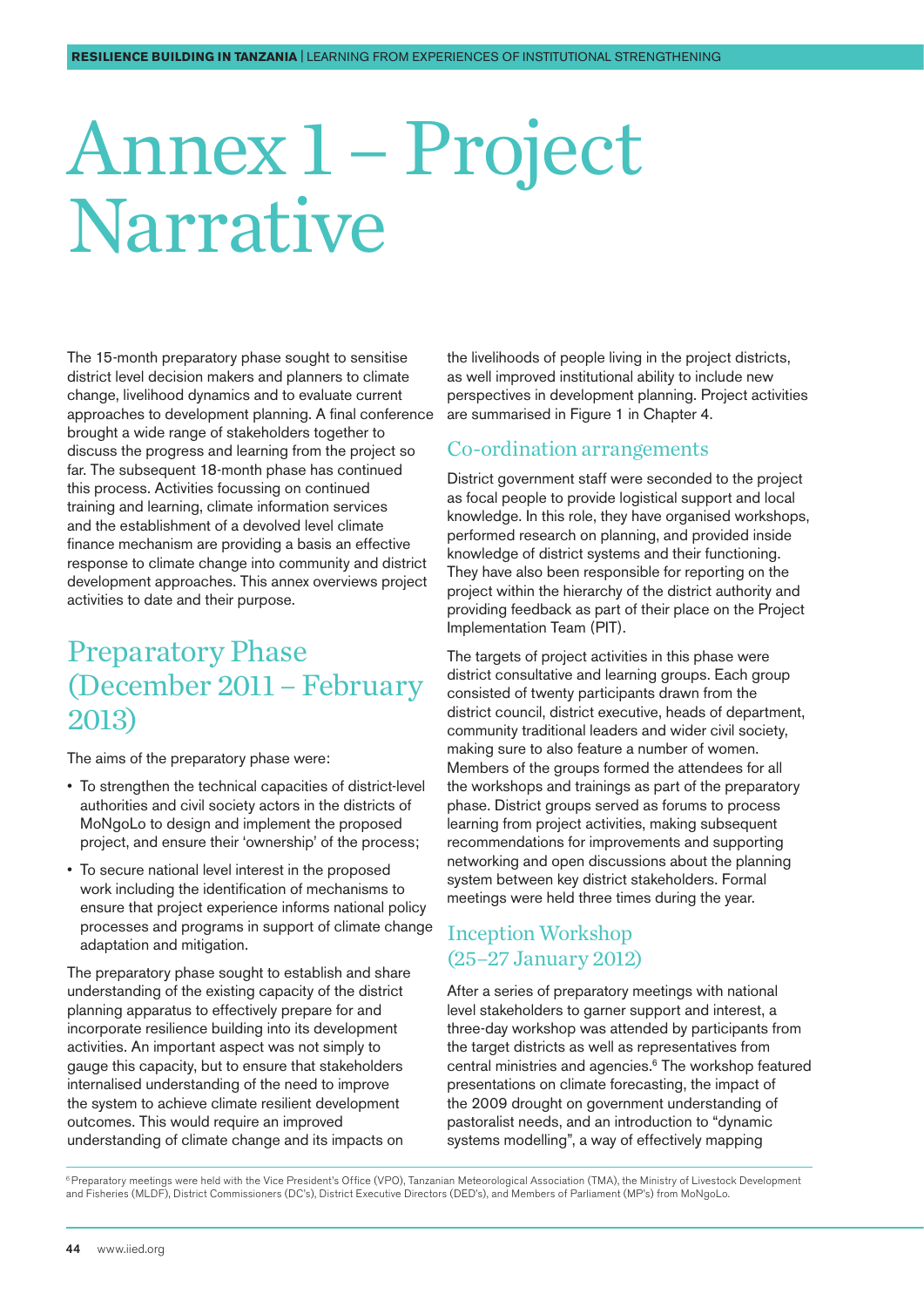changing resources through participatory learning. Pertinent discussions were held over emerging policy responses to the need to improve adaptive capacity, validating the project approach, and on mechanisms for learning exchanges both horizontally and vertically.

#### Scoping study on planning (field work – April, Workshop – May 2012)

A study was conducted by the three district focal co-ordinators and a consultant with the following objectives:

- To assess impacts of climate change on the rural livelihoods and the response of communities in planning to adapt their strategies.
- To understand the formal government planning system and its ability to address the changing climatic conditions and support to local adaptive capacity.
- To examine the level of cooperation between formal and traditional planning processes.
- To identify challenges and potential opportunities for achieving climate resilience and adaptation.

Through focus groups, interviews with district planners and community members, and a multistakeholder workshop, the study uncovered the strengths and weaknesses of district and traditional planning systems. In particular, it noted the top down, rigid nature of government planning and the limited nature of community participation in planning outcomes, despite the use of the "Opportunities and Obstacles for Development" (O&OD) methodology. By contrast, traditional planning systems are highly flexible in the context of changing seasons. The incongruity of local and government planning systems undermines development outcomes. The study made recommendations for improving the flexibility and coordination necessary to improve climate resilient development outcomes. These recommendations were further discussed at a validation workshop in May 2012, also incorporating the VPO, TAMISEMI, donors and civil society. It provided an opportunity to raise awareness of the issues and discuss necessary changes to make planning more holistic. A DVD was also made summarising research findings to aid dissemination.

#### Training on Climate Change and Dryland Ecology Dynamics (April 2012)

These trainings sought to improve understanding of climate variability on local adaptive capacity, and strengthen understanding of the implications for development planning. The training discussed the concept of adaptive capacity, in particular explaining the nature of pastoralist planning systems. Pastoralists were explained to be "masters of adaptation", using systems that are adaptive, dynamic and variable, dependent on traditional systems of decision-making. These systems were noted to be at odds with government planning cycles, and highlighted the need for holistic planning which could incorporate the requirements of pastoralist livestock keepers to support climate resilience.

#### Business Case Design Workshop (October 2012)

An initial planned output of the preparatory phase was a 4 year business case to submit to UK-DFID for funding to continue the project. This case was built on the learning and recommendations of this first phase, which were collected at a final workshop. Using a problem tree, impact analysis, stakeholder mapping and risk assessment, participants discussed potentials for poverty reduction, improved adaptive capacity and the activities needed to achieve these goals through mainstreaming adaptation in development planning.7

#### Completion of Resource Mapping

Throughout the activities of the preparatory phase, a participatory resource mapping process had taken place in Longido. Resource mapping works with stakeholders to identify the location of resources key to their livelihoods – in this case water sources, salt licks, livestock routes etc. Maps can help district planners understand and identify resources in a way that can help with project placement and land use planning far more effectively than previously. By February, this process was complete, with finished maps and a DVD of the process ready for dissemination.

#### One Day Conference (Feb 2013)

With unspent funds from the initial grant, UK-DFID granted a 3 month no-cost extension to the preparatory phase, to facilitate enhanced awareness of national level stakeholders of the project. The workshop presented the implications of the findings from the preparatory phase in strengthening local and national planning

7 In the event, UK-DFID were more in favour a more incremental approach to funding, opting to fund a 12 month continuation of the project, later to be followed with a 6 month extension.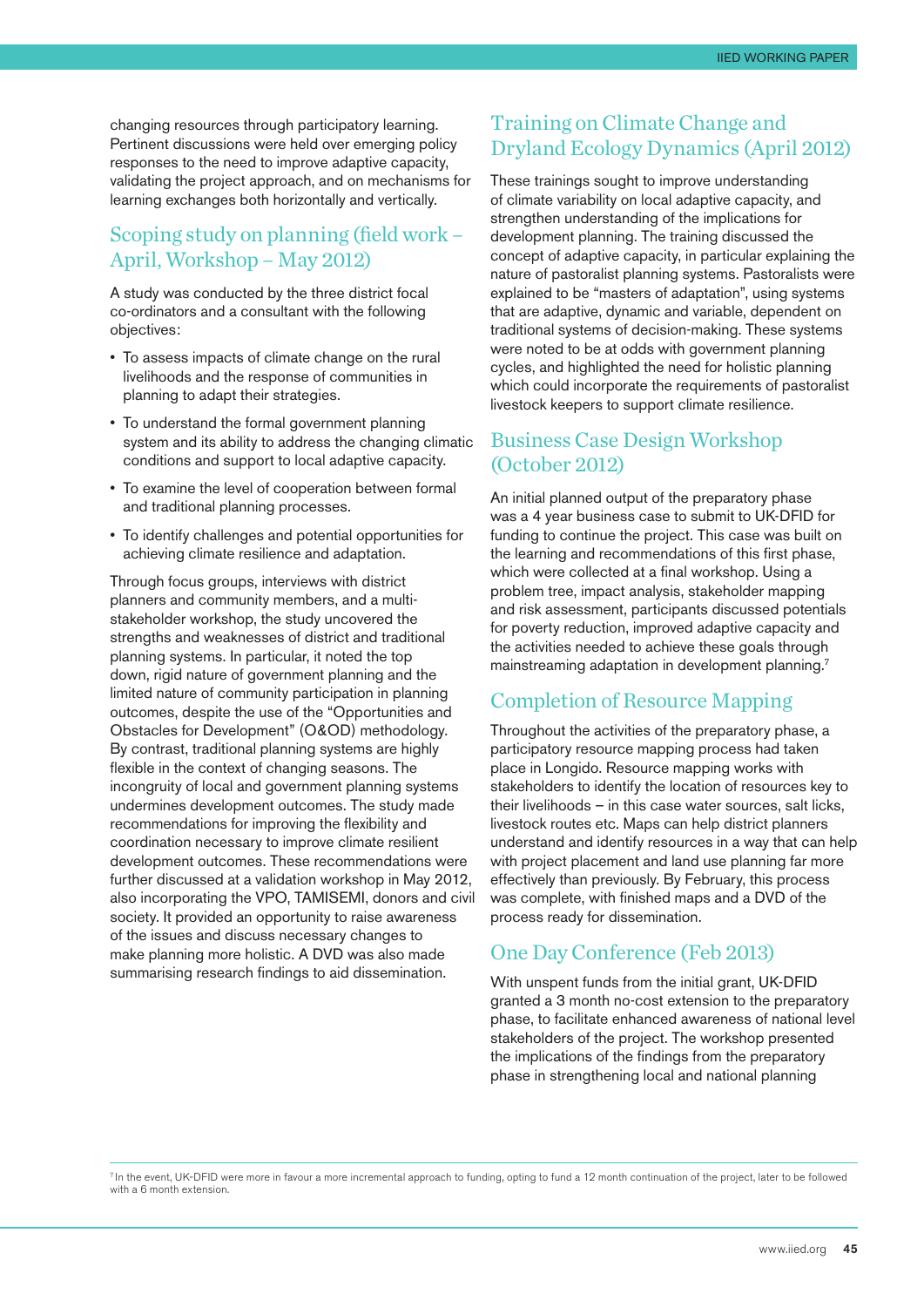processes for increased climate resilience, and shared plans for the next stages. 43 participants including district representatives, civil society actors, international institutions, local and national government officers, donor representatives and journalists attended.

#### Implementation Phase (June 2013 to March 2015)

The implementation phase of the project sought to carry through the key activities identified during the business case design workshop. Its stated outputs were (see Figure 2, Chapter 4):

- 1. Establishment of a devolved district level climate finance mechanism (the Climate Adaptation Fund or CAF) to draw down national climate funds for climate resilient development
- 2. Development of district and inter-district plans for public good investments that promote climate resilient growth and adaptive livelihoods
- 3. Establishment of information systems and monitoring framework to inform planning and assess adaptation success and the delivery of results
- 4. Establishment of a mechanism to enable project findings to inform national actors (government policy makers, donors)

#### Introducing the Project

An inception workshop (June, 2013) reviewing the previous phase and featuring supportive presentations from VPO, PMO and TMA launched the project. Further detail and knowledge on how a successful CAF might look was gained from an exchange visit to Kenya in January 2014. District leaders (DED's, DC's, MP's, Council Chairmen) embarked on a 10 day visit to learn from the experience of the Isiolo Climate Adaptation Fund (ICAF). The ICAF experience is particularly relevant as it works with pastoralists in areas with low historical infrastructural investment and in a context of increasing unpredictability of climate. The group also visited Nairobi to understand Kenya's policy frameworks on climate change adaptation and drought management.

#### Output 1 – Establishing A Devolved District Level Climate Finance Mechanism

Activities under Output 1 have concentrated on identifying legal and financial modalities for fund management and assessing the capacity of target districts to manage funds to a level of transparency and accountability that meets both IIED and UK-DFID standards. This process began with development of understanding of the legal basis for the fund, followed by institutional and financial capacity assessments, completed in August – September 2014. The later studies found that while Monduli and Ngorongo have robust enough financial structures to self-manage funds, Longido will require more financial supervision.

#### Output 2: Development of District and Inter-district level plans for public good type investments that promote climate resilient growth and adaptive livelihoods

Activities under output 2 formed the basis of supporting the planning system. They took place under four main themes:

#### **Inter-district workshops on O+OD, planning, Resilience Assessments and Resource Mapping**

A series of 4 workshops took place with the aiming and reviewing and improving on current district participatory planning approaches.

#### Work-**SHOP** No. DATE KEY THEMES 1 Sept 2013 Participatory Audit of O&OD, Introduction to complementary participatory approaches, Introduction to Resource Mapping 2 Oct 2013 Further Analysis and Review of O&OD. Introduction to Livelihood Dynamics Tools. Community Resource Mapping. 3 Nov-Dec 2013 CAF structure discussion. Review of ICAF model and adaptation to Tanzanian context. Field Testing new participatory tools 4 May 2014 Resilience Assessment Training and field testing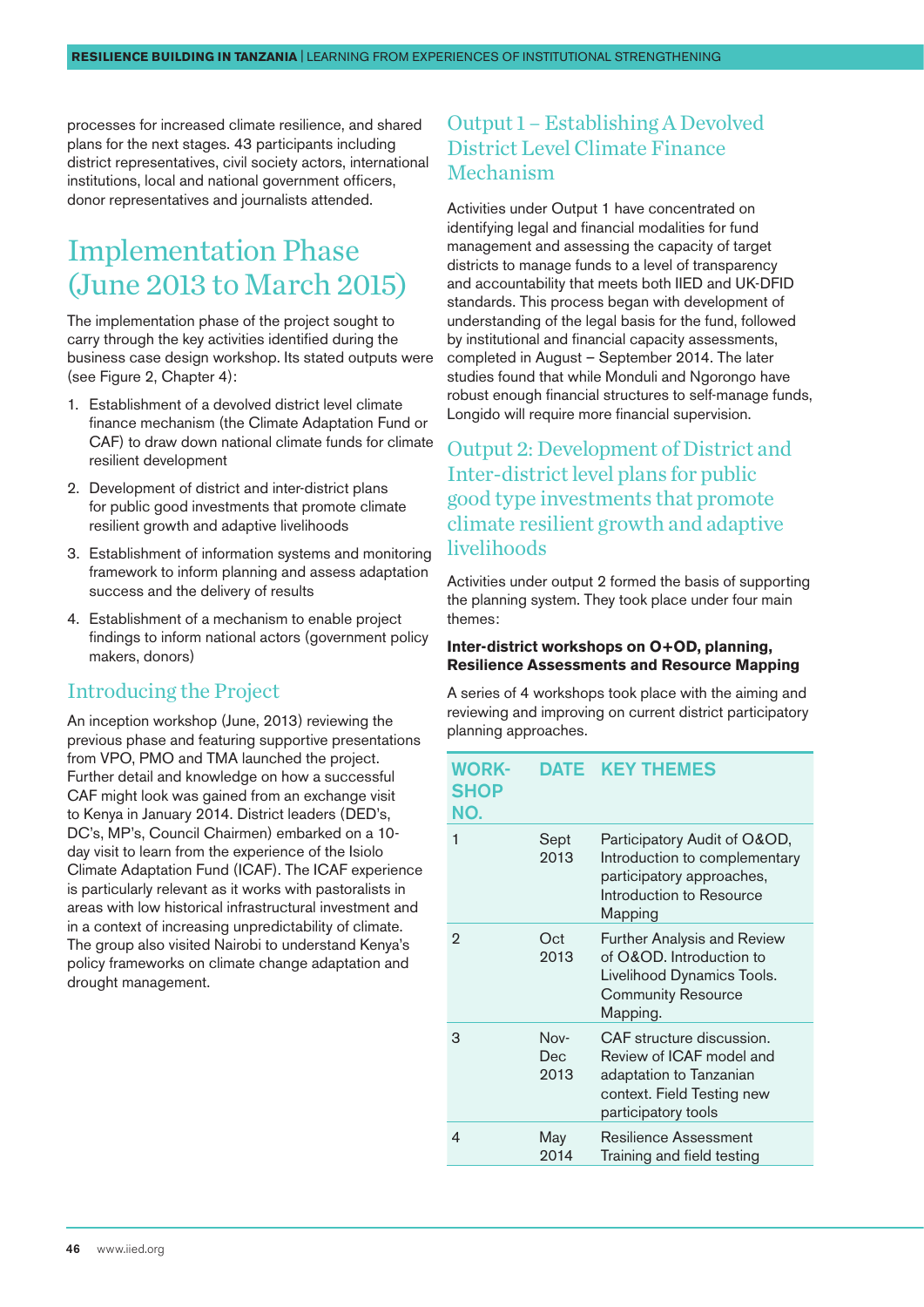After workshops one and two had clearly highlighted the weaknesses and strengths of O+OD, IIED continued to develop the Resilience Assessment – a participatory tool that identifies factors of resilience and attempts to solve the problems of length and expense that plague O&OD. Using Livelihood dynamics tools and household interviews, it attempts to capture the holistic nature of community priorities and thinking. This was completed and conveyed in the final workshops.

Resource Mapping for Monduli and Ngorongoro was completed from June–September 2014 with support from Geodata and the hired resource-mapping expert. Trainees in mapping from the districts were also part of this process in order to build capacity.

#### **Development of DAPC structures, elections and subsequent training of DAPCs**

Having planned the structure of the CAF and DAPC's during the 2<sup>nd</sup> inter-district workshop, and later with district leaders, elections took place in March 2014. Meetings of village assemblies were asked to vote for those they felt could represent them accurately, with honesty and integrity. While there were some delays as Village Executive Officers were persuaded to take an active role, all elections were completed by the beginning of April. Training on internal governance and climate change soon followed, at which the roles and responsibilities of DAPCs were decided, along with education on the likely causes of vulnerability in the districts.

#### **Division Adaptation Planning Committee**

Size of committee depends on number of wards and co-opted technical staff

- Chairperson (Elected!)
- Secretary and Treasurer (Elected!)
- . Two community representatives from each Ward (one of which is selected at a special ward meeting from a pool of candidates-5 from each village and the other is the chair of Ward adaptation committee)
- Divisional Officer (Non-voting member- oversight function)
- Two councilors from any Ward (Voting members)
- One rep from an NGO active in the division Non-Voting
- Two youth representatives (one female and one male) Voting
- Two women representatives from any ward
- Technical staff from the District as co-opted members (for technical support)

#### **Total Economic Valuation (TEV) study to demonstrate economic value of local livelihoods (October 2013)**

The Total Economic Valuation (TEV) study in Ngorongoro assessed macro-economic sectors and comparative benefits in the context of the area's ecological conditions and projected climate change scenarios. TEV brings together direct (e.g. milk and meat production) and indirect values (the value of preservation, the quality and diversity of livestock breeds in a herd), through workshops with district stakeholders, data collection from national and district sources and previously document value in the literature.

#### **Meetings of Traditional Leaders to enlist their engagement with the process (December 2013, May 2014)**

Traditional leaders assembled to improve their understanding of climate change and provide space to discuss their concerns about the vulnerabilities of pastoralism to climate change and possible adaptation strategies. It was also an opportunity to improve collaboration and networking between different districts. Over two meetings, traditional leaders discussed the importance of climate information services (CIS), mobility, resource management, national policy, and the development of the constitution. Committees were established to support conflict monitoring and resolution, and parliamentarians were contacted regarding constitutional development.

A female traditional leaders' meeting also took place in Mtu Wa Mbu. The meeting explained the likely impacts of climate change on the area, the relevant policies to child and maternal health, and women leaders discussed the particular impacts on women given their position in society. The meeting also reminded women of their political rights to stand and be elected.

#### Output 3: Establish information systems and monitoring frameworks to inform planning and assess adaptation success

Output 3 activities took place under several themes:

#### **Monitoring and Evaluation (M&E)**

TAMD is a participatory M&E tool which monitors the level of mainstreaming of climate change into government planning, and introduces theories of change that can be developed at both district and community level to outline activities, outputs and their intended impacts. The theory of change is a tool to support monitoring and development of indicators in partnership with communities, who are able to set their own goals and targets.

Similar to reviews of the planning system, the M&E process established the current capacity, strengths and weaknesses of district M&E systems, before developing and introducing improved concepts such as Tracking Adaptation and Monitoring Development (TAMD). Initial studies and workshops in late 2013 established some of the weaknesses of M&E, such as insufficient funds, minimal training and capacity on indicator development, lack of technical support and a focus in outputs (completion of projects) rather than long-term impacts. M&E is rarely participatory or qualitative.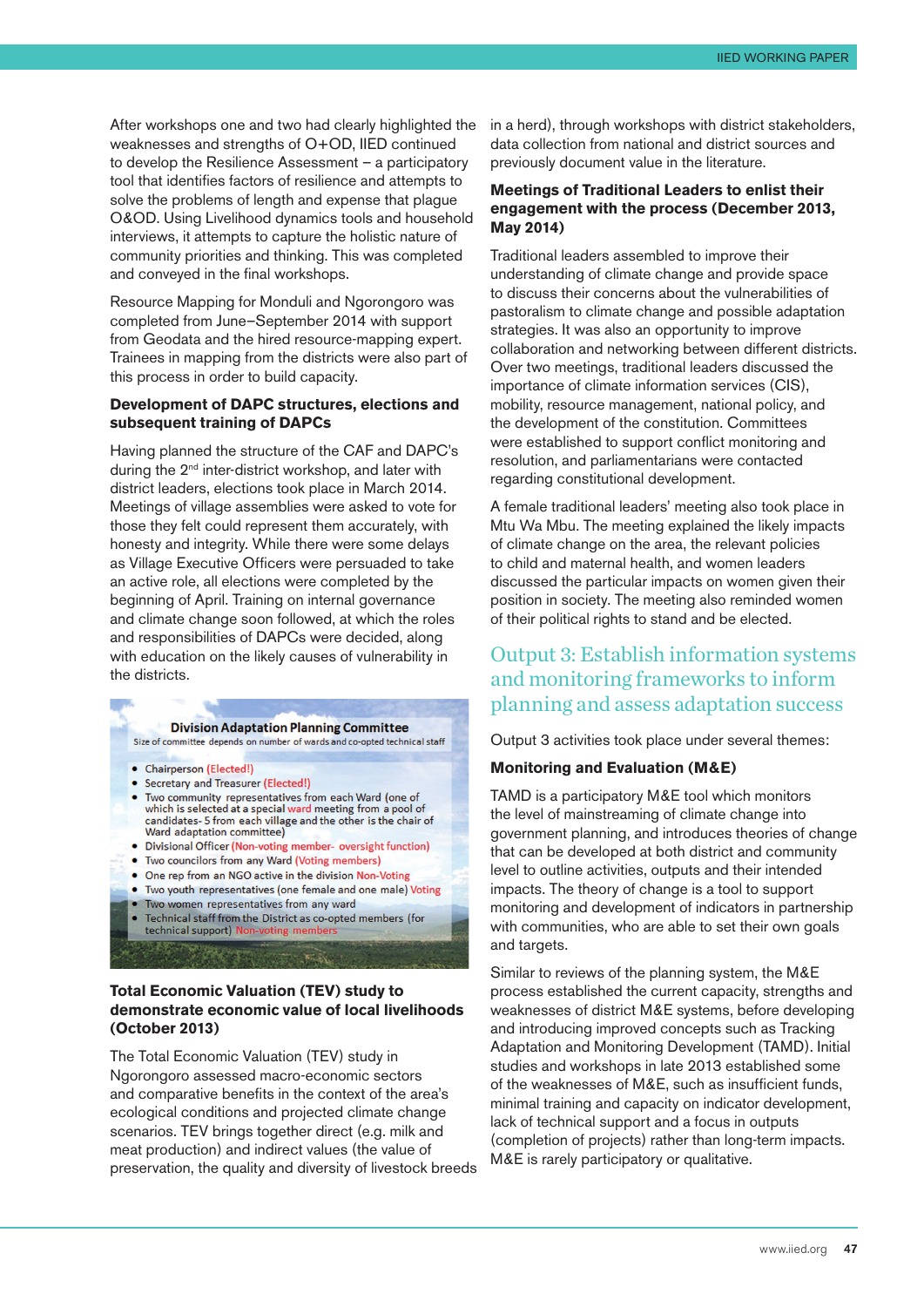TAMD training took place in January 2015, aiming to equip staff with skills to use the TAMD approach and develop district theories of change based on adaptation actions drawn from resilience assessments. A capacity assessment identified lack of resources and knowledge of M&E as a key challenge. Participants were introduced to theories of change, designing them for improving district planning for adaptation and developing appropriate indicators. Field work to practise developing theories of change and monitoring indicators took place in Monduli. Plans were made to formalise this process across other districts and to collect climate data to support adaptation planning.

#### **Climate Information Services**

The Tanzanian Meteorological Association (TMA) visited the districts three times between November and February 2014. Visits identified cost-effective methods for collection and dissemination of climate information, sharing modern forecasting techniques and meeting indigenous knowledge forecasts. Community members gave feedback on current CIS, requesting downscaled projections which could support decision making. Further meetings reviewed current rain and temperature monitoring equipment, and established indigenous knowledge groups with the intention of sharing knowledge and distributing "consensus forecasts. Meetings with districts emphasised the need to incorporate CIS into planning.

In the long run, the project hopes to establish a local radio station to support these kinds of services. Scoping for the feasibility of this process began in May 2014.

Climate Risk Mapping (August 2014) established a baseline history of frequency and magnitude of climate extremes that have occurred in MoNgoLo districts over a period of at least 50 years from a combination of communities' knowledge and the available scarce recorded climate data. The two will facilitate identification of climate related disaster risk areas requiring planned remedial action, using existing community knowledge. The mapping identified areas such as Selela, Engagaruka and Samunge where large-scale irrigation may support agriculture, as well as the need for afforestation and reforestation across the 3 districts. It also noted the paucity of data gathering equipment, evaluating the state of rain gauges.

#### Output 4: Establishment of a mechanism to enable project findings to inform national actors (government policy makers, donors).

Activities to support national engagement with the project have included production and dissemination of project reports and studies in English and Swahili, and meetings with key bodies such as the VPO, NEMC, UNDP, donor, parliamentarians, TAMISEMI and others. The project coordinator has been asked to present learning from the project at a variety of national and district government institutions, civil society organisations, parliamentarians from nearby districts, officials from ALAT as well as a wide variety of other organisations interested in the projects activities.

Many of these meetings have been organised on an ad-hoc basis, taking place as various organisations have heard about the project or are holding their own events to deal with climate change and adaptation.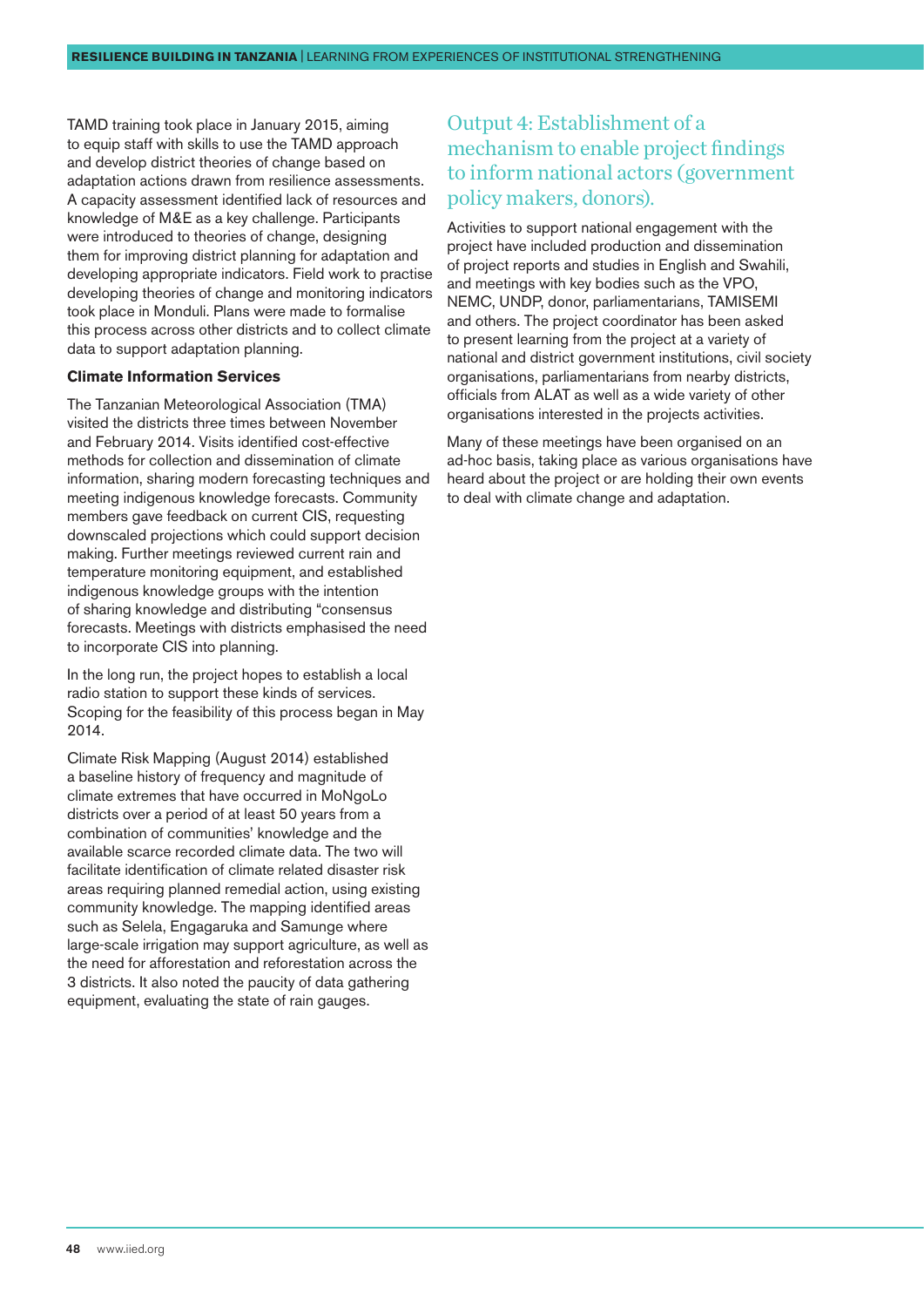Table 1. Project costs<sup>8</sup>

| <b>ACTIVITY</b>                                       | <b>CATEGORY</b>             | £      |
|-------------------------------------------------------|-----------------------------|--------|
| <b>Preparatory Phase</b>                              |                             |        |
| Inception Workshop                                    | <b>Project Development</b>  | 22700  |
| Planning and Scoping Study                            | Research                    | 45815  |
| <b>District Learning Group Meetings</b>               | <b>Project Development</b>  | 7589   |
| Climate Change + Dryland ecology Dynamics training    | <b>Capacity Building</b>    | 57300  |
| <b>Business Case Design Workshop</b>                  | <b>Project Development</b>  | 25345  |
| Resource Mapping - Longido                            | <b>Community Engagement</b> | 6952   |
| Resource Mapping Validation                           | <b>Community Engagement</b> | 7912   |
| One day conference on Project Learning                | <b>Dissemination</b>        | 41400  |
| <b>IIED/TNRF Support Costs</b>                        | <b>Support Costs</b>        | 88339  |
| <b>Inception Phase</b>                                |                             |        |
| <b>Inception Worksop</b>                              | <b>Project Development</b>  | 11588  |
| Kenya Exchange Visit                                  | <b>Project Development</b>  | 15024  |
| <b>Output 1</b>                                       |                             |        |
| CAF Legal and financial development                   | Research                    | 18854  |
| CAF structure planning (with govt officals)           | <b>Project Development</b>  | 11258  |
| <b>Output 2</b>                                       |                             |        |
| Resilience Assessment Development and training        | <b>Capacity Building</b>    | 65179  |
| District Leaders Meeting to review progress           | <b>Project Development</b>  | 2167   |
| <b>DAPC Elections and Training</b>                    | <b>Community Engagement</b> | 19577  |
| Resilience Assessments For 9 Divisions                | <b>Community Engagement</b> | 29565  |
| Resource Mapping - Ngorongoro + Monduli               | <b>Community Engagement</b> | 13994  |
| Traditional Leaders Meetings x 3                      | <b>Community Engagement</b> | 36740  |
| <b>Total Economic Valuation Study</b>                 | Research                    | 5989   |
| Output 3                                              |                             |        |
| TMA Visits x 3                                        | Research                    | 12033  |
| M&E Study inc Workshop                                | Research                    | 20309  |
| <b>TAMD Training</b>                                  | <b>Capacity Building</b>    | 12092  |
| Output 4                                              |                             |        |
| Meetings with Institutions                            | <b>Dissemination</b>        | 2500   |
| Dissemination of Evidence. + Quarterly Highlights     | <b>Dissemination</b>        | 2896   |
| M&E and Learning Officer (Anna)                       | Administration              | 18150  |
| <b>HKC Support Costs</b>                              | Administration              | 42012  |
| District Coordinators (Salary+ Travel, Accommodation) | Administration              | 34787  |
| IIED - Support Costs                                  | Design and Oversight        | 200520 |
| Total                                                 |                             | 878586 |

8 Activity costs include logistical costs (meals, accommodation, halls/conference rooms, travel, consultant fees and their travel and living expenses). Consultant fees are calculated by their daily rate x amount of days of commitment + 5 extra days for preparation and write up time.

Accommodation and living costs for district staff during workshops range between TSH 50,000 and TSH 80, 000 depending on rank and available budgets. Design and oversight include the costs of project management and 50% of the project coordinators' time.

Administrative costs include financial management, overhead costs etc, and a further 50% of the project coordinators' time).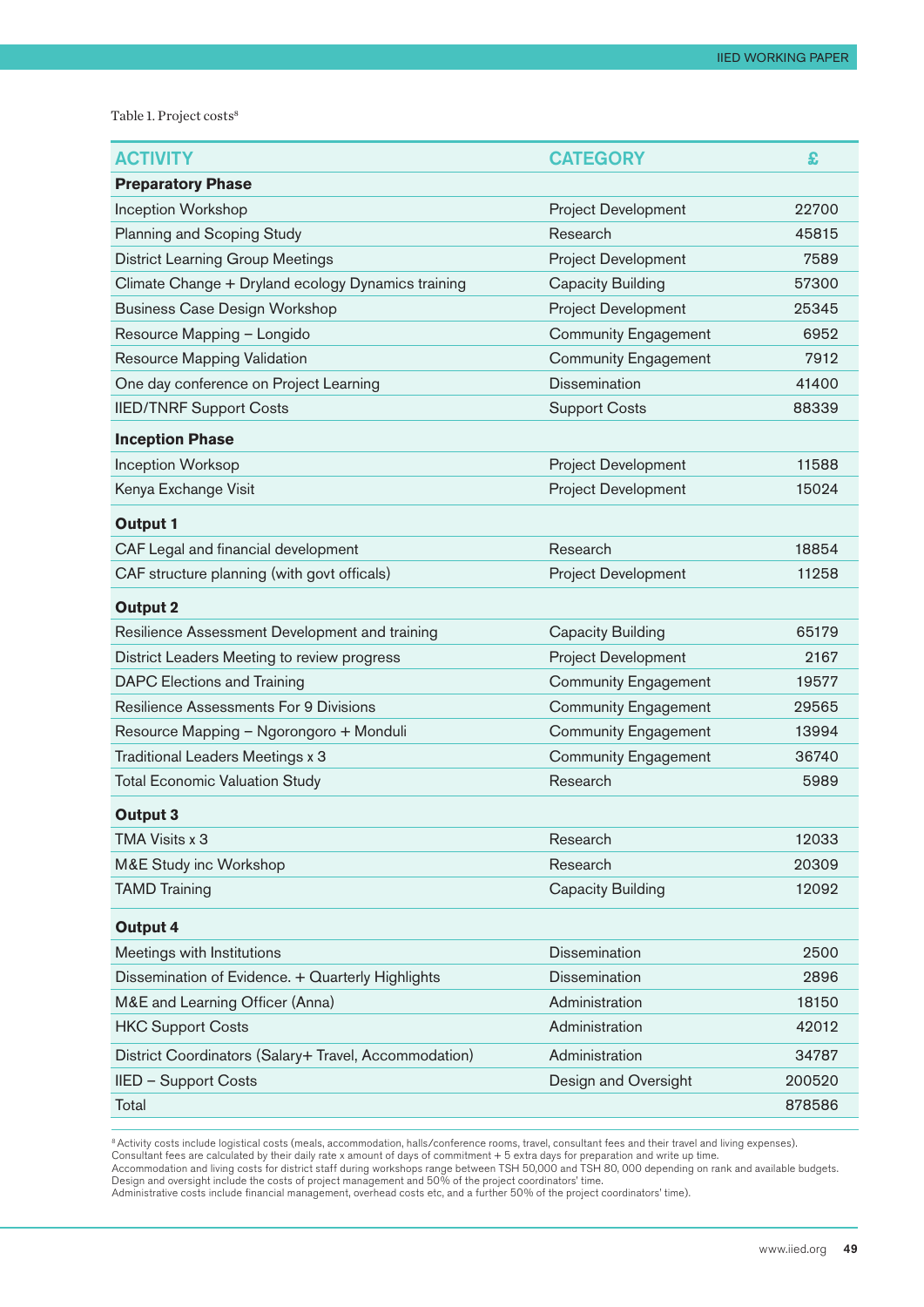## <span id="page-49-0"></span>Annex 2 – Methodology

#### Desk Based Research

Preliminary work for the study involved researching Tanzania's climate change relevant policy. This involved reading through policy documents relevant to climate change, natural resources, agricultural sectoral development, livestock production, decentralisation and poverty reduction. Other relevant documents included Vision 2025 and other long and medium term strategy papers, as well as implementation plans such as the five year plan. In addition, detailed understanding of the project necessitated a review of all project documents, including published research, briefs, workshop and other activity reports.

#### **Interviews**

Interviews took place between  $17th - 28<sup>th</sup>$  January 2015 at Monduli, Ngorongoro and Longido district headquarters as well as in Arusha town and Dar es Salaam. The interviewees are listed below.

| <b>NAME</b>                                                                                        | <b>ROLE</b>                                         | <b>LOCATION</b> | <b>NOTES</b>                                                           |
|----------------------------------------------------------------------------------------------------|-----------------------------------------------------|-----------------|------------------------------------------------------------------------|
| Isihakah Haji                                                                                      | Veterinary Office, Regional<br>Commission           | Arusha          | Regional co-ordinator of district<br>agricultural development projects |
| Jowika Kasunga                                                                                     | District Commissioner,                              | Monduli         | Interviewed together                                                   |
| Twalib Mbasha                                                                                      | <b>District Executive Director</b>                  | Monduli         |                                                                        |
| Joseph Rutabingwa                                                                                  | Project Focal Person                                | Monduli         |                                                                        |
| Godfrey Luguma,<br>Ridhiwania Kombo                                                                | Heads of department                                 | Monduli         |                                                                        |
| Bakari Kilango, Bonphace<br>Peter, Fauma Kilango,<br>Sofia Lesingo                                 | <b>DAPC Members</b>                                 | Monduli         |                                                                        |
| John K Mgarula                                                                                     | <b>District Executive Director</b>                  | Ngorongoro      | New to the role with very little<br>information                        |
| Dr. Karanei Kunei                                                                                  | <b>Former District Executive</b><br><b>Director</b> | Ngorongoro      | Present at much of the project<br>activities and was heavily involved  |
| Chrietine Magessa,<br>Kowini Rogo, Paulo Cyril,<br>Thomas Munka, Pirias<br>Maingo, Tumbes Saing'eu | <b>DAPC</b> Member                                  | Ngorongoro      |                                                                        |
| Raphael Long'oi                                                                                    | Council Vice Chairman                               | Ngorongoro      |                                                                        |
| Elinlaa M Kivaya                                                                                   | <b>Planning Department</b>                          | Ngorongoro      |                                                                        |
| <b>William Martin</b>                                                                              | Treasury                                            | Ngorongoro      |                                                                        |
| Elias Wawalali                                                                                     | District Commissioner                               | Ngorongoro      | Interview shortened due to time<br>constraints                         |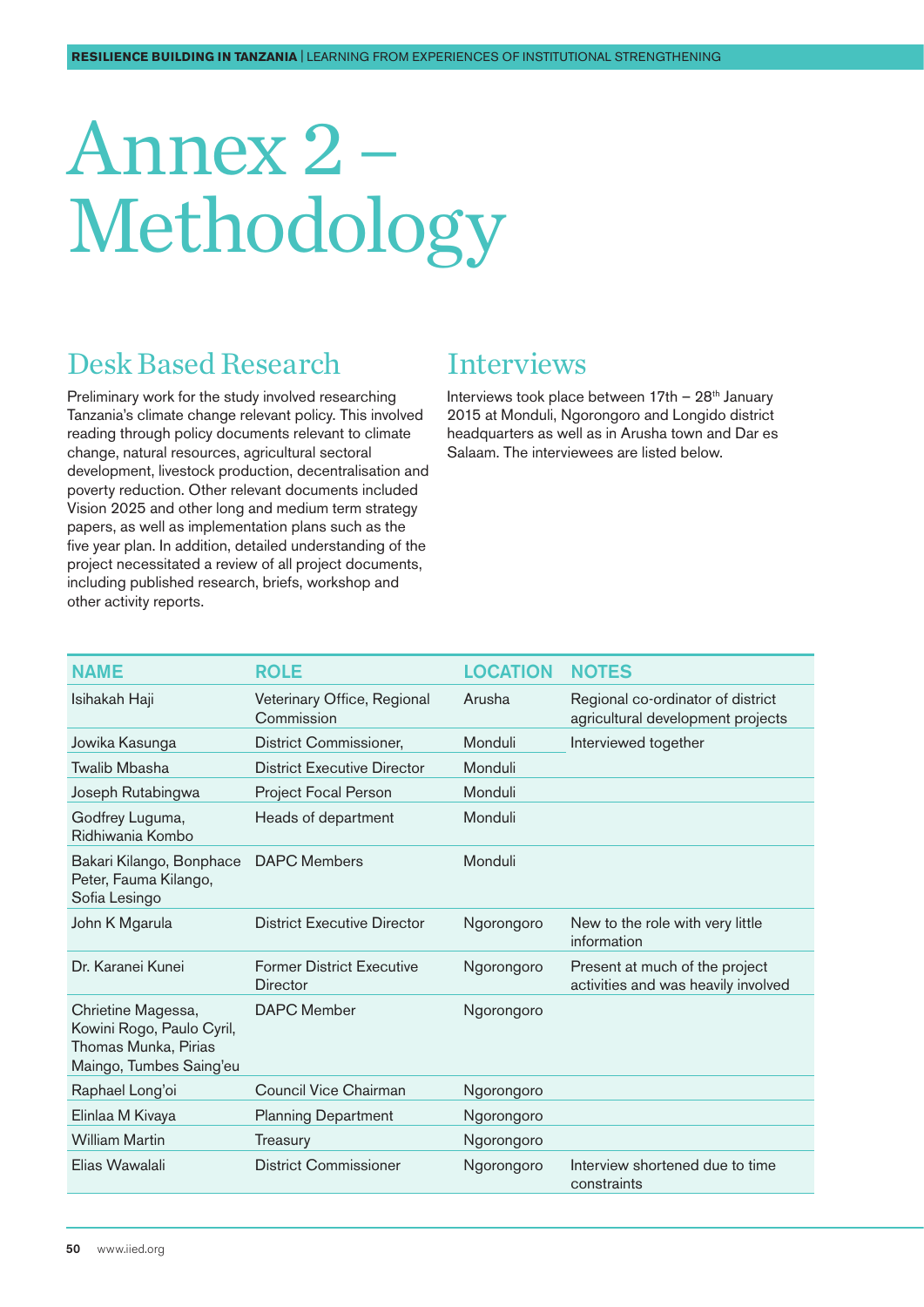| <b>NAME</b>           | <b>ROLE</b>                                                 | <b>LOCATION</b>  | <b>NOTES</b>                                                                                |
|-----------------------|-------------------------------------------------------------|------------------|---------------------------------------------------------------------------------------------|
| Joseph Sadira         | Council Chairman                                            | Longido          |                                                                                             |
| Fulla Yassin          | <b>Agricultural Extension Officer</b>                       | Longido          |                                                                                             |
| Issai Mbilu           | <b>District Treasury</b>                                    | Longido          |                                                                                             |
| Julius Chalya         | <b>District Executive Director</b>                          | Longido          |                                                                                             |
| Thomas Charles Mbaga  | <b>DAPC Member</b>                                          | Longido          | Interviewed together                                                                        |
| Naomi Mollel          | <b>DAPC</b> Member                                          | Longido          |                                                                                             |
| Edward Kasiga         | District Agriculture, Irrigation<br>and Cooperative Officer | Longido          |                                                                                             |
| Ringo Clemence        | <b>Planning Department</b><br>Economist                     | Longido          | Based in Longido but experience<br>project activities during previous<br>role in Ngorongoro |
| Alais Morindat        | <b>Project Coordinator</b>                                  | Arusha           |                                                                                             |
| Zakaria Faustin       | Pastoralism Programs<br>Manager, TNRF                       | Arusha           |                                                                                             |
| Stephen Ngowi         | Accountant, TNRF                                            | Arusha           |                                                                                             |
| <b>Faustin Twilla</b> | <b>TMA</b>                                                  | Dar Es<br>Salaam |                                                                                             |
| Dr. Stephen Mariki    | <b>UNDP</b>                                                 | Dar Es<br>Salaam |                                                                                             |

#### Interview Questions

While the questions were used as a guide, interviews were semi-structured to allow for probing into more detail on necessary points. Some questions were tailored depending on the organisation the respondent was representing.

- How has your understanding of pastoralism and pastoralist planning approaches been affected by project activities (such as pastoralist training, the planning research study, workshops on planning), if at all?
	- How has this knowledge affected your approach to your work? Are there any practical processes or systems that you now use or approach differently as a result of these activities?
	- Which project activities do you feel had the biggest impact on yourself and other colleagues. How? Why?
- How have project activities affected your views on the district prioritisation process? *(If possible, be specific about new understanding and which activity these may have come from. It may be the case that Pastoral training had a different set of benefits to the planning systems study etc). )*
- How relevant / effective is O+OD for planning? *(answers from the workshops included lack of local relevance, cultural sensitivity, length, funding capacity (it remain un-reviewed), rushed and poorly implemented and timed – with the VEO making the plans, unfunded project drive disempowerment, and low capacity)*
- What advantages (and / or disadvantages) does the Resilience Assessment and Resource Mapping bring to the planning process. Is it an improvement on previous approaches – in what way?<sup>9</sup>
	- If you attended RA training, how well equipped do you feel to run RA's independently?
- Does the process maintain the accountability and transparency that was a key benefit of O+OD. If  $so - whv?$ 
	- To what extent is it likely that the RA and RM's will be used in place of O+OD in the future on a regular basis
	- What barriers might this face

<sup>9</sup> RP workshop 1 noted that O+OD does not address the scale of community resource use, undermining ability o discuss mobility, resource use and service provision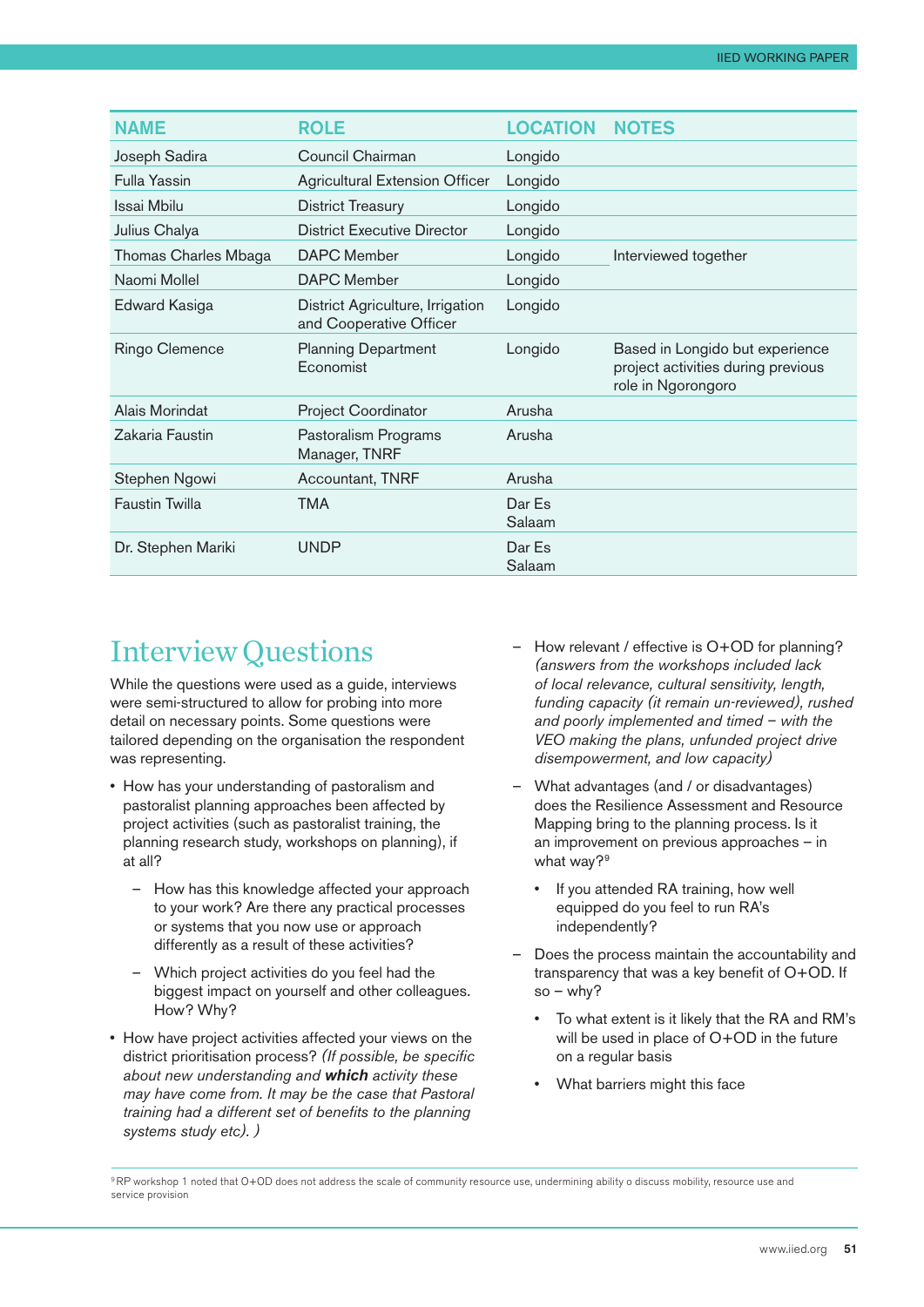- How has information generated from the RA's and RM's contributed to either district planning OR your own personal approach in recent months
- What tangible changes are noticeable in district planning systems that point to improved mainstreaming of climate adaptation (specifically, incorporation of local livelihood processes) *If possible, split this question into "planning and prioritisation", "implementation systems (have relevant institutions changes structures), and "finance and budgeting".* 
	- Is planning "climate smart"? responding to climate variability
- To what extent have TMA forecasts and information systems been integrated into planning?
- How much have forecasts been shared with local actors
- How effectively does national policy (5YP, Mkukuta, NCCS, BRN get operationalised in practice?
- What (non financial) factors have made activities successful / unsuccessful? (personnel / attitude / opportunity of personal reward / ethics of members etc etc)

#### Finance and Budgeting

*Exploring the extent to which climate change is integrated into finance and planning. In particular, Budget Circulars issues at the beginning of the planning process to Sector / District Levels (Domestic revenue generation), Budget and/or Expenditure tracking codes, Integrated Software (financial management systems).* 

- What movement or progress has been made toward integrating climate change into these processes? Is there any movement or progress in this direction
- Are there by-laws or regulations that enforce spending on anything climate related
- Are there budget codes that encourage strategic spending on anything to do with adaptation
- Are their expenditure codes that do the same to allow tracking of adaptation or climate relevant financing
- What kind of financial management or tracking software is used to monitor spending
- How effectively does national policy (5YP, Mkukuta, NCCS get operationalised in practice?
- Who exactly has been most impacted by these activities and in what ways?
- Have you experienced any negative impacts from the project?
	- *i.e. confusion about planning and policy, disagreements between levels of government over progress,*
- *These questions can apply to personal approaches to service provision or to aspects of the planning process in general*
- What (non financial) factors have made activities successful / unsuccessful? (personnel / attitude / opportunity of personal reward / ethics of members etc etc)

#### Regional Secretariat

- How do climate related projects in the target districts differ to elsewhere
- To what extent do district governments have the ability to implement locally relevant planning processes and enact bylaws etc for improved resource protection.
- What are your opinions on the rationale or concept of the project
	- How much does it promote greater gender balance
	- What barriers might there be to successful integration of mainstream planning, budgeting or implementation
- What differences in approach, performance, feedback or statements do you notice from district staff since their involvement in the project
	- (Ie. After the planning research, DC's started discussing planning)
- If there are these changes, what impacts might they have on development outcomes, if at all
	- How robust is the system for monitoring and evaluating the project at this level
- To what extent have project activities affected people outside of the districts?
- How does the reallocation of key decision makers (i.e. the regional commissioner ) impact the project

#### Vice President's Office

- In your view to what extent is the institutional infrastructure able, in practice, to deal with the needs of pastoralists (or locally specific needs elsewhere)?
	- What needs to happen to enable necessary changes to take place in future
	- How can local needs be reconciled with national CCS priorities – where is the balance to be found and how much do you think project activities successfully bring these together?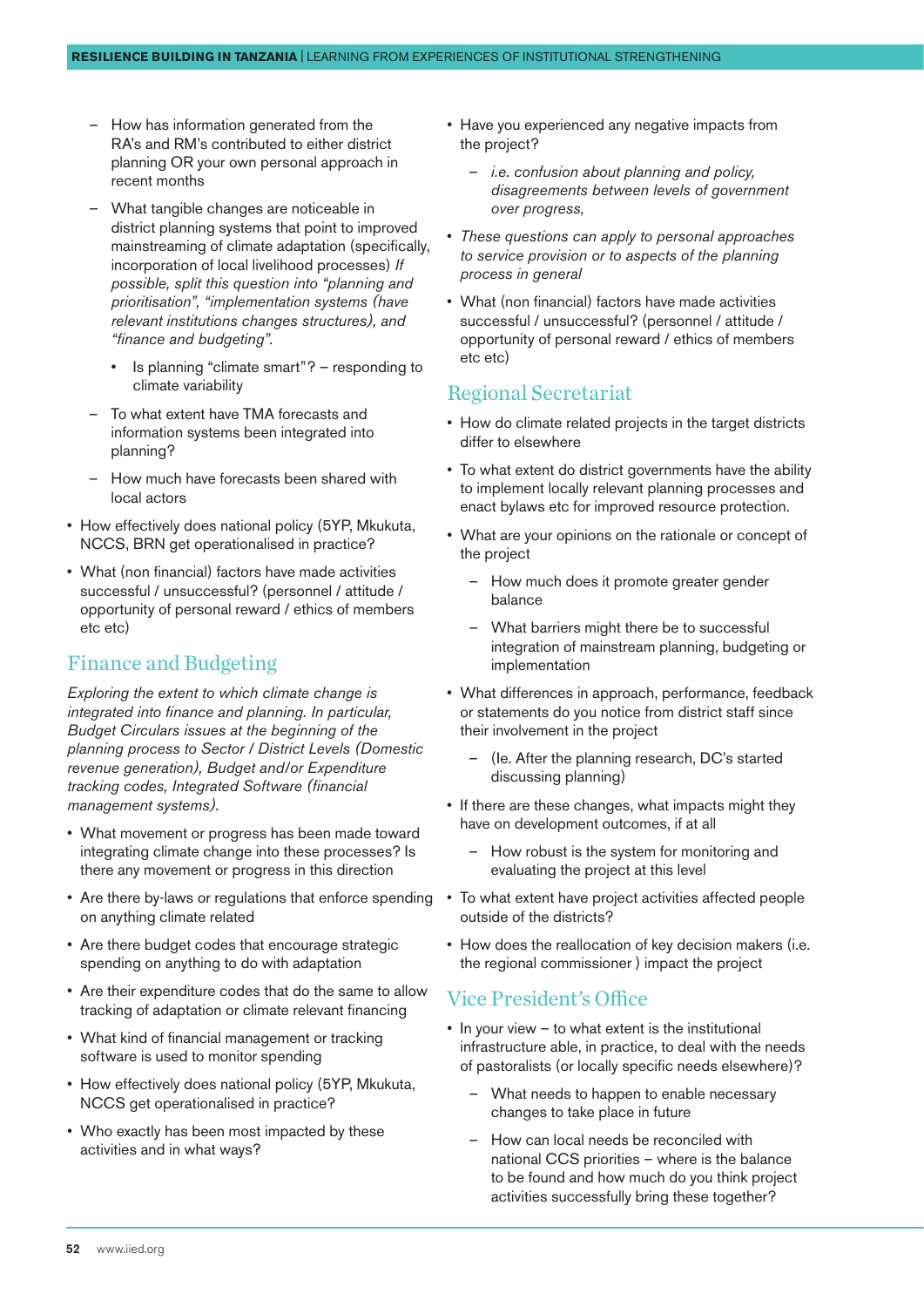- To what extent does the project contribute to the National Climate Change Strategy (NCCS)
- How much do you think this concept can prove beneficial? How much do you think it is worth scaling up this particular approach, if at all? If not, why not? If so, how and what barriers might you face?
- To what extent has the project influenced policymakers at national level?
	- If it has done how. (One day-conference, project updates with national level actors, publications,)
- What progress is being made toward integrating finance for climate change into planning processes.

#### UNDP

How do you view the project concept and rationale?

- What lessons do you think are being learnt at national level from the project – do you think this is leading to any changes in the approach to climate change adaptation / mainstreaming
- How does the project contribute to NCCS, Agricultural Resilience
- What barriers do you think there might be to upscaling this kind of approach to other districts
- What barriers do you think there may be at national policy or planning process level that may inhibit mainstreaming in the way the project has attempted in MoNgoLo
- How appropriate is the institutional infrastructure for climate change (drawn from the NEA) – how do you think project activities can fit into this infrastructure. Does it warrant modification or changes?
- How much does the project address gaps in the planning system?

#### TMA

- *Activities include study and workshops, meetings with pastoral representatives*
- What do you think has been the key learning for TMA regarding its approach to activities
- How is the process of interacting with indigenous knowledge groups contributing to TMA' work?
- One of the recommendations from TMA studies was to downscale weather information to be more focussed – how have you done this (if at all) and what prevents further progress
- How do you track the impact of TMA activities have you noticed any differences so far
- How is progress in implementing recommendations from the study/workshops – what barriers are there to continued improvement
	- How do these changes represent an improvement in TMA service delivery, and what outcomes do you think are possible from improved CIS in the districts